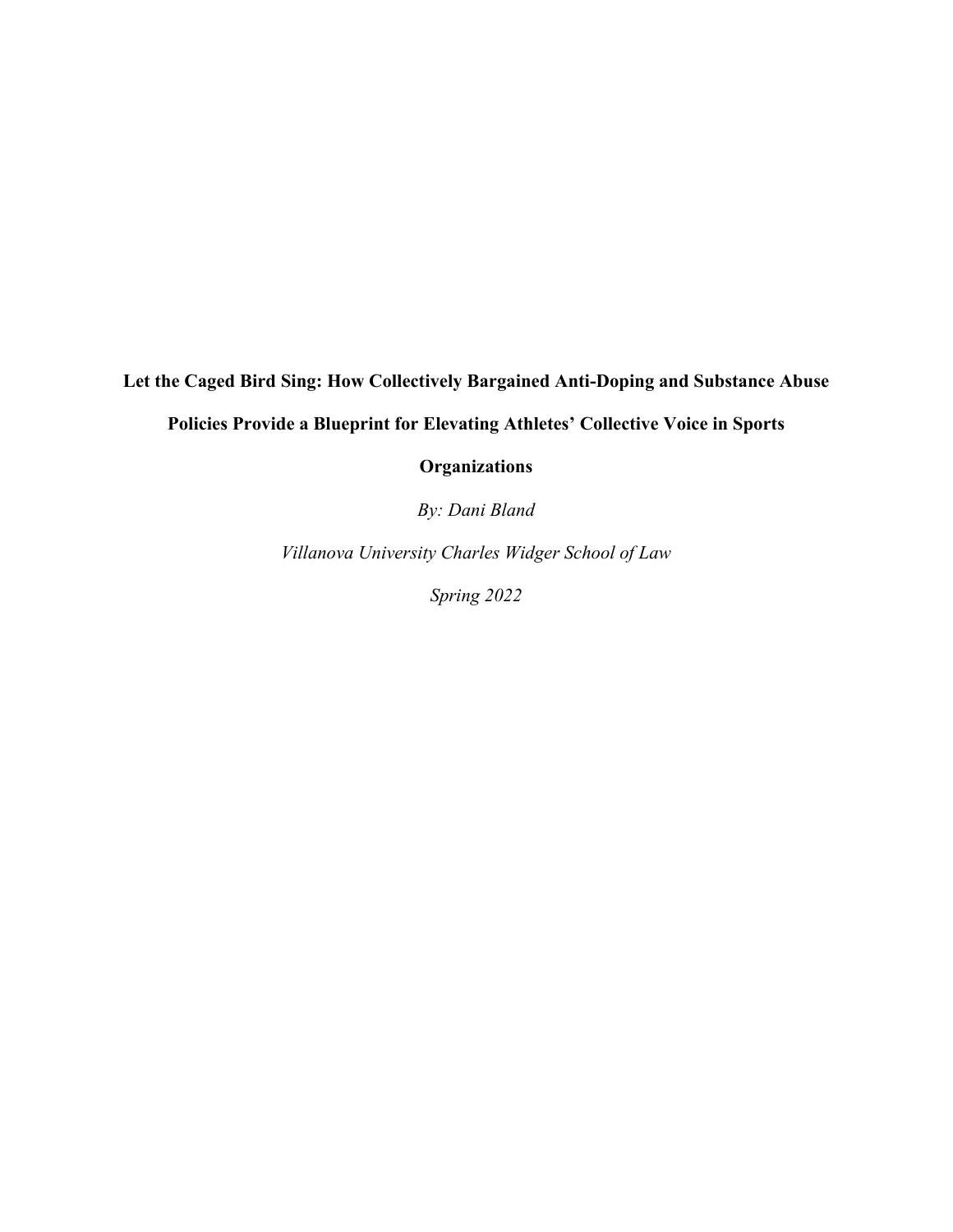### TABLE OF CONTENTS

| I. | Introduction 4                                                                                                                                                                                                                 |    |
|----|--------------------------------------------------------------------------------------------------------------------------------------------------------------------------------------------------------------------------------|----|
| П. |                                                                                                                                                                                                                                |    |
|    | a. U.S. Antitrust Law 16 and 16 and 16 and 16 and 16 and 16 and 16 and 16 and 16 and 16 and 16 and 16 and 16 and 16 and 16 and 16 and 16 and 16 and 16 and 16 and 16 and 16 and 16 and 16 and 16 and 16 and 16 and 16 and 16 a |    |
|    |                                                                                                                                                                                                                                |    |
| Ш. | Case Studies in American Professional Sports Leagues with Collectively Bargained                                                                                                                                               |    |
|    |                                                                                                                                                                                                                                |    |
|    |                                                                                                                                                                                                                                |    |
|    | i. MLB Players Association ("MLBPA") History ___________________________________11                                                                                                                                             |    |
|    | ii.                                                                                                                                                                                                                            |    |
|    | 1. History of the Joint Drug Agreement ("JDA") _________________________________14                                                                                                                                             |    |
|    |                                                                                                                                                                                                                                |    |
|    |                                                                                                                                                                                                                                | 23 |
|    |                                                                                                                                                                                                                                |    |
|    |                                                                                                                                                                                                                                |    |
|    | 1. History of the NFL's Policies on Performance Enhancing                                                                                                                                                                      |    |
|    | Substances and Substances of Abuse 26                                                                                                                                                                                          |    |
|    | 2. Examining the Current NFL Policy on Performance Enhancing                                                                                                                                                                   |    |
|    |                                                                                                                                                                                                                                | 26 |
|    | 3. Examining the Current NFL Policy and Program on Substances of                                                                                                                                                               |    |
|    | Abuse<br><u> 1988 - Jan James James James James James James James James James James James James James James James James J</u>                                                                                                  | 30 |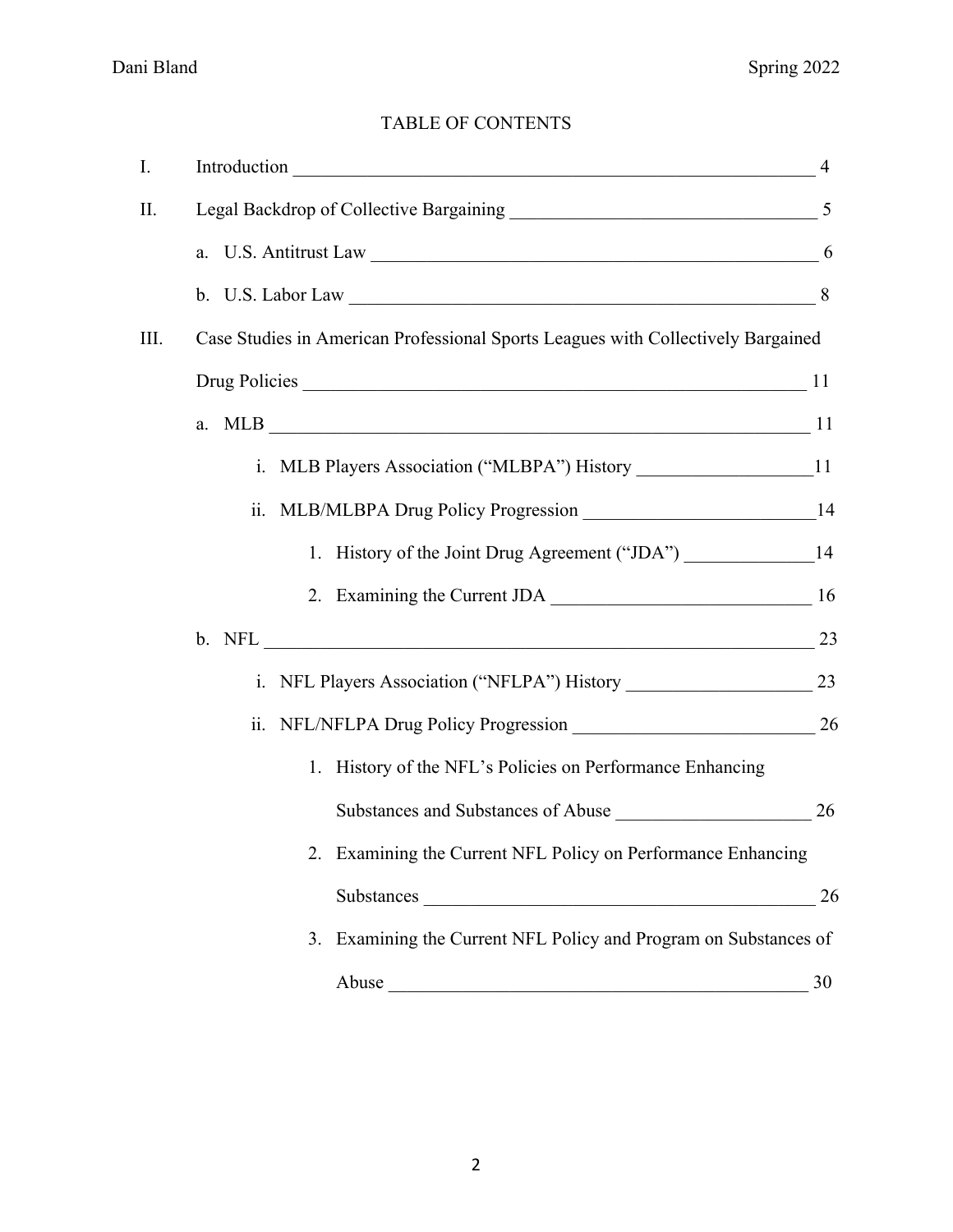| IV. | World Anti-Doping Agency ("WADA"), an Independent Doping Agency 32               |    |
|-----|----------------------------------------------------------------------------------|----|
|     |                                                                                  | 33 |
|     | b. WADA's Governance Structure                                                   | 34 |
|     | c. World Anti-Doping Code (the "Code") Progression _____________________________ | 35 |
| V.  | Comparing American Collectively Bargained Drug Policies with an Independent      |    |
|     | International Anti-Doping Agency's Policies                                      | 40 |
|     | d. Comparison                                                                    | 40 |
|     |                                                                                  | 40 |
| VI. | Conclusion                                                                       | 42 |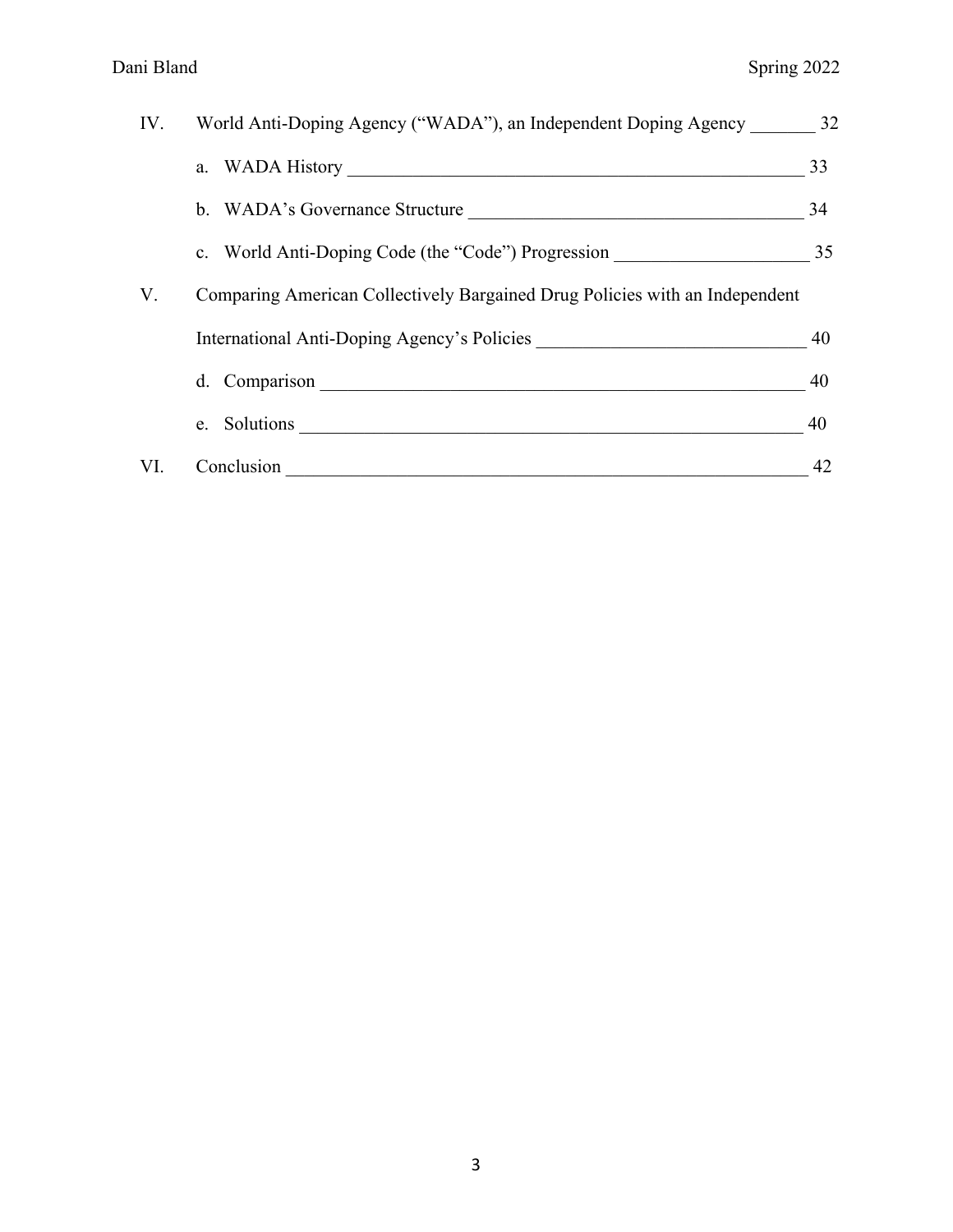# **Let the Caged Bird Sing: How Collectively Bargained Anti-Doping and Substance Abuse Policies Provide a Blueprint for Elevating Athletes' Collective Voice in Sports Organizations**

#### **I. Introduction**

Society is in an age of athlete empowerment which captured undivided global attention in  $2021$  when the likes of Naomi Osaka<sup>1</sup> and Simone Biles<sup>2</sup> spoke publicly reminding people that athletes are human too, with physical and emotional needs just like every other person on the planet. Athletes are not circus animals performing impressive skills for an audience's entertainment. Performance may be part of athletics, and athletic skills are impressive and garner massive audiences, but there is a human behind the performer. Athletes such as Kevin Love have informed the world that athletes suffer from mental illness too.<sup>3</sup> The empowerment of athletes goes beyond mental health and physical wellbeing. Athletes have been fighting for decades for the same workers' rights as are enjoyed by people in other professions. American athletes in professional sports leagues now have unions representing them and negotiating on their behalf. Athletes should have rights and representation relating to policies imposed on them. Clean sport and equal bargaining power for athletes do not have to be mutually exclusive.

<sup>1</sup> *See generally* Naomi Osaka, *Naomi Osaka: 'It's O.K. to Not be O.K.'*, New York Times (July 8, 2021), https://time.com/6077128/naomi-osaka-essay-tokyo-olympics/

<sup>2</sup> *See generally* Daniella Silva, '*We're Human Too': Simone Biles Highlights Importance of Mental Health in Olympics Withdrawal* (July 27, 2021), https://www.nbcnews.com/news/olympics/we-re-human-too-simone-bileshighlights-importance-mental-health-n1275224

<sup>3</sup> *See generally* Kevin Love, *Everyone is Going Through Something,* The Players' Tribune (March 6, 2018), https://www.theplayerstribune.com/articles/kevin-love-everyone-is-going-through-something ; *See also* Kevin Love, *To Anybody Going Through It*, The Players' Tribune (Sept. 17, 2020), https://www.theplayerstribune.com/articles/kevin-love-mental-health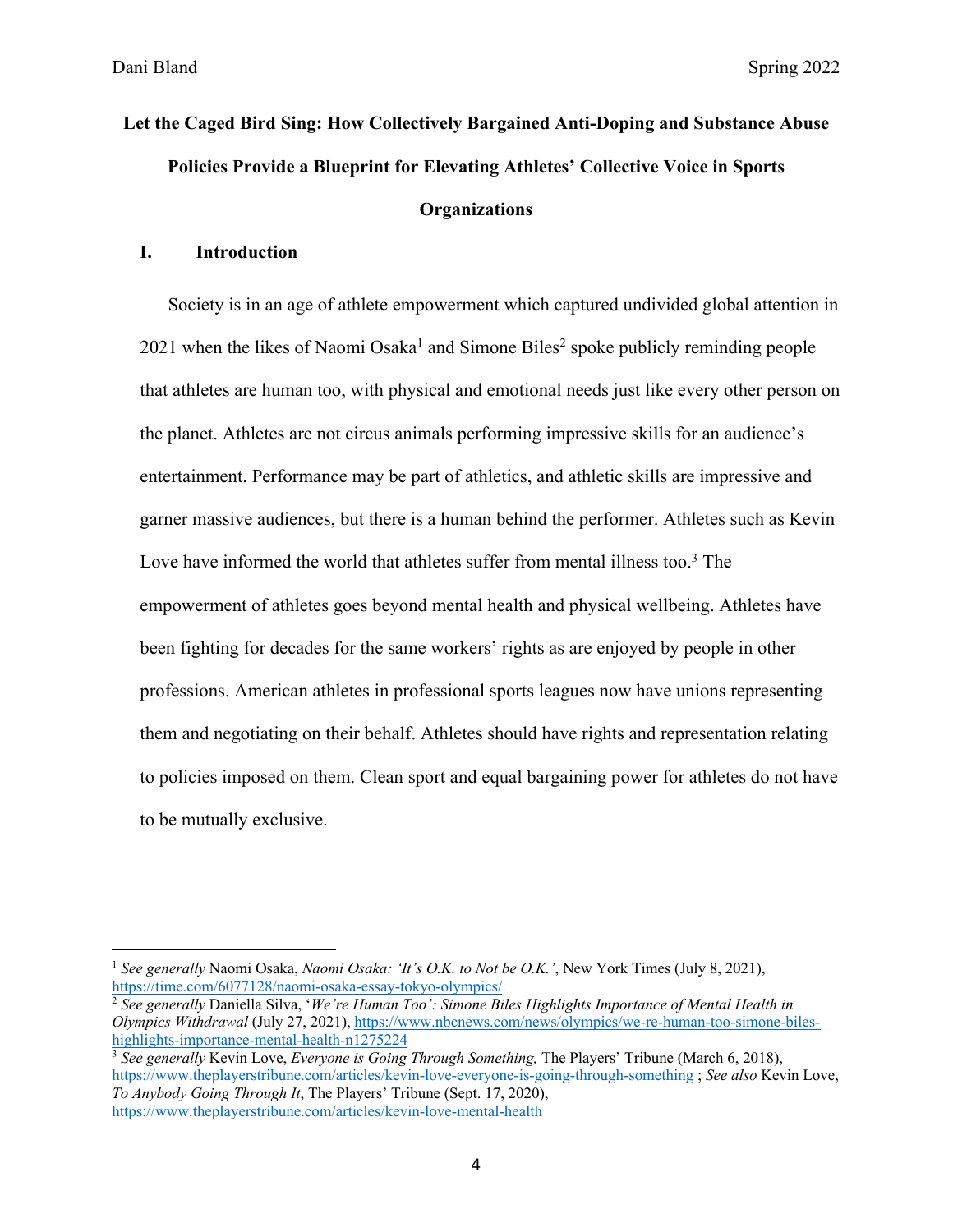This paper explores how collectively bargained anti-doping and substance abuse policies succeed at providing athletes equal bargaining power while also maintaining clean sport. First, the legal backdrop and safeguards in place for collective bargaining in American professional sports leagues are established with an overview of U.S. antitrust and labor law. Then, two case studies of professional American sports leagues with collectively bargained anti-doping and substance abuse policies are examined. Each case study explains how the labor organization and policy/policies came to be, and then each league's policy's administration and substance is examined. Next, the World Anti-Doping Agency ("WADA"), an international independent anti-doping agency, is introduced. WADA is not subject to the same legal foundation as American professional sports leagues that collectively bargain, however, the success at elevating athlete voices found in collective bargaining can be translated into WADA's structure and the World Anti-Doping Code (the "Code"). The history of WADA and the hierarchy of its governance structure are delineated. Finally, collectively bargained anti-doping and substance abuse policies in American professional sports leagues are compared with WADA's governance structure and Code, and solutions to improve athlete rights, representation, and overall empowerment are suggested before the paper concludes.

#### **II. Legal Backdrop of Collective Bargaining**

Antitrust and labor law set the background for collective bargaining in American professional sports. Major American professional sports leagues collectively bargain their policies on performance enhancing substances and substance abuse.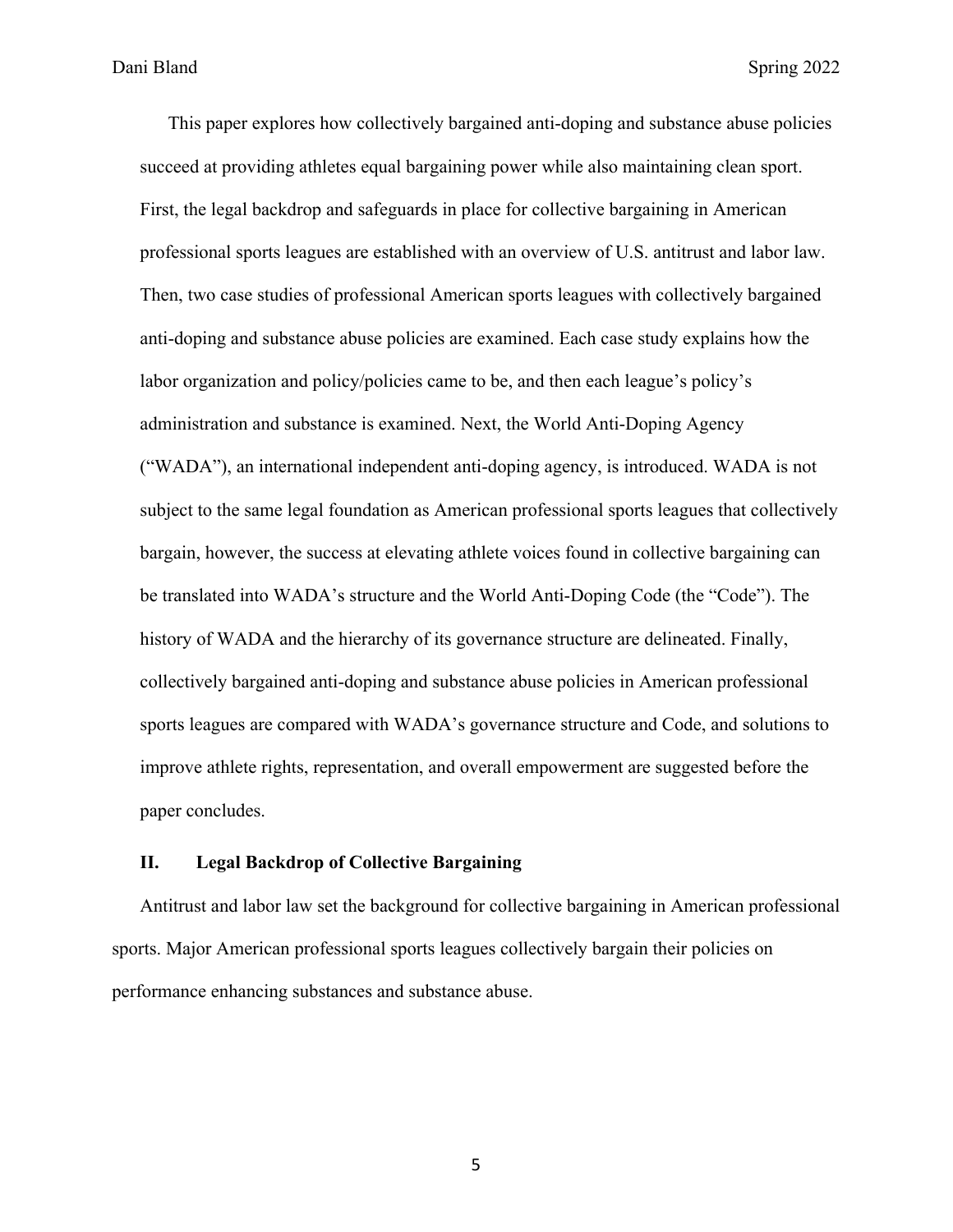#### **a. U.S. Antitrust Law**

Antitrust law is a tool professional American sports leagues such as the MLB, NFL, NHL, and NBA have leveraged to increase their power in negotiations with league management. Antitrust laws are designed to "preserve a competitive marketplace and protect consumer economic welfare."4 Competition is hindered when employer conduct disrupts the market's ability to provide consumers with lower prices, better products, or more efficient production methods.5 "The key issue in the sports context is whether the conduct at issue has predominantly anti-competitive effects—harming consumers—or whether the competitive restraint benefits consumers more than unrestrained market competition."6 The centerpiece of American antitrust law is the Sherman Act of 1890, commonly referred to as the Sherman Antitrust Act, a federal statute prohibiting activities that restrict interstate commerce and competition in the marketplace.<sup>7</sup> It was the first United States federal statute to limit cartels and monopolies.<sup>8</sup>

The Sherman Act forbids contracts, combinations, or conspiracies that restrain commerce.9 For the Sherman Act to apply, the challenged activity must (1) be concerted action (involving at least two parties); (2) cause an unreasonable restraint; and (3) affect interstate trade or commerce, or trade with foreign nations as long as the restraints are unreasonably restrictive to competition in a relevant market.<sup>10</sup> Only restraints that are unreasonable are found to violate the Sherman Act since even a simple contract between two parties technically restrains trade to

*Antitrust Laws and Prevents Athletes from Living at Park Place*, 27 Marq. Sports L. Rev. 171, 186 (2016). <sup>6</sup> Sherif Farrag, *Olympians as Laborers: How Unionizing Can Help Athletse Bargain for Compensation an Better Structural Support*, Fordham IP, Media and Entertainment Law Journal 689, 709 (2022). <sup>7</sup> Legal Information Institute, *Sherman Antitrust Act,* Cornell Law School,

https://www.law.cornell.edu/wex/sherman\_antitrust\_act (last retrieved May 2, 2022).

<sup>4</sup> Matthew J. Mitten et al., *Sports Law and Regulation: Cases, Materials, and Problems* 260, 227 (3d ed. 2013). <sup>5</sup> *See* Jill K. Ingels, Comment, *Do Not Pass Go and Do Not Collect \$200: Nike's Monopoly on USATF Violates* 

<sup>8</sup> *The Antitrust Laws,* Federal Trade Commission, https://www.ftc.gov/advice-guidance/competition-guidance/guideantitrust-laws/antitrust-laws (last retrieved May 2, 2022).

 $9$  15 U.S.C.A  $$1$  (2004).

<sup>10</sup> Jill K. Ingels, *supra* note 5, at 187.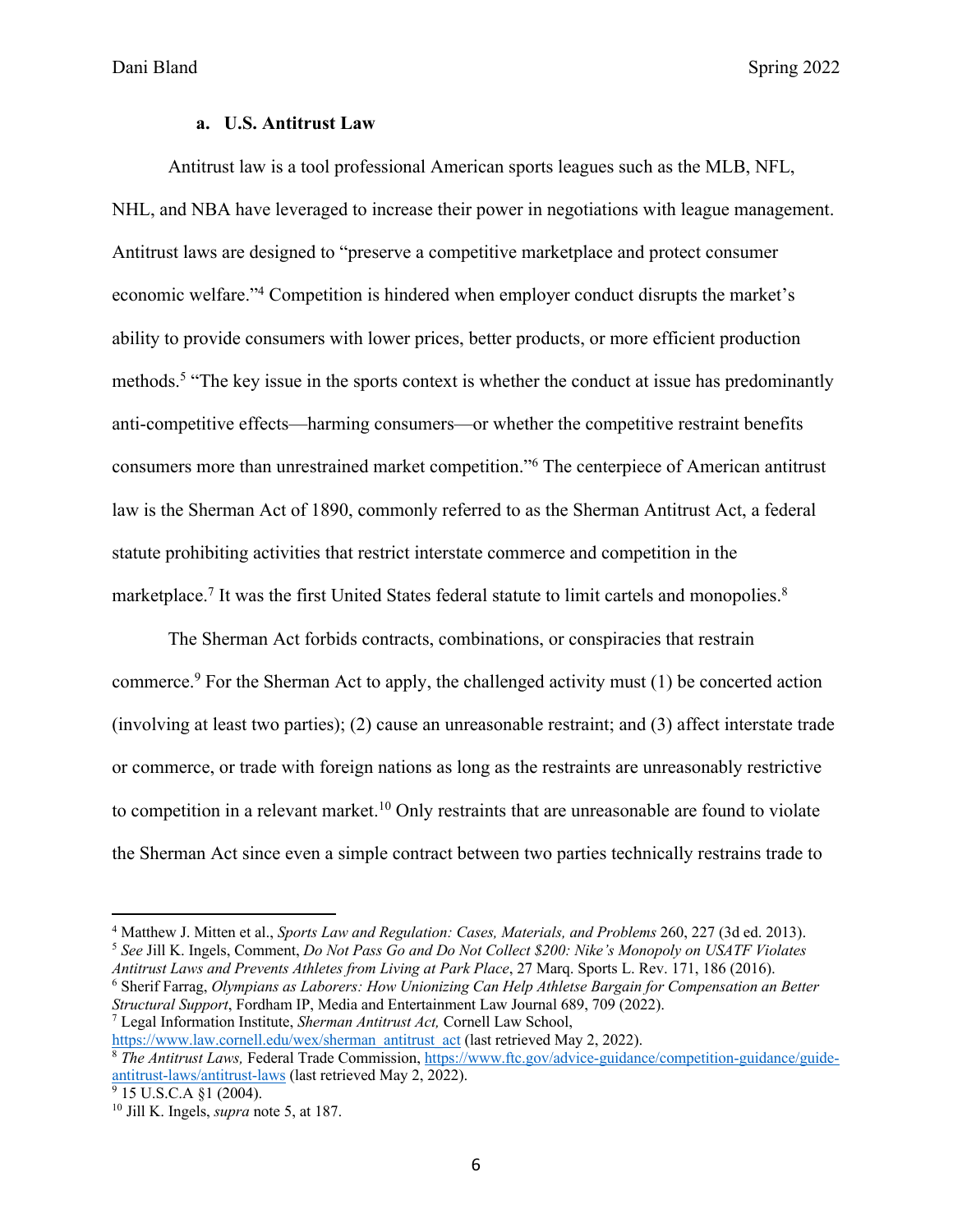some extent.<sup>11</sup> When determining Sherman Act cases, courts choose between various standards of review.12 Since the business of sports inherently requires some level of economic restraint, the rule of reason analysis is the standard courts use in sports business cases.<sup>13</sup> Rule of reason analysis is a totality of the circumstances, fact-specific analysis requiring a determination of whether the challenged conduct has a substantially adverse effect on competition.<sup>14</sup>

The Sherman Act has both civil and criminal implications.<sup>15</sup> The maximum civil fine is one million dollars, and the maximum criminal punishment is ten years imprisonment.16 Courts are not required to choose between civil and criminal punishment, rather they may impose either or both at their discretion.<sup>17</sup>

The Sherman Act prevents most professional sports leagues<sup>18</sup> from unreasonable restraints on trade. If NFL, MLB, NHL, or NBA athletes are unhappy with an action by their respective league that they believe is a restraint on trade, they may file a claim under the Sherman Act. Litigation costs, steep fines and potential prison sentences are a strong deterrent to anti-competitive actions in the marketplace.

Professional sports leagues, however, can circumvent federal antitrust laws by entering into collective bargaining agreements with their players' labor organizations, but it will force

<sup>11</sup> *Antitrust Standards of Review: The Per Se, Rule of Reason, and Quick Look Tests*, Bona L., https://www.bonalaw.com/insights/legal-resources/antitrust-standards-of-review-the-per-se-rule-of-reason-andquick-look-tests (last retrieved April 28, 2022).

 $\overline{12}$  *Id.* 

<sup>13</sup> Sherif Farrag, *supra* note 6.

<sup>14</sup> Jill K. Ingels, *supra* note 5. *See* also *Antitrust Standards of Review*, *supra* note 11 for descriptions of the different standards of review and how the burden of proof shifts throughout the lifespan of a Sherman Act claim.

<sup>15</sup> Sherman Act, 15 U.S.C.A. §§ 1-3 (2004). 16 *Id.*

<sup>17</sup> *Id.*

<sup>&</sup>lt;sup>18</sup> All professional sports leagues in the U.S. are considered interstate commerce except for the MLB, which has an anti-trust exemption. See the MLB section of this paper for more.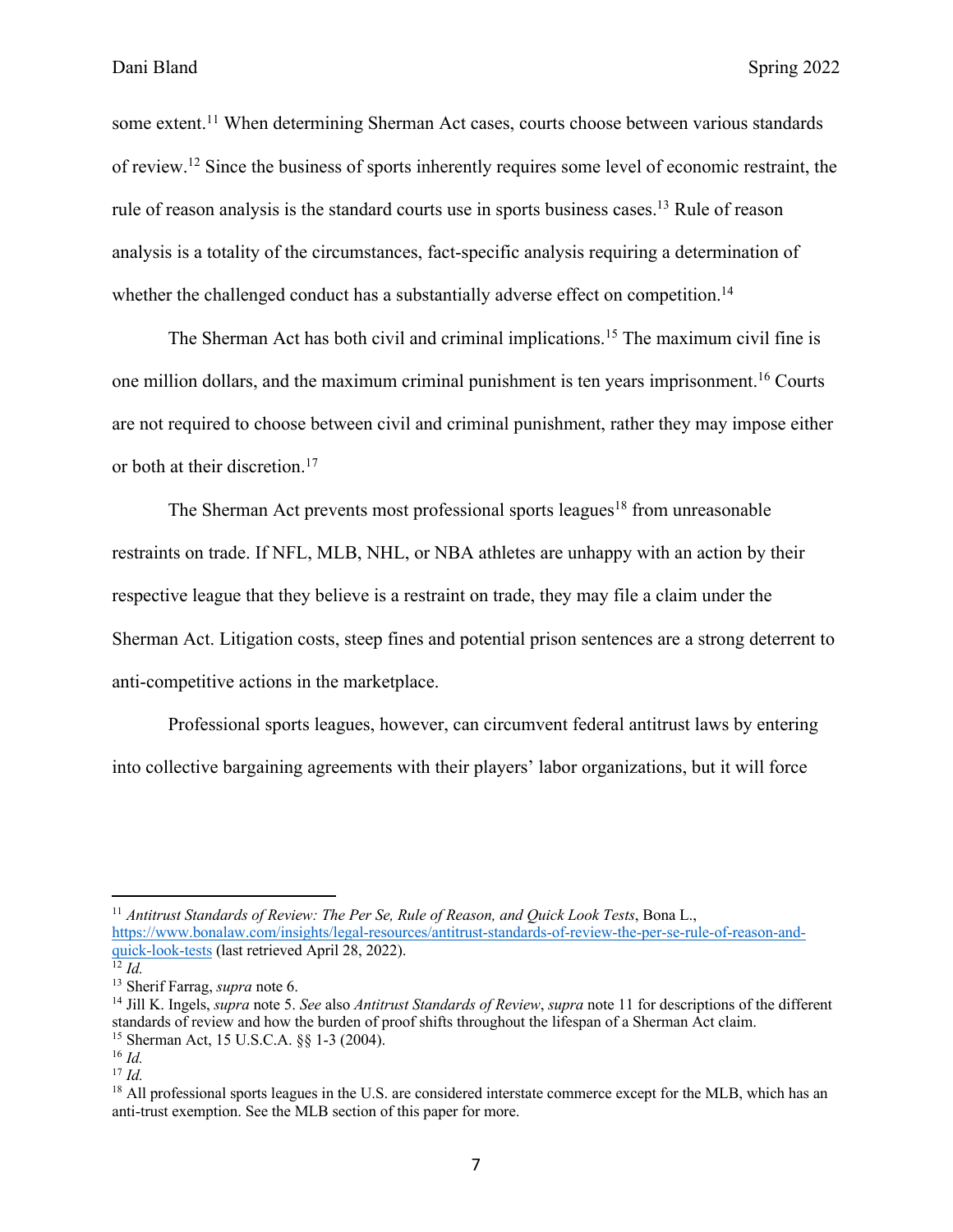them to the negotiation table.<sup>19</sup> The non-statutory labor exemption<sup>20</sup> to the federal antitrust laws shields "restraints on trade that are the product of a collective bargaining agreement between labor and management." <sup>21</sup> The Sixth Circuit decided that if a restraint is agreed upon in a CBA, it was bargained for and a party got something in return.<sup>22</sup> As long as a CBA was the result of good faith arms-length bargaining, its provisions will be exempt from antitrust law.23 Collective bargaining between labor and management falls under labor law.

#### **b. U.S. Labor Law**

The non-statutory labor exemption to antitrust law encourages collective bargaining and the National Labor Relations Act ("NLRA"), a federal labor law statute initially passed by Congress as the Wagner Act in 1935, was enacted to provide guardrails to safeguard collective bargaining.<sup>24</sup> In professional sports, it has forced league management to take player unions seriously.<sup>25</sup> The NLRA was enacted to protect employee and employer rights<sup>26</sup>, to encourage collective bargaining, and to reduce certain private sector labor and management practices which harm the general welfare of workers, businesses, and the national economy. <sup>27</sup> The act specifically protects workers' rights to "full freedom of association, self-organization, and designation of representatives of their own choosing, for the purpose of negotiating the terms and conditions of their employment or other mutual aid or protection."28 The NLRA proscribes five

<sup>&</sup>lt;sup>19</sup> Andrew Brandt, Executive Director, Jeffrey S. Moorad Center for the Study of Sports Law, Sports Law Advanced Legal Business Practices Lecture at Villanova University Charles Widger School of Law (October 14, 2020).

<sup>20</sup> *See Connell Construction Co. v. Plumbers and Steamfitters Local 100*, 421 U.S. 616, 621-22 (1975).

<sup>21</sup> Kieran M. Corcoran, *When Does the Buzzer Sound?: The Nonstatutory Labor Exemption in Professional Sports,*  94 No. 3 Columbia L. Rev. 1045 (April, 1994). (establishing non-statutory labor exemption).

<sup>22</sup> *McCourt v. California Sports Inc.*, 600 F.2d 1193 (1979); *See also Clarett v. NFL*, 369 F.3d 124 (2004).

<sup>23</sup> *McCourt, supra* note 22*.*

<sup>24</sup> National Labor Relations Act, 29 U.S.C. §§151-166.

<sup>25</sup> *See id.*

 $26$  While the NLRA provides employer rights under Section 8(b), they fall outside the scope of this paper which is focused on employee rights and will therefore not be addressed further.

<sup>&</sup>lt;sup>27</sup> *Id.* See also *The Law*, National Labor Relations Board, https://www.nlrb.gov/about-nlrb/rights-we-protect/the-law (last retrieved April 27, 2022)

<sup>28</sup> National Labor Relations Act, *supra* note 24 at §§ 1,7.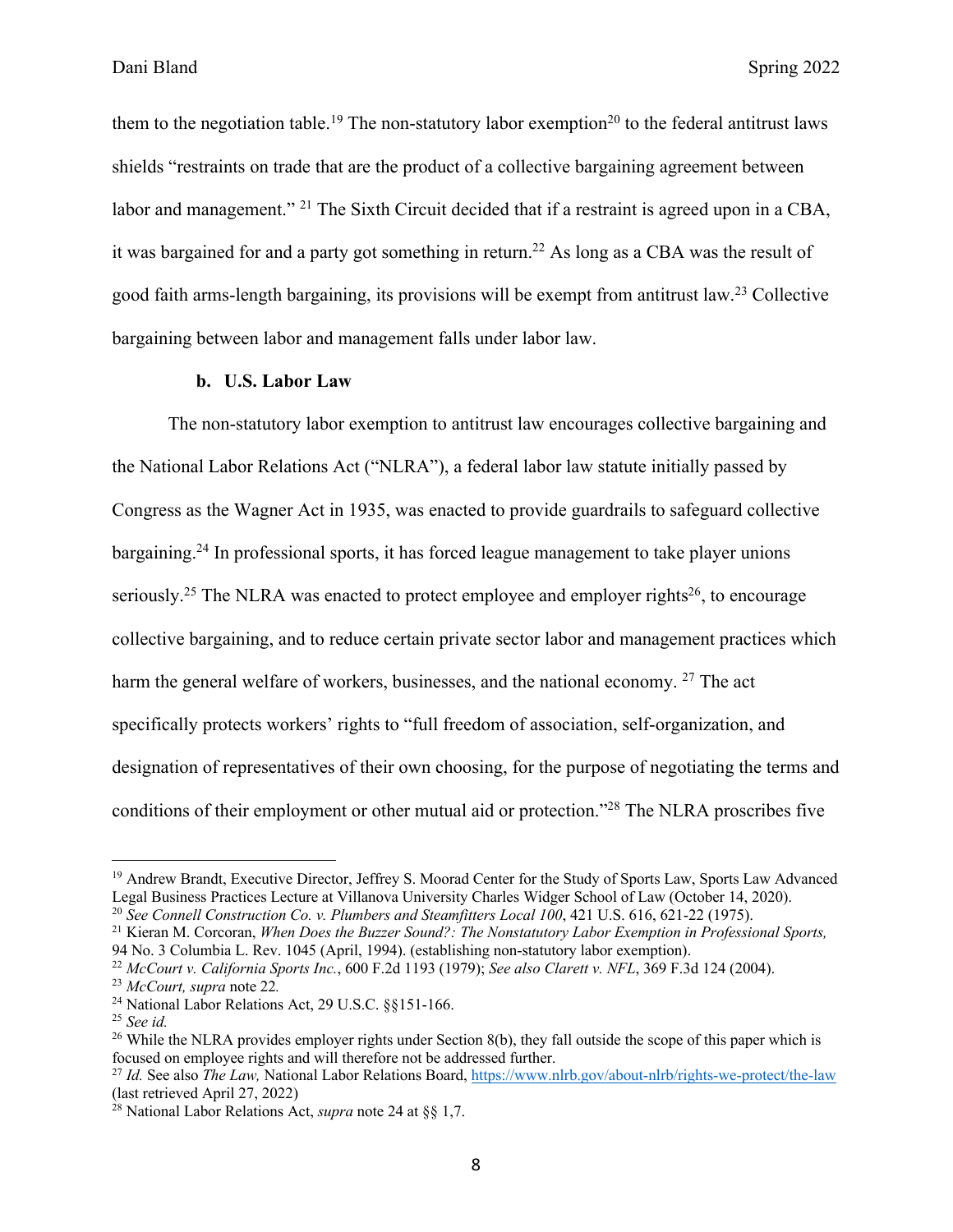types of unfair labor practices by employers: (1) interfering with or restraining employees' rights under the act; (2) "dominat[ing] or interfer[ing]" with the formation of a labor organization or supporting it financially or otherwise; (3) discriminating against employees in an effort to encourage or discourage membership in a labor organization; (4) retaliating against employees for filing charges or testifying in an NLRA action; or (5) refusing to bargain collectively with employees' representatives.<sup>29</sup>

The NLRA established the National Labor Relations Board ("NLRB") to enforce its provisions.30 The NLRB has jurisdiction over unfair labor practice claims, and retains subpoena power, and the power to hold individuals in contempt. If after a formal hearing the Board finds that any party in a complaint has engaged, or continues to engage in, an unfair labor practice in violation of the NLRA, then the Board shall issue an opinion and an order requiring the party to "cease and desist the unfair labor practice, and to take affirmative action, including reinstatement of employees with or without back pay," as necessary to uphold the NLRA's underlying policies.31 Although this statute aims to reduce the occurrence of strikes, the act does not diminish employees' right to strike.<sup>32</sup>

The NLRA addresses the "inequality of bargaining power" between labor and management by providing an express right for employees to organize and by forcing employers to collectively bargain with their corresponding labor organizations<sup>33</sup>. In other words, the NLRA affirmatively provides employees a voice. Collective bargaining statutes like the NLRA "take into account the economic reality that individual workers typically lack the economic bargaining

<sup>29</sup> *Id.* at §8.

<sup>30</sup> *Id.* at §3(a).

 $31$  *Id.* at  $\frac{8}{10}(a-c)$ , 11(1).

<sup>32</sup> *Id.* at §13.

<sup>&</sup>lt;sup>33</sup> Michael L. Wachter, *The Striking Success of the National Labor Relations Act*, Research Handbook on the Economics of Labor and Employment Law, p. 427 (2012).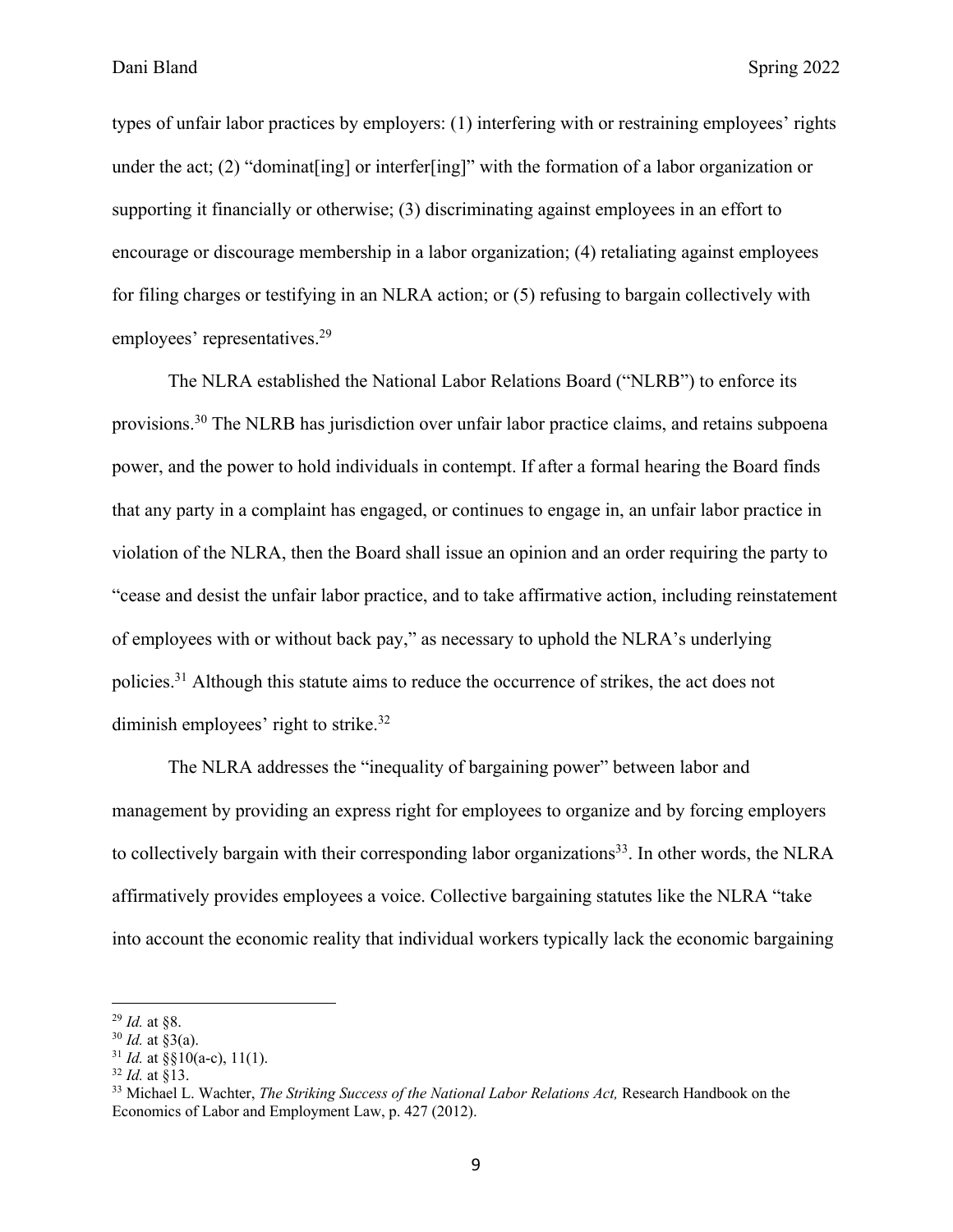power to stand up meaningfully for their individual rights."34 If the MLB, NFL, NHL, or NBA refuse to negotiate with their league's players association, the association could file an unfair labor practice claim with the NLRB and the league would be subject to investigation and punishment.35 The NLRA not only provides express rights to employees, but the teeth of its enforcement mechanism are an effective deterrent against violations by employers.

The non-statutory labor exemption is not absolute, however. Individual employees, here the players, can bring antitrust claims regarding CBA provisions if and when the relevant players association decertifies as a union.<sup>36</sup> Decertification is simple: To decertify, the union would merely send a letter to the NLRB stating that it no longer represents the players.<sup>37</sup> Decertification is risky because CBAs include a multitude of benefits such as health insurance, and because dissolving the union eliminates the benefit of collective power.<sup>38</sup>

The non-statutory labor exemption to antitrust law encourages leagues to bargain with their players associations and the NLRA balances the bargaining power between labor and management. Leagues are encouraged to collectively bargain because a resulting CBA would be protected from antitrust claims as long as the union remains intact. Union decertification further encourages collective bargaining by providing players with an out and by incentivizing management not to negotiate extreme restraints that could cause the union to decertify and individuals to bring antitrust claims against the league. American antitrust and labor law have given players a meaningful say in provisions included in league CBAs. Drug policies are

<sup>34</sup> *Collective Bargaining and Civil Liberties,* ACLU https://www.aclu.org/other/collective-bargaining-and-civilliberties (last retrieved April 29, 2022).

 $35$  The NLRA is a U.S. statute that only applies if a worker is considered an "employee" and there is a wealth of litigation on what constitutes an employee however it is undisputed that MLB, NFL, NHL, and NBA players are all employees so that issue is outside the scope of this paper. *See* National Labor Relations Act, *supra* note 24. <sup>36</sup> Andrew Brandt, *supra* note 19.

<sup>37</sup> *Id.*

<sup>38</sup> *Id.*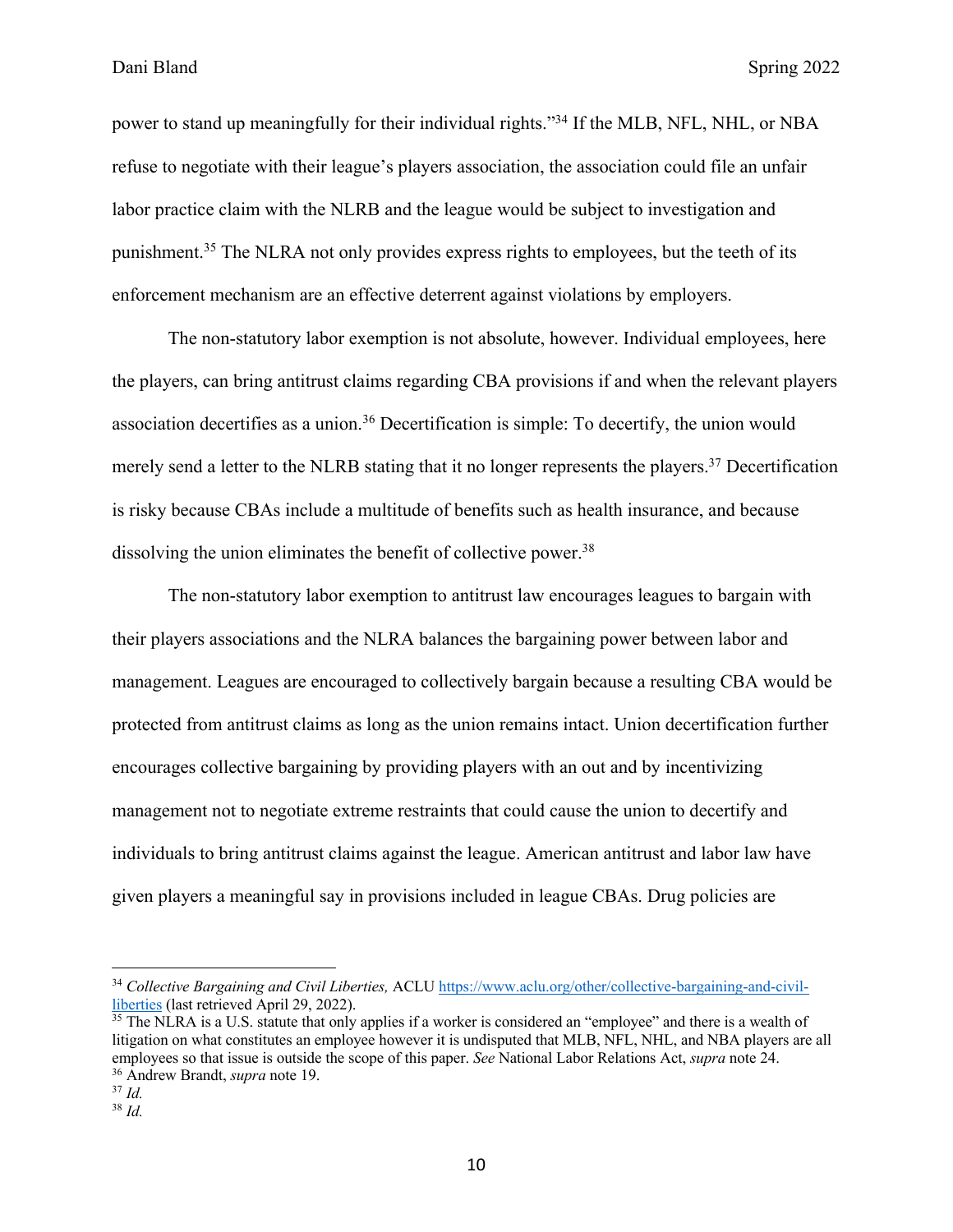collectively bargained in many American professional sports leagues and their text provides insight into the power of players' aggregate voice and where their interests lie.

## **III. Case Studies in American Professional Sports Leagues with Collectively Bargained Drug Policies**

To see how collective bargaining has affected player representation and player interests in drug policies, it is beneficial to look at how different leagues' players associations evolved and examine the features of each league's anti-doping policy and how these policies have progressed. This paper will use the MLB and the NFL as case studies. The MLB was selected because professional baseball originally had a unique exemption to antitrust law, however for player employment purposes that exemption has since been lifted and the MLB Players Association is on equal legal footing with players associations from other leagues. The NFL was selected because it started testing players for substances long before MLB and because the league was always subject to antitrust law, like every other professional sports league except for MLB. Both leagues are subject to labor law since players are employees.

#### **a. MLB**

#### **i. MLB Players Association ("MLBPA") History**

The MLBPA is the collective bargaining representative for all MLB players.<sup>39</sup> Founded in 1966, the MLBPA was not baseball players' first attempt at a union.<sup>40</sup> In 1885, nine players formed the first players union in professional baseball—the Brotherhood of Professional Base Ball (sic) Player.<sup>41</sup> Other attempts to organize included the Players' Protective Association in

<sup>39</sup> *History,* MLBPA https://www.mlbplayers.com/history (last retrieved May 1, 2022).

<sup>40</sup> *Id.*

<sup>41</sup> *Id.*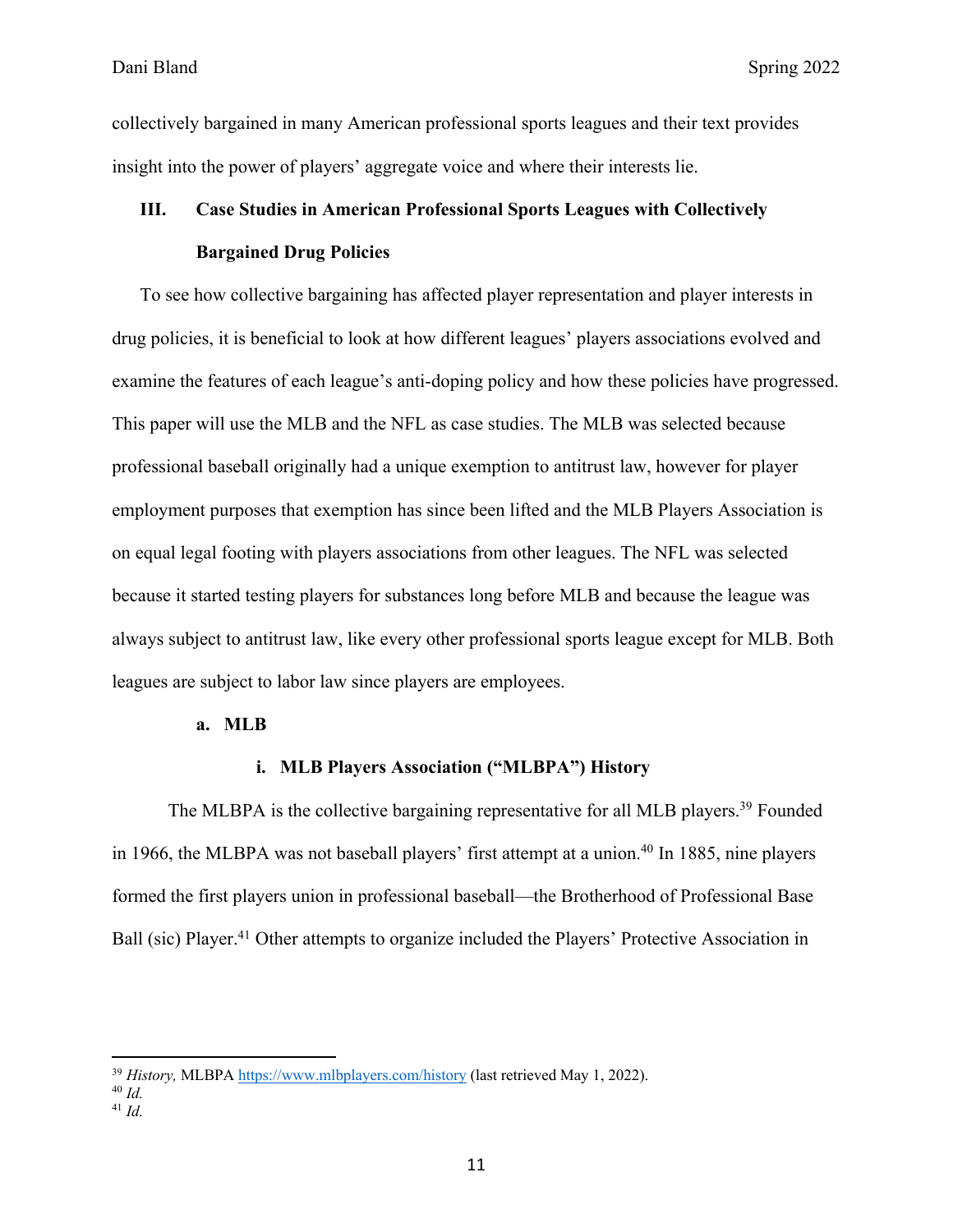1900, the Fraternity of Professional Baseball Players of America in 1912, and the American Baseball Guild in 1946. 42

Players sought outside assistance when they created the MLBPA, hiring Marvin Miller, a well-respected economist with union experience working for the United Steelworkers of America.<sup>43</sup> In 1968, Miller helped the MLBPA negotiate the first CBA in professional sports.<sup>4445</sup> "The successful founding of the MLBPA changed the landscape for professional sport forever, serving notice that highly skilled athletes would seek the same basic employment rights that people in other professions had long taken for granted."46 The MLBPA has used the NLRA as a tool to gain basic employment rights by filing unfair labor practice claims with the NLRB. While baseball players could leverage labor law to improve their bargaining power, they were unable to use antitrust law to their advantage until 1998.

In 1922, the U.S. Supreme Court ruled that the business of organized professional baseball was exempt from antitrust law, namely the Sherman Act.47 The Sherman Act only applies to restraints on interstate commerce, and the Court deemed the travel between states for professional baseball as "merely incidental" to the business, and thus not interstate commerce.<sup>48</sup> This decision was upheld in *Toolson v. New York Yankees, Inc.*, a case in which George Toolson argued against MLB's reserve clause. 49 The Supreme Court held that baseball's antitrust exemption established in *Federal Baseball. . . v. National League. . .*, was affirmed by Congress through its inaction and thus antitrust laws would still not apply to baseball.<sup>50</sup>

<sup>42</sup> *Id.*

<sup>43</sup> *Id.*

<sup>44</sup> *Id.*

<sup>45</sup> The MLB and MLBPA call their CBA the Basic Agreement.

<sup>46</sup> *History*, *supra* note 39.

<sup>47</sup> *Federal Baseball Club, Inc. v. National League of Professional Baseball Clubs,* 259 U.S. 200 (1922).

<sup>48</sup> *Id.*

<sup>49</sup> *Toolson v. New York Yankees*, *Inc.*, 346 U.S. 356 (1953).

<sup>50</sup> *Federal Baseball Club, Inc. supra* note 47*.*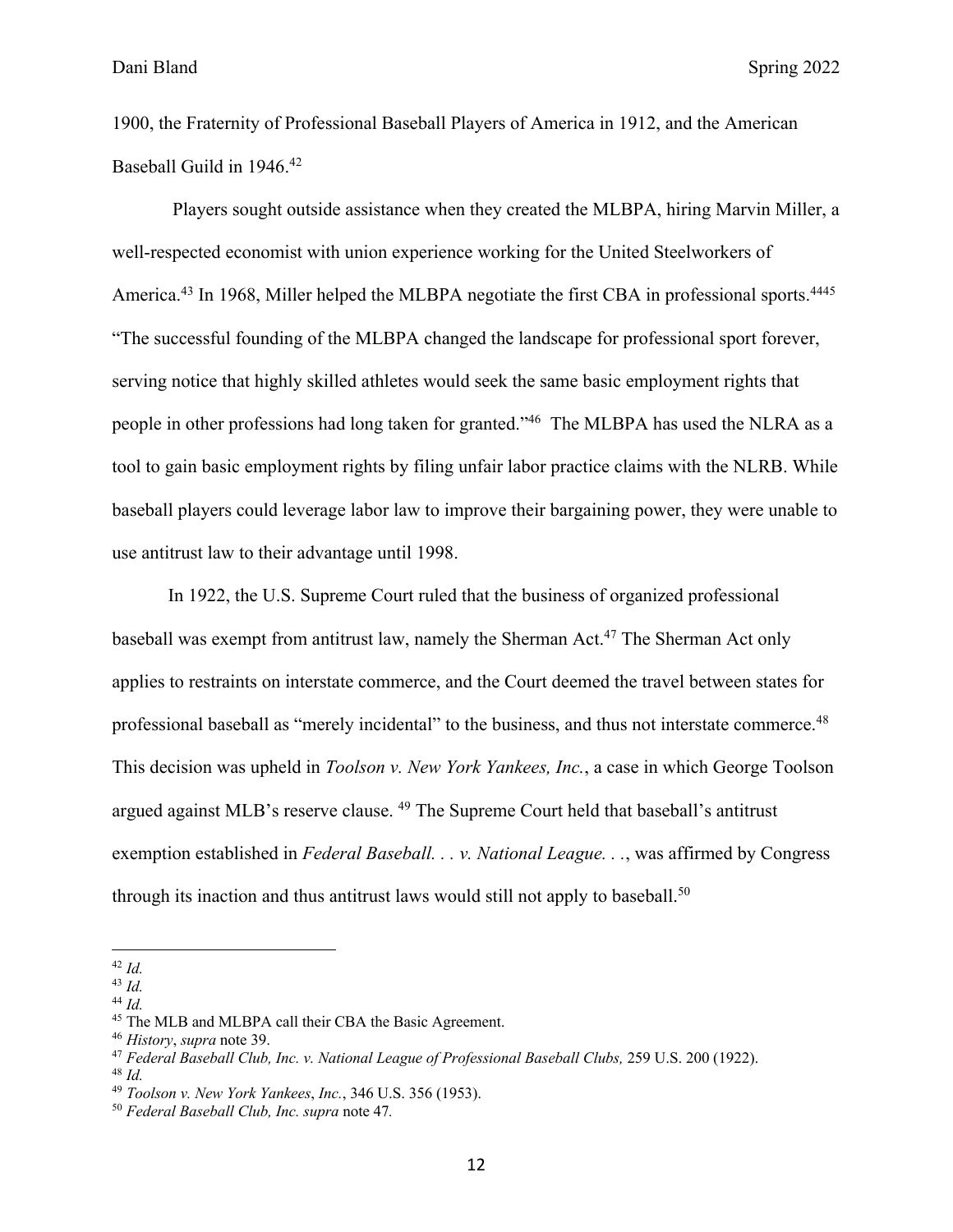Curt Flood was the next player to risk his career and challenge baseball's reserve clause which prevented players from reaching free agency.<sup>51</sup> Although Flood lost his case, the Supreme Court started to show signs of weakening baseball's antitrust exemption.<sup>52</sup> The Court said baseball's antitrust exemption was an anomaly and held that baseball was indeed interstate commerce but left it to Congress to lift the exemption.<sup>53</sup> Flood, a talented ballplayer, never stepped foot on another baseball field as a professional.<sup>54</sup>

Congress finally partially lifted baseball's antitrust exemption via a statute entitled the Curt Flood Act of 1998, paying homage to Curt Flood's sacrifice.<sup>55</sup> The act states that professional baseball players are covered under anti-trust laws when it comes to their employment.<sup>56</sup> Section two further notes that baseball players are granted the same antitrust rights as other professional sports league players.<sup>57</sup> In 1957, the U.S. Supreme Court had refused to extend baseball's exemption to the business of professional football in *Radovich v. NFL*, holding that professional football was subject to antitrust laws.<sup>58</sup> The final clause of section two declares the Curt Flood Act "[d]oes not change the application of the antitrust laws in any other context or with respect to any other person or entity."59 The clause assures owners and the MLB commissioner that antitrust law is still inapplicable to all other aspects of professional baseball.<sup>60</sup> Congress made it crystal clear that the act only applies to the employment of players.<sup>61</sup> Although

<sup>51</sup> S*ee Flood v. Kuhn et al.*, 407 U.S. 258 (1972).

<sup>52</sup> *Id.*

<sup>53</sup> *Id.*

<sup>54</sup> Andrew Brandt, Executive Director, Jeffrey S. Moorad Center for the Study of Sports Law, Sports Law Advanced Legal Business Practices Lecture at Villanova University Charlges Widger School of Law (September 30, 2020). <sup>55</sup> Sherman Act, 15 U.S.C.A. § 26(b) Application of Antitrust Laws to Professional Major League Baseball (2002). <sup>56</sup> *Id.*

<sup>57</sup> *Id.*

<sup>58</sup> *Radovich v. NFL*, 352 U.S. 445 (1957).

<sup>59</sup> Sherman Act, 15 U.S.C.A. § 26(b) *supra* note 55*.*

<sup>60</sup> Edmund P. Edmonds, Comment, *The Curt Flood Act of 1998: A Hollow Gesture After All These Years?*, 9 Marq. Sports L. Rev. 318, 346 (1999).

 $^{61}$  *Id.*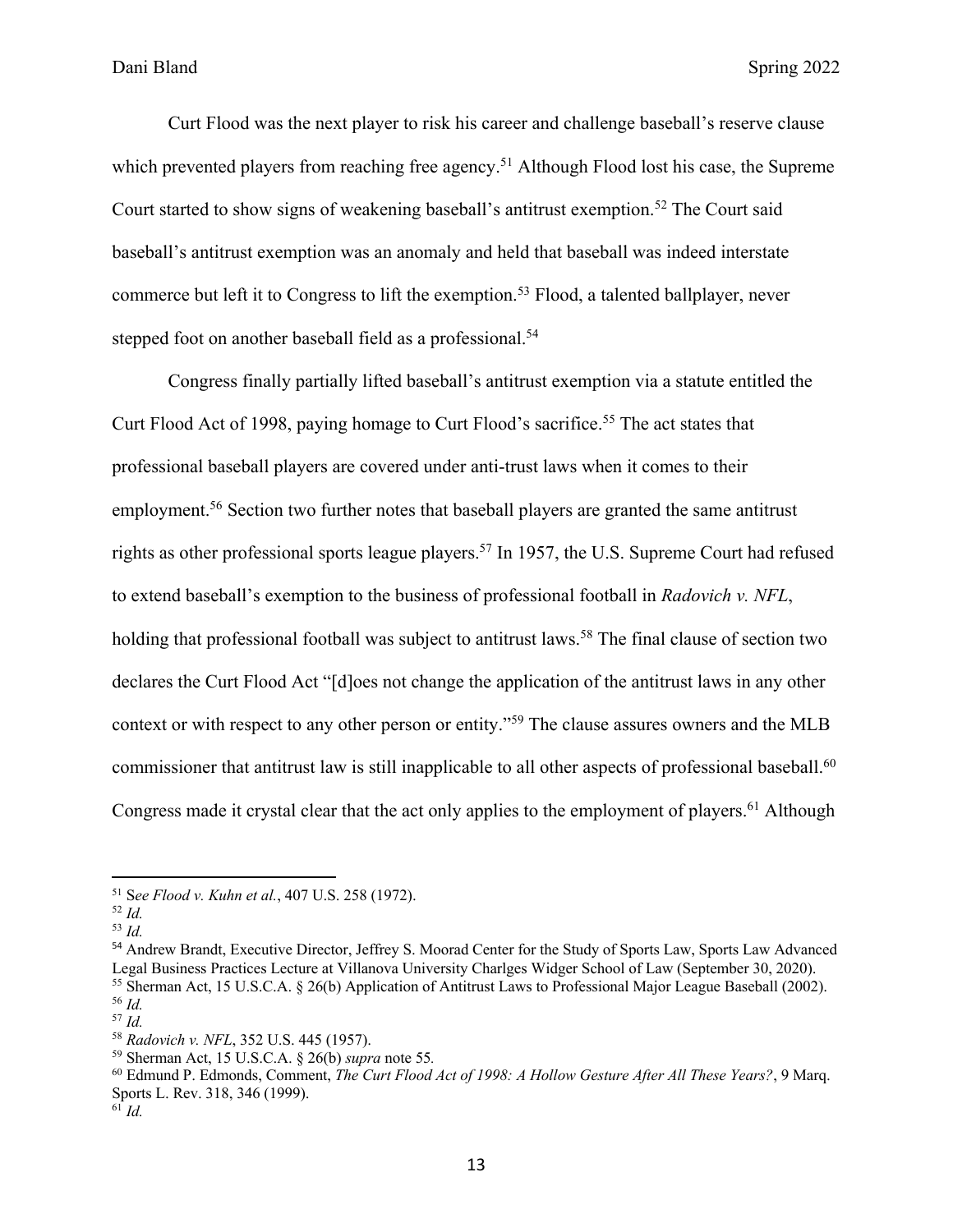professional baseball initially had a unique relation to antitrust law, professional baseball players now have the same legal footing regarding their employment as professional athletes in other American professional sports leagues under both labor and antitrust law.

Over the years, the MLBPA has gone on strike, filed unfair labor claims with the NLRB, and has used the tactic of decertification so individuals could bring antitrust lawsuits.<sup>62</sup> These methods have enhanced player employment rights tremendously. To date there have been thirteen Basic Agreements (CBAs) between MLB and MLBPA.<sup>63</sup> The current Basic Agreement was ratified on March 10, 2022 after an owner-imposed ninety-nine-day lockout and is in effect through 2026.<sup>64</sup> The MLBPA and MLB collectively bargain their drug policy, called the Joint Drug Agreement ("JDA").<sup>65</sup>

#### **ii. MLB/MLBPA Drug Policy Progression**

#### **1. History of the Joint Drug Agreement ("JDA")**

The MLBPA and MLB collectively bargained a drug policy as part of their CBA for the first time in 2002 after the U.S. Senate Commerce Committee informed them they must implement a drug-testing plan.<sup>66</sup> The 2002 policy called for anonymous survey testing in 2003.<sup>67</sup> If greater than five percent of samples returned positive for performance enhancing drugs ("PEDs") in 2003, then mandatory random testing would start in 2004.<sup>68</sup> Approximately seven percent of anonymous survey tests taken in 2003 were positive so urine testing for PEDs with

<sup>62</sup> *See generally, Id.*

<sup>63</sup> *Id.*

<sup>64</sup> Mark Feinsand, *MLB, MLBPA Agree to New CBA; Season to Start April 7*, MLB https://www.mlb.com/news/mlb-mlbpa-agree-to-cba (last retrieved May 1, 2022). <sup>65</sup> *History*, *supra* note 39.

<sup>66</sup> *Id.*

<sup>67</sup> Associated Press, *Major League Baseball Stops Testing Its Players for Steroids After Nearly 20 years, Report Says,* ESPN (Feb. 7, 2022). https://www.espn.com/mlb/story/\_/id/33238595/major-league-baseball-stops-testingplayers-steroids-nearly-20-years-report-says <sup>68</sup> *Id.*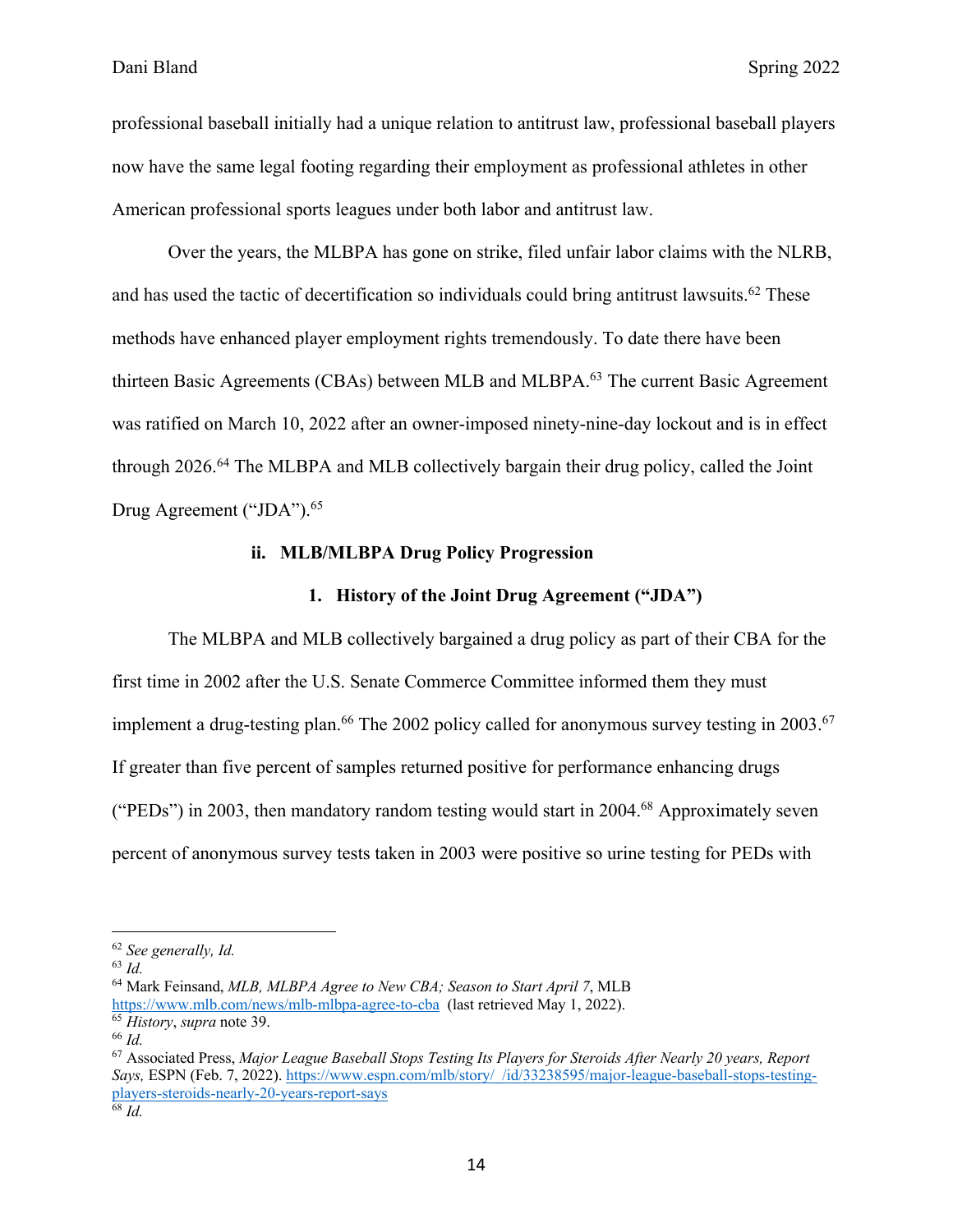penalties for violations began the following year<sup>69</sup> "under a series of a (sic) repeatedly tightened drug agreements."70

Drug agreements tightened after criticism from the U.S. Senate Commerce Committee. Commerce Committee Chairman John McCain, an Arkansas Republican, stated "Your failure to commit to addressing this issue head on and immediately will motivate this committee to search for legislative remedies."71 The Commerce Committee specifically disapproved of the laxity of the 2004 policy under which first time offenders merely received counseling, a stark contrast from the punishment of first-time offenders in the NFL.72

MLB Commissioner Bud Selig publicly released a letter arguing for stronger PED-related penalties to increase pressure on the MLBPA.73 Effective in 2006, the union agreed to heftier penalties: fifty-days suspension for a first offense, 100-days suspension for a second offense, and a lifetime ban with ability to apply for discretionary reinstatement for a third offense.<sup>74</sup> Testing for banned amphetamines was also introduced.75

Commissioner Selig hired former U.S. Senator George Mitchell to investigate PEDs in professional baseball.76 Over eighty players were implicated in the Mitchell Report by name, many of whom were previously suspected of or sanctioned for doping.<sup>77</sup> The Joint Drug Agreement between the MLBPA and MLB was updated in 2008 to include recommendations

<sup>71</sup> Thomas Heath, *Senate Warns Baseball on Steroid Testing,* Washington Post (March 11, 2004). https://www.washingtonpost.com/archive/politics/2004/03/11/senate-warns-baseball-on-steroids-testing/5fac47ab-61f9-4dae-bd2f-1f7a0184eac6/  $\overline{72}$  *Id.* 

<sup>77</sup> *Id.*

<sup>69</sup> *Id.*

<sup>70</sup> Associated Press, *supra* note 67*.*

<sup>73</sup> *History, supra* note 39*.*

<sup>74</sup> *Id.*

<sup>75</sup> *Id.*

<sup>76</sup> *Id.*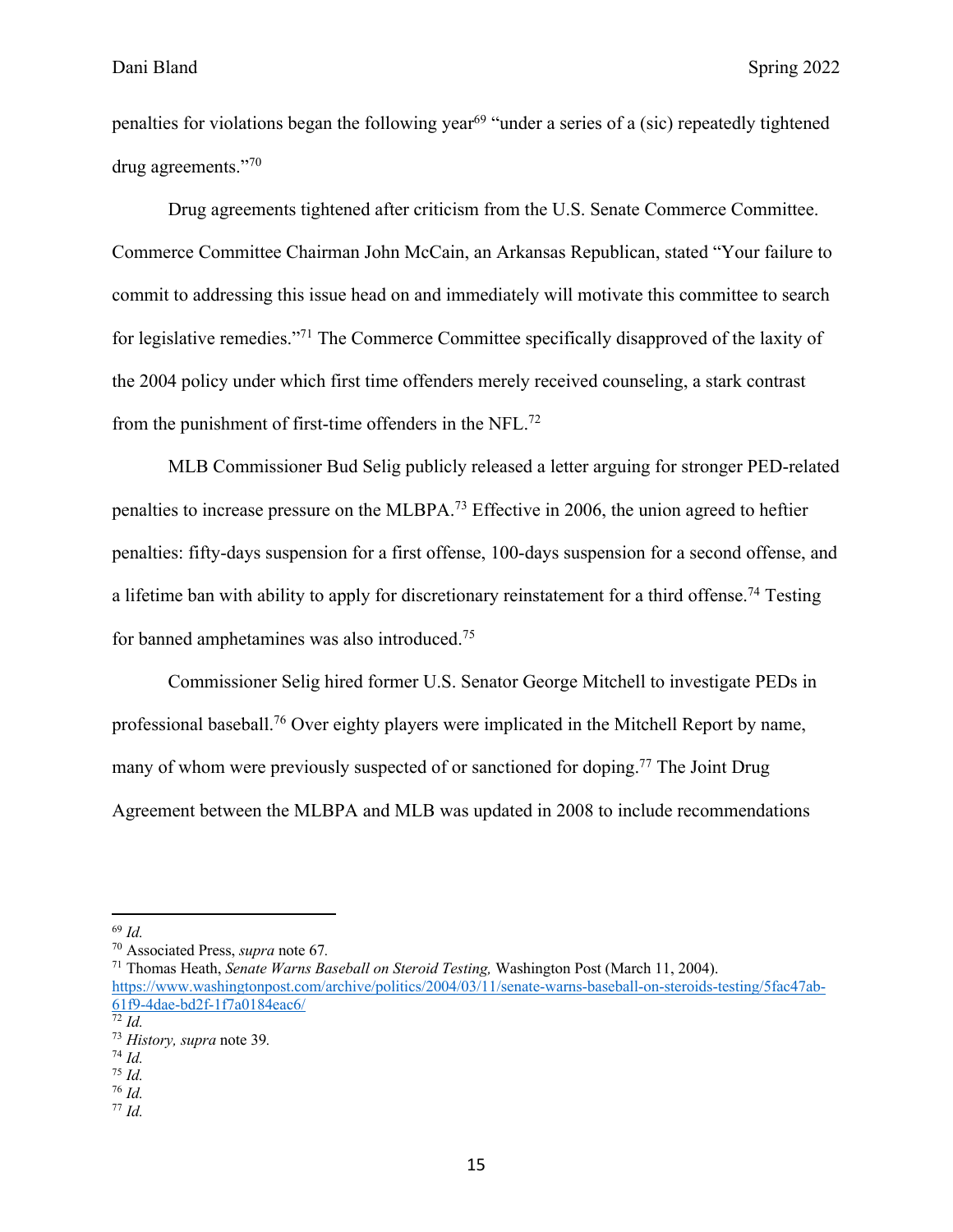from the Mitchell Report such as increasing the number of tests, annually releasing a summary of test results,<sup>78</sup> and implementing an independent program administrator to oversee the program.<sup>79</sup>

Blood testing for human growth hormone was introduced in 2012 but was suspended during the global Covid-19 pandemic.<sup>80</sup> 2014 saw the most significant revisions to the JDA since 2006.81 The number of tests for banned substances again increased and punishments lengthened as well.<sup>82</sup> A first offense moved up from fifty to eighty games.<sup>83</sup> A second offense, moved from 100 to 162 games, and a third offense warrants a permanent suspension with the opportunity for discretionary reinstatement.<sup>84</sup> The MLB could not legally enforce the JDA from late 2021 to March of 2022 due to it expiring and due to the owner-imposed lockout that lasted for ninetynine days.<sup>85</sup> The program under the JDA<sup>86</sup> resumed upon ratification of the 2022 Basic Agreement.87

#### **2. Examining the Current JDA**

The JDA is a short one-page document stating that the MLB Commissioner's Office and the MLBPA have agreed to the Joint Drug Prevention and Treatment Program ("the Program") which is a separate document.<sup>88</sup> Additionally the JDA outlines who the Program applies to, and the purpose behind it.<sup>89</sup> The JDA covers all major league players whether on a forty-man roster,

 $78$  The summary of drug test results indicates only the number of tests administered, the number that were adverse and what category of substance triggered the adverse tests to return positive results (PEDs, stimulants). *See Id.* <sup>79</sup> *Id.*

<sup>80</sup> Associated Press, *supra* note 67.

<sup>81</sup> *History*, *supra* note 39*.*

<sup>82</sup> *Id.*

<sup>83</sup> *Id.*

<sup>84</sup> *Id.*

<sup>85</sup> Associated Press, *supra* note 67.

<sup>86</sup> It is not currently clear whether there is new JDA or if the parties agreed to continue the previous JDA, but it is clear that the JDA is in effect and it is posted on the MLBPA website. <sup>87</sup> *Id.*

<sup>88</sup> *Joint Drug Agreement,* MLBPA https://www.mlbplayers.com/jda (last retrieved May 3, 2022).

<sup>89</sup> *See Id.* Now that the relation between the terms has been established, this paper will use the terms "Program" and "JDA" interchangeably.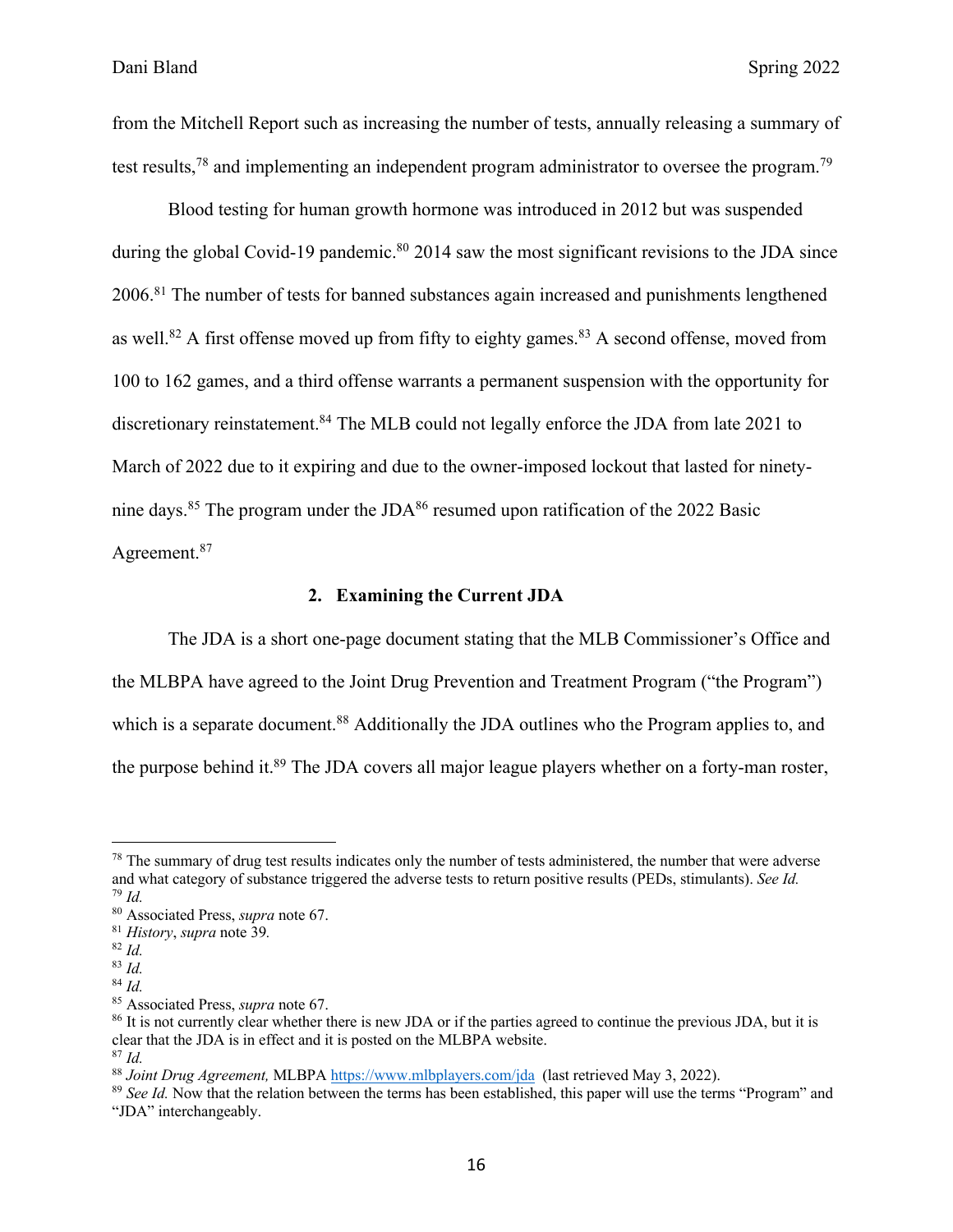released, or a free agent, unless they have formally retired or are under contract with a non-MLB affiliated professional baseball league.<sup>90</sup> The purpose of the JDA is to educate players about the dangers of prohibited substance use, to deter and end the use of prohibited substances, and to provide for an orderly resolution of disputes regarding the program.<sup>91</sup> Disputes are handled under the grievance procedures outlined in the Basic Agreement.<sup>92</sup>

Balanced bargaining power has led to the current JDA/Program containing many provisions serving player interests. First, it is important to emphasize that the JDA was agreed on by the MLB and MLBPA.<sup>93</sup> Both parties<sup>94</sup> had an equal say in its ratification.<sup>95</sup> Players were not only given a say in the anti-doping policy but were given a say in its administration as well.<sup>96</sup> MLB's Program calls for an independent administrator who will be jointly selected by the MLB and MLBPA.<sup>97</sup> Either party may unilaterally remove the independent administrator by serving the other party with written notice at least sixty days prior to the end of the independent administrator's five-year term.<sup>98</sup> If the parties cannot reach an agreement on a replacement independent administrator after thirty days, the panel chair of the arbitration panel will review the candidates and select the replacement.<sup>99</sup> The independent administrator is responsible for releasing an annual report setting forth the number of tests conducted, the number of adverse

<sup>90</sup> *Joint Drug Agreement*, *supra* note 88*.*

<sup>91</sup> *Id.*

<sup>92</sup> *Id.*

<sup>93</sup> *Joint Drug Prevention and Treatment Program,* MLBPA,

https://www.mlbplayers.com/\_files/ugd/b0a4c2\_df9222b1bea34634a60f154499aedcff.pdf (last retrieved May 1, 2022).

<sup>&</sup>lt;sup>94</sup> The term "party" in this section refers to the MLB or MLBPA and the term "parties" will refer to the MLB and MLBPA collectively.

<sup>95</sup> *See generally, id.*

<sup>96</sup> *See Joint Drug Prevention*, *supra* note 93*.*

<sup>97</sup> *Joint Drug Prevention, supra* note 93 at §1(A). 98 *Id.*

<sup>99</sup> *Id.*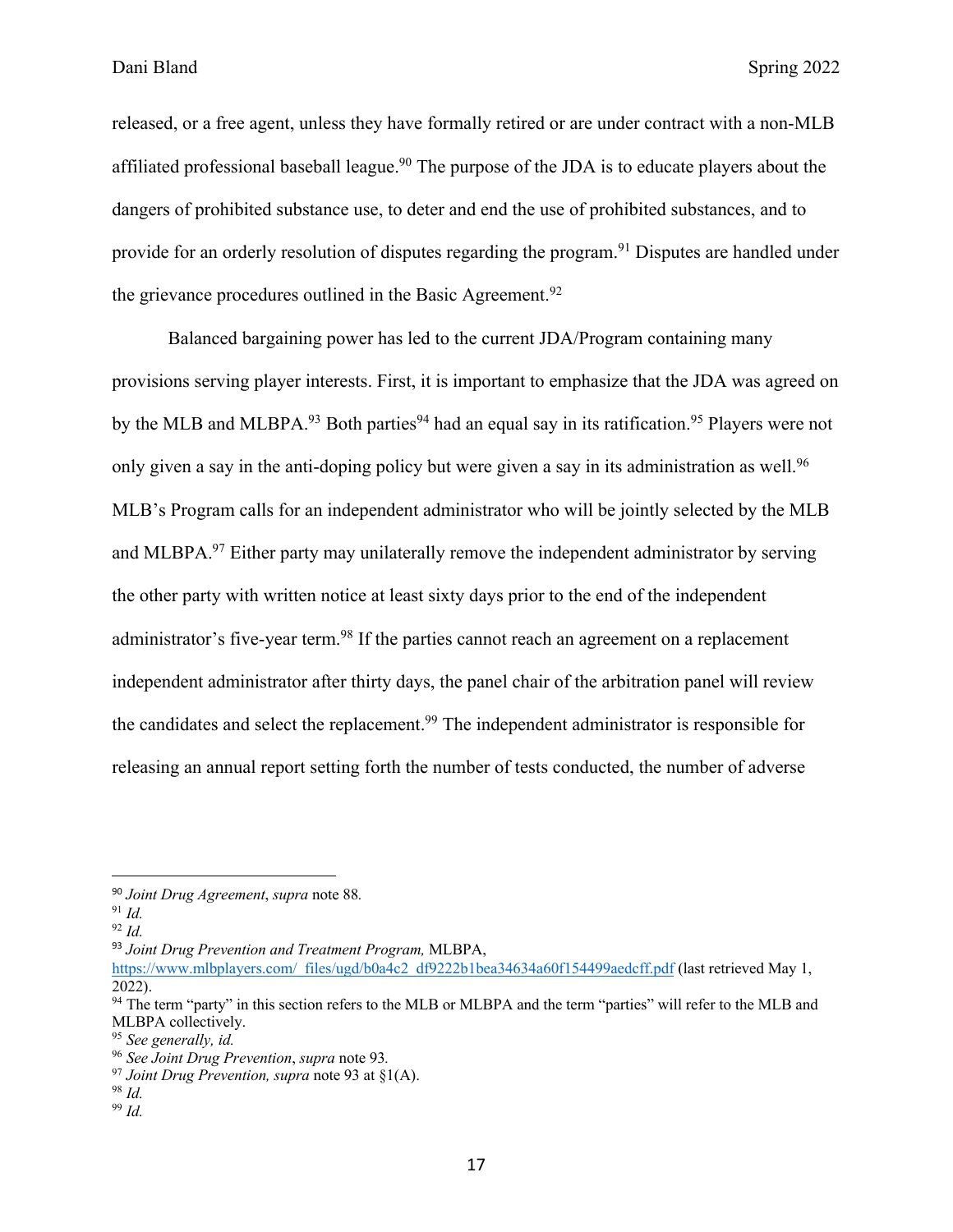analytical findings reported by the Montreal lab<sup>100</sup> that resulted in discipline, the number of nonanalytical positive tests that resulted in discipline, the substances involved in the adverse analytical findings that resulted in discipline, and the number of therapeutic use exemptions granted broken down by medication type (i.e., ADHD), and the number of tests conducted each of the prior five MLB seasons.101 No identifying information of players may be released in this report.102

Other administrative features of the Program include an Expert Panel on ADD/ADHD, a Medical Advisory Panel, and an annual Program review.<sup>103</sup> The expert panel on ADD/ADHD determines whether a therapeutic use exemption will be granted for ADD and/or ADHD medication in players who apply.104 The parties will jointly appoint three independent psychiatrists to serve on this expert panel, one of whom they will select to be the chairperson.105 The panelists serve five-year terms.<sup>106</sup> Each party can unilaterally decide not to renew a panelist's term by notifying the other party by October 31<sup>st</sup> of the last year of the panelist's term. $107$ 

The parties jointly appoint one board-certified endocrinologist, one board-certified physician with general medicine expertise, and one board-certified physician with sports medicine expertise to renewable five-year terms on the Medical Advisory Panel.<sup>108</sup> Each party

<sup>&</sup>lt;sup>100</sup> The parties agree that the World Anti-Doping (WADA)-certified lab known as Laboratoire de Controle du Dopage in Montreal, Quebec, Canada will be the lab at which specimen are tested under the Program. *Id.* at §1(D). <sup>101</sup> *Joint Drug Prevention, supra* note 93 at §1(A).

<sup>102</sup> *Id.*

 $103$  *Id.* at  $\S1(F)$ .

<sup>104</sup> *Id.* <sup>105</sup> *Id.*

<sup>106</sup> *Id.*

<sup>107</sup> *Id.*

<sup>108</sup> *Id.* at §1(G).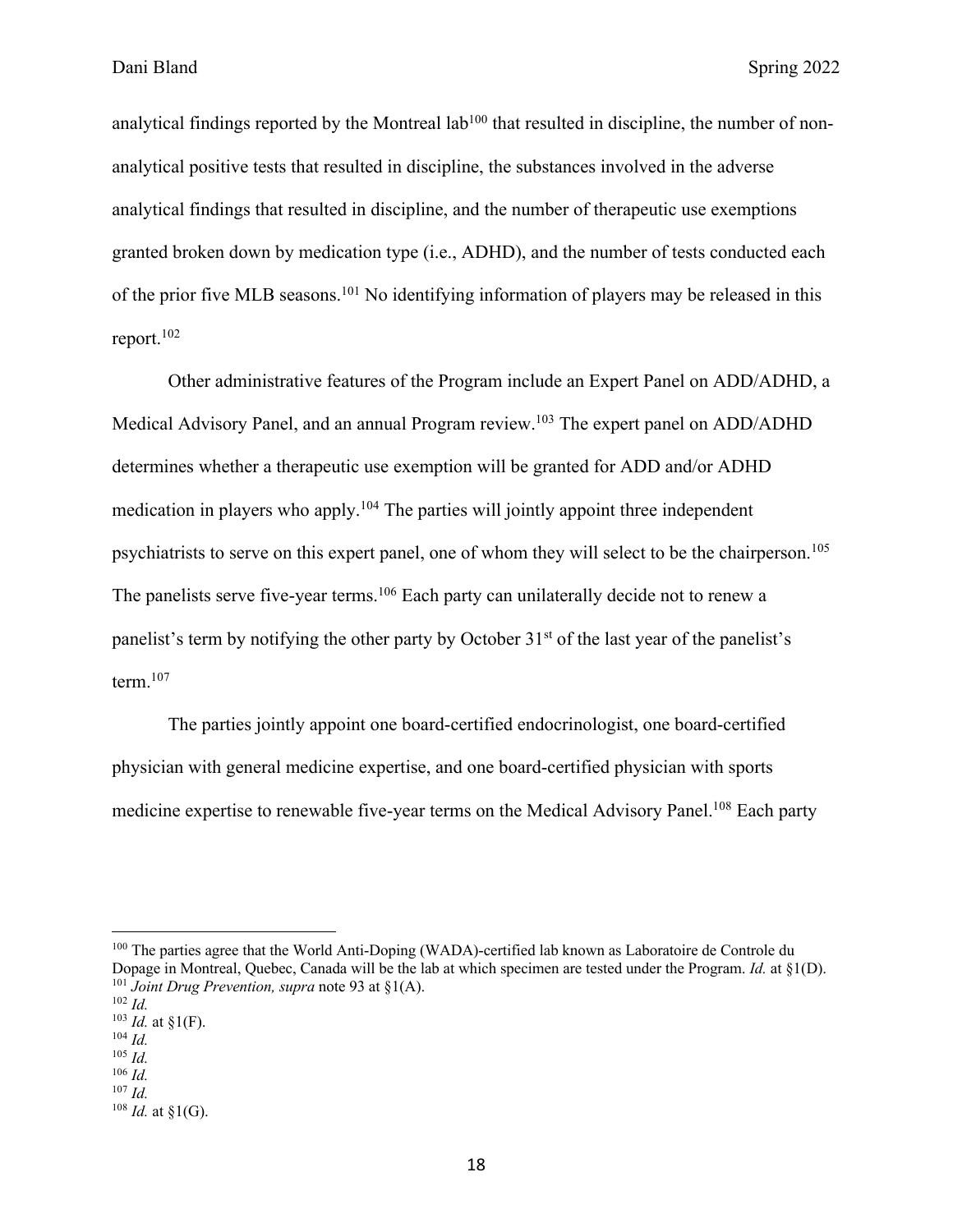can unilaterally decide not to renew a panelist's term via notification procedures similar to those for nonrenewal of a panelist on the Expert Panel on ADD/ADHD.<sup>109</sup>

Annual review of the program takes place within thirty days of the conclusion of the World Series.<sup>110</sup> At this review both parties meet with the independent administrator, head of the Montreal lab, a representative from the specimen collector and transporter company, and the chair of the Expert Panel on ADD/ADHD regarding potential changes to the Program.<sup>111</sup> Any agreements proposed at the annual review meeting must be reached by the parties by February 1 of the subsequent year.112 These policy provisions illustrate that MLB athletes have a say in who runs the Program and have an ongoing ability to make modifications as they see fit.

In MLB, the players association also has a say regarding which substances are prohibited and when players are tested for these substances.<sup>113</sup> The Program incorporates by reference Schedules I, II, and III of the Code of Federal Regulations' Schedule of Controlled Substances into its prohibited substances list.<sup>114</sup> The list of prohibited substances is found in Section two of the Program and contains drugs of abuse, performance enhancing substances, stimulants, DHEA, and diuretics and masking agents.<sup>115</sup> Parties must agree in order to add any additional substances, except that if the federal government adds a substance to the controlled substance schedules aforementioned, they are automatically added and the Commissioner is responsible for notifying all players of the new additions.<sup>116</sup> s

- <sup>111</sup> *Id.*
- <sup>112</sup> *Id.* <sup>113</sup> *Id* at §2.
- <sup>114</sup> *Id.*
- <sup>115</sup> *Id.*
- <sup>116</sup> *Id.*

<sup>109</sup> *Id.*

<sup>110</sup> *Id.*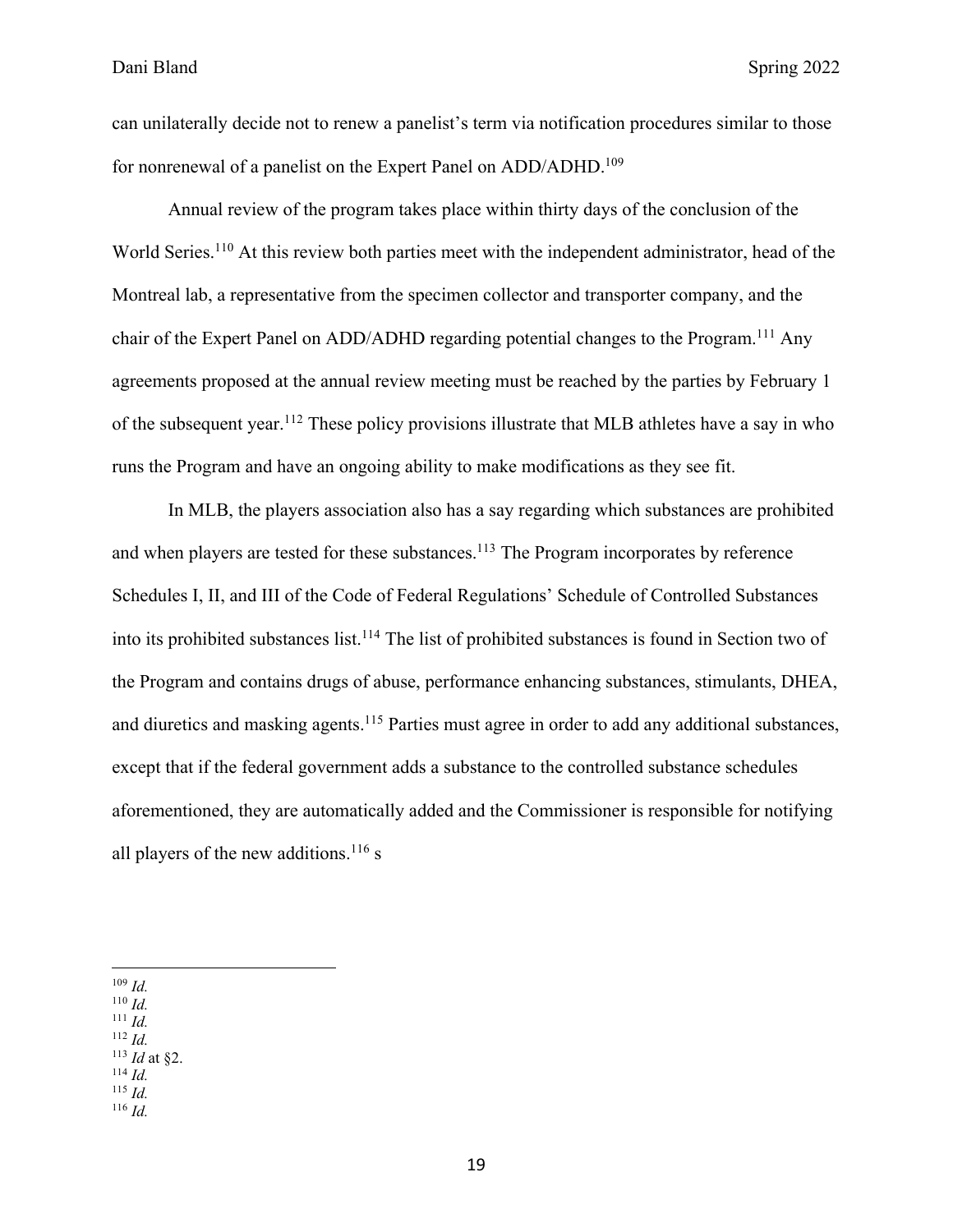The MLBPA has agreed at a minimum for each player to be tested for prohibited substances except for drugs of abuse via urine sample at spring training, once randomly and unannounced during the season, and once randomly and unannounced during the offseason.<sup>117</sup> Players will also undergo a minimum of one random unannounced blood test for human growth hormones per season collected postgame from the player's nondominant arm unless he requests otherwise. <sup>118</sup> Additionally, the Program will conduct the following tests: 4800 random and unannounced urine tests for prohibited substances except for drugs of abuse during each season at least 200 of which are conducted during spring training; 350 random and unannounced urine tests for prohibited substances except for drugs of abuse during each offseason; 500 random and unannounced blood tests for human growth hormones each season; and 400 random urine blood tests for human growth hormone each offseason.<sup>119</sup> There is no limit to the number of tests an individual player is subjected to during any given timeframe but the overall randomized testing program is capped at these numbers. 120

Offseason tests are not tested for drugs of abuse or stimulants.121 Players are not tested for substances designated by the Program as "drugs of abuse" unless either party has information giving them reasonable cause to believe a player has in the preceding twelve months used, sold, or distributed a drug of abuse, or if a player is in a drug of abuse treatment program under the Program.<sup>122</sup> Additionally, players can be tested for other prohibited substances if either party has information giving it probable cause to believe the player has in the previous twelve months, engaged in use, possession, sale or distribution of performance enhancing substances, stimulants,

- <sup>118</sup> *Id.*
- <sup>119</sup> *Id.*
- <sup>120</sup> *Id.* at §3A(2). <sup>121</sup> *Id.* at §3.
- $122$  *Id.* at §3(B).

<sup>117</sup> *Id.* at §3.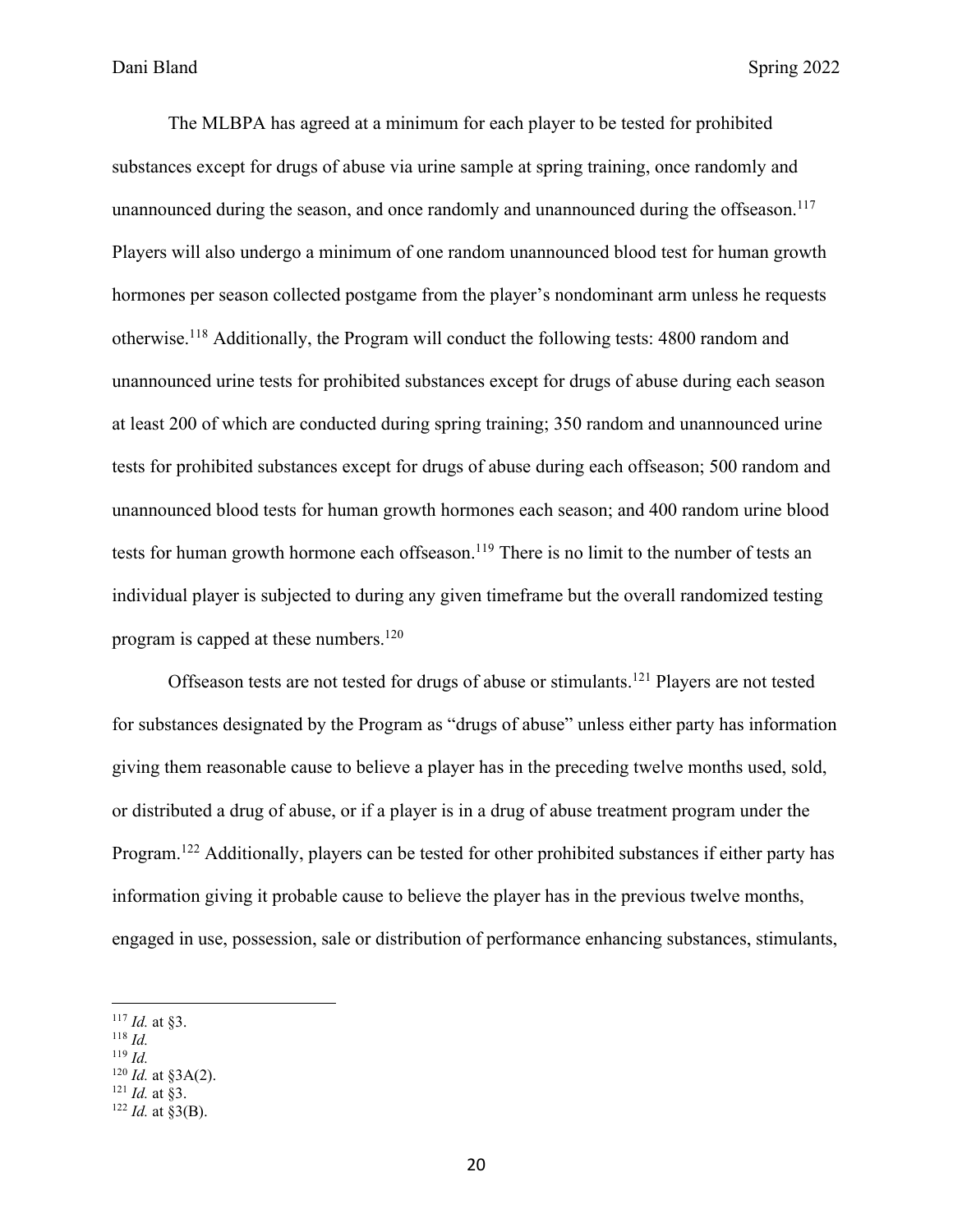DHEA, diuretics or masking agents.<sup>123</sup> If such reasonable cause exists, the party provides the other party with a description of the information supporting reasonable cause and the player will be immediately tested within forty-eight hours, but the player may dispute reasonable cause and wait for a decision from an arbitrator before undergoing testing.<sup>124</sup>

Players disciplined for taking performance enhancing substances, stimulants, masking substances, or DHEA will be subject to a mandatory testing program administrated by the Program's independent administrator.<sup>125</sup> Players who have been disciplined for positive tests will be subject to additional testing for the remainder of their career unless their suspension was reduced because the violation did not result from the player's significant fault or negligence.<sup>126</sup> This follow-up testing does not count toward the random tests issued each year.<sup>127</sup>

Players who violate the Program face unpaid suspensions increasing in length for subsequent violations.<sup>128</sup> The category with the harshest penalties is performance enhancing substances.<sup>129</sup> Players can be permanently suspended but may petition for discretionary reinstatement.130 MLB players may not play in the playoffs in any season in which they served a suspension due to violating the Program, even if their suspension ends prior to the playoffs.<sup>131</sup>

The Program takes a rehabilitative approach to drugs of abuse. There is a drugs of abuse treatment program with a treatment board for which each party appoints one medical representative and one attorney representative.<sup>132</sup> This treatment board's goal is to reach

 $123$  *Id.* at §3C(1).

<sup>124</sup> *Id.*

 $125$  *Id.* at §3(D). <sup>126</sup> *Id.*

- <sup>127</sup> *Id.*
- <sup>128</sup> *Id.* at §7.
- <sup>129</sup> *Id.*
- <sup>130</sup> *Id.*
- $131$  *Id.* at §7(H).

<sup>132</sup> *Id.* at §1.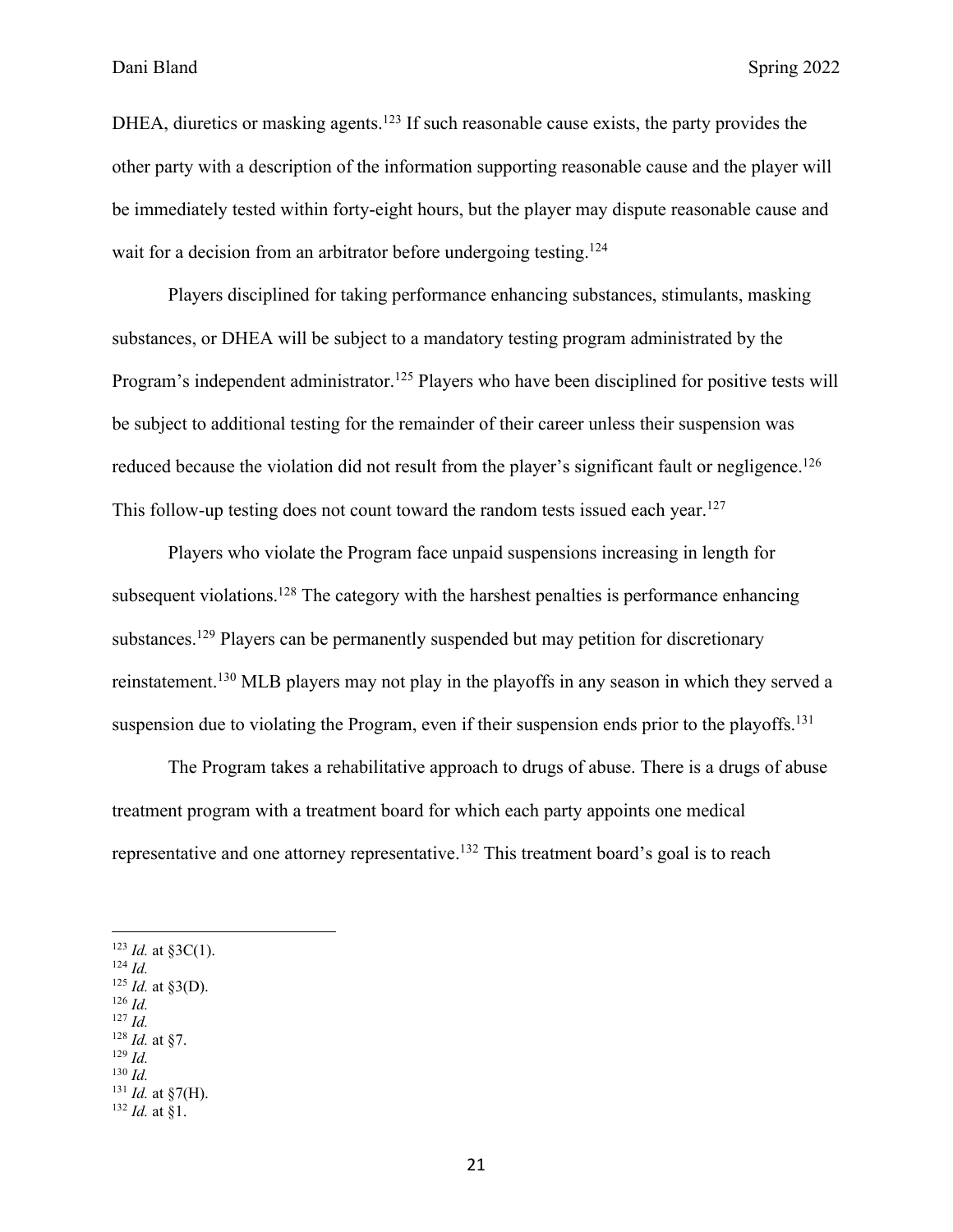unanimous decisions but when this is not possible, a majority governs, and if the four-person panel deadlocks, a fifth member will decide the issue.<sup>133</sup> Parties alternate appointing the fifth member.<sup>134</sup> Players are referred to the treatment board as the result of use or suspected use of a drug of abuse.<sup>135</sup> The player will undergo an initial evaluation to determine whether he needs a treatment plan.136 A treatment plan may include counseling, inpatient or outpatient treatment, follow-up testing, and/or alcohol monitoring.<sup>137</sup> Players sign a written copy of their treatment plan and its initial duration.138 The MLB Commissioner's Office may notify a general manager if one of his/her players are placed in a treatment program.139 The team may only release information about the treatment program to a team trying to acquire the player as long as the team has written consent from the player.<sup>140</sup> If a player with a treatment plan subsequently tests positive for drugs of abuse, it is referred to the treatment board to monitor compliance with the treatment program and to determine whether modifications are necessary.<sup>141</sup>

Although players are not punished for testing positive for drugs of abuse, they are punished for failing to comply with their drugs of abuse treatment program.<sup>142</sup> Failure to comply with a treatment plan can look like refusing to submit to an initial evaluation or follow up tests, and consistently failing to participate.<sup>143</sup> If a player tests positive after committing to a treatment program, the player must convince the treatment board that the positive was not due to lack of

- <sup>134</sup> *Id.*
- <sup>135</sup> *Id.* at §4.
- <sup>136</sup> *Id.* <sup>137</sup> *Id.*
- <sup>138</sup> *Id.*
- $139$  *Id.* at §5(D).
- <sup>140</sup> *Id.*

 $^{142}$  *Id.* at §4(C). <sup>143</sup> *Id.*

<sup>133</sup> *Id.*

<sup>141</sup> *Id.* at §4.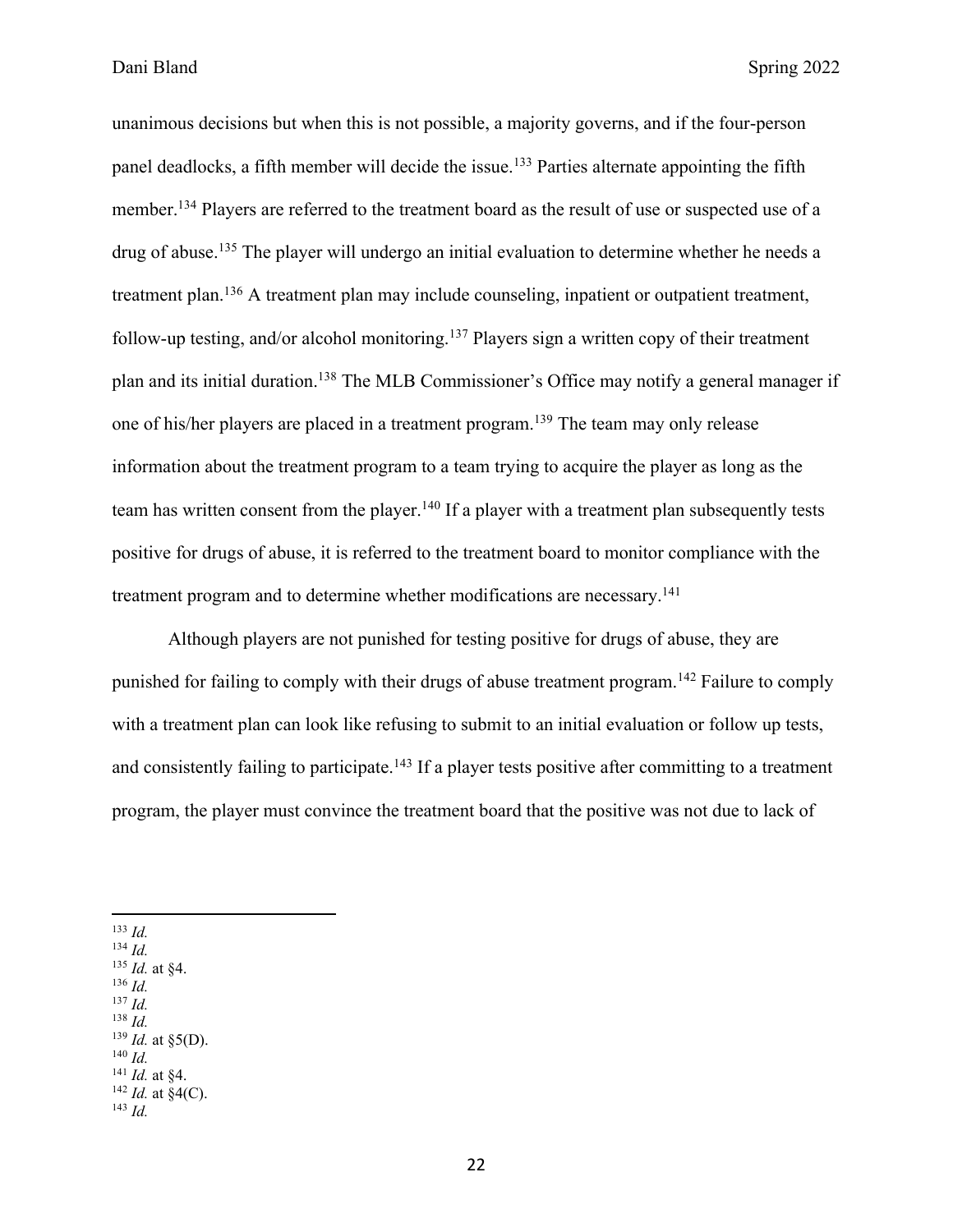commitment to the treatment plan.<sup>144</sup> A player's willingness to enter inpatient therapy is considered.145 Failure to comply with a treatment plan leads to escalating suspensions but if the substance is marijuana fines not to exceed \$35,000 for any one violation are imposed instead.<sup>146</sup>

The MLBPA has used its equal bargaining power through collective bargaining to give its players a say in which substances are banned, how many tests can be conducted and when, power in appointment and removal of officials initiating the program, and in creating a rehabilitation program to treat players suffering from substance abuse. Collective bargaining gave MLB players a collective voice and the MLBPA used it to ensure that that voice is heard throughout the MLB's Program, not only by policy, but also in practice.

**b. NFL**

#### **i. NFL Players Association ("NFLPA") History**

NFL players took advantage of the NLRA's grant of an express right for employees to organize when they approached attorney Creighton Miller in 1956 about setting up a trade association to address player grievances.<sup>147</sup> The following year, the players submitted their first proposal to NFL Commissioner Bert Bell requesting a \$5,000 minimum salary, continued salary payment during injury, and clean uniform equipment paid for and maintained by the teams.<sup>148</sup> The league did not respond.<sup>149</sup>

A month later<sup>150</sup>, the Supreme Court ruled in *Radovich v. NFL*, that antitrust laws, including the Sherman Act, apply to the NFL and its member teams.<sup>151</sup> The NFL had argued that

<sup>144</sup> *Id.*

<sup>145</sup> *Id.*

 $^{146}$  *Id.* at  $\sqrt[8]{(D)}$ .

<sup>147</sup> *1956: The Beginning*, NFLPA, https://nflpa.com/about/history/1956-the-beginning (last retrieved on May 1, 2022).

<sup>148</sup> *Id.*

<sup>149</sup> *Id.* <sup>150</sup> *Id.*

<sup>151</sup> *Radovich, supra* note 58.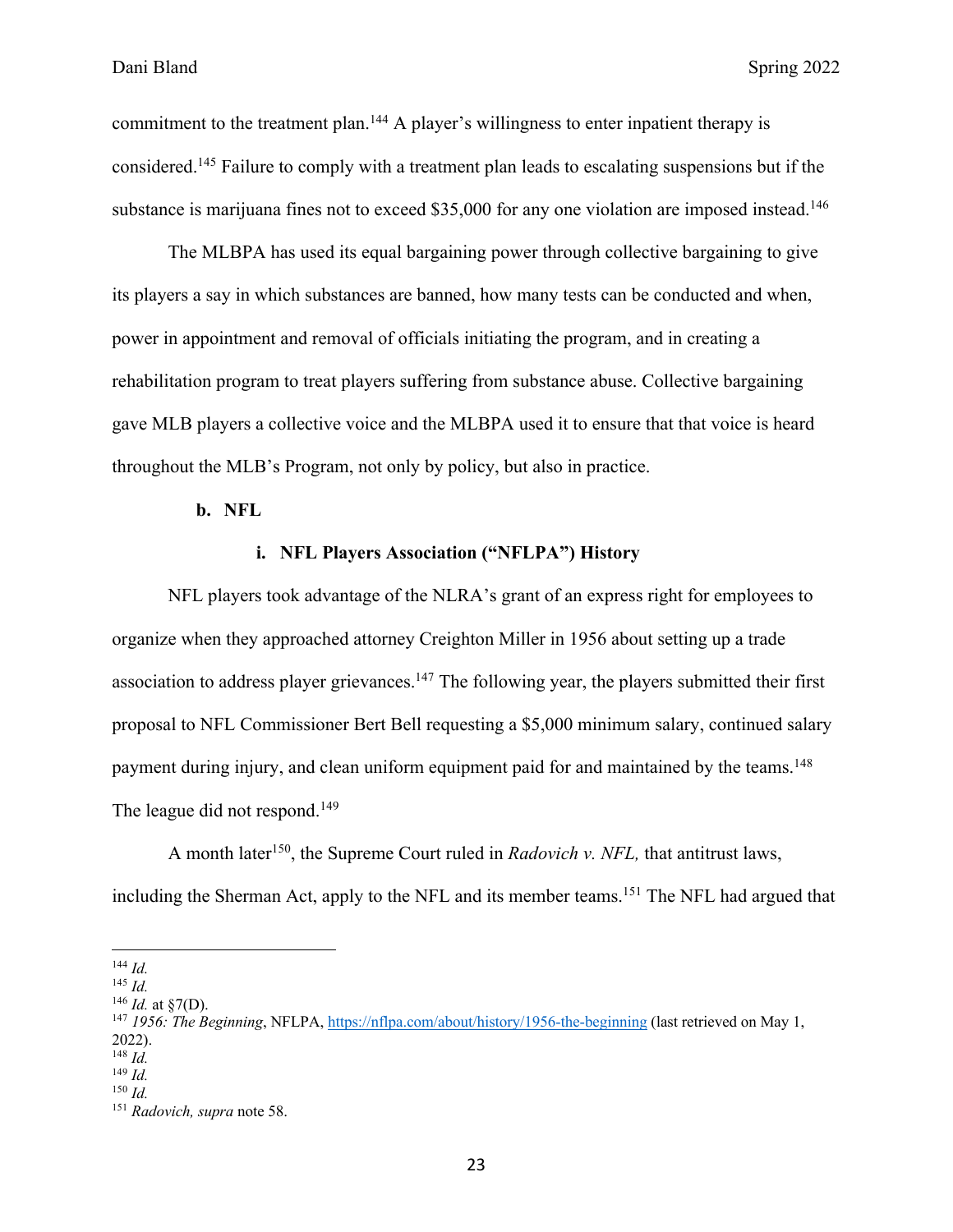its business was similar to MLB and it should therefore receive the same antitrust exemption, 152 but the Court rejected this notion stating that that exemption was limited to the "business of organized professional baseball" and those cases would not be used to exempt other businesses, athletic or otherwise.<sup>153</sup> The Court specifically found that radio and television transmissions were sufficient to constitute interstate commerce, a necessary element for Sherman Act claims.<sup>154</sup> This case was an important win for NFL players, as it forced the league to acquiesce to player demands or risk facing antitrust lawsuits.155 *Radovich* resulted in player benefits including pension, hospitalization, and medical/life insurance.156

The American Football League ("AFL") burst onto the scene in 1960 as a competitor league to the NFL.157 NFL owners threatened to terminate pensions of any NFL players who switched to the AFL.<sup>158</sup> Players took the league to court over this threat and won increased pensions and improved benefits.159 The AFL and NFL merged in 1966, eliminating competition between leagues and thus reducing players' leverage.<sup>160</sup>

The NFLPA only represented sixteen of the twenty-six teams at this time, with the remaining ten still represented by the AFL Players Association ("AFLPA").<sup>161</sup> The NFLPA teams went on strike in 1968 during which the remaining ten teams agreed to a CBA with the

<sup>159</sup> *Id.*

<sup>161</sup> *Id.*

<sup>152</sup> *Federal Baseball Club, Inc. v. National League of Professional Baseball Clubs*, 259 U.S. 200 (1922); and *Toolson v. New York Yankees*, *Inc.*, 346 U.S. 356 (1953) (establishing the antitrust exemption for professional baseball). But *see* 15 U.S.C.A. § 26(b) Application of Antitrust Laws to Professional Major League Baseball (1998). (common name: Curt Flood Act of 1998).

<sup>153</sup> *Radovich*, *supra* note 58.

<sup>154</sup> *Id.*

<sup>155</sup> *1956: The Beginning*, *supra* note 147.

<sup>156</sup> *Id.*

<sup>157</sup> *Id.* <sup>158</sup> *Id.*

<sup>160</sup> *Id.*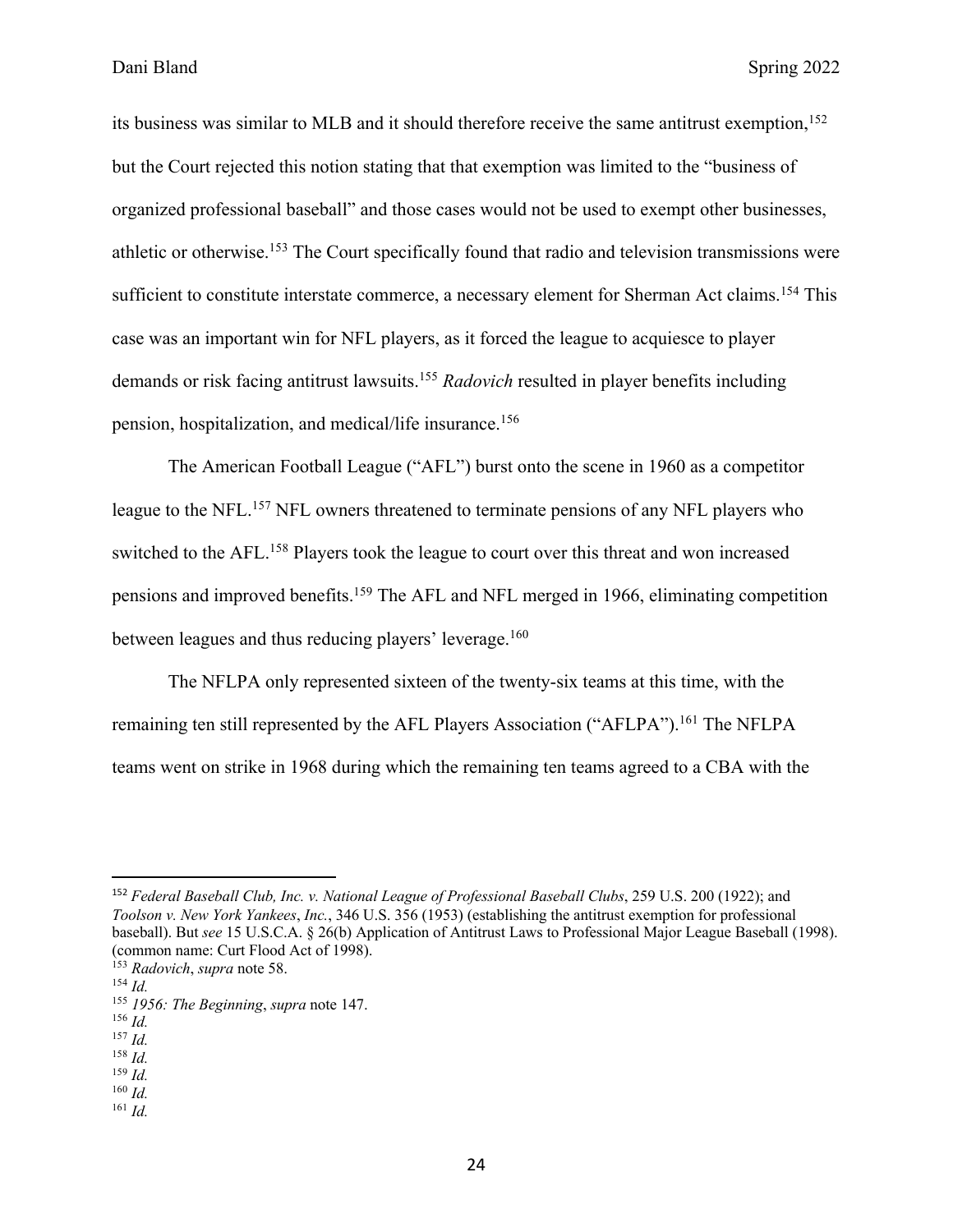owners.<sup>162</sup> This was the first CBA for professional football and it heavily favored the owners.<sup>163</sup> In 1970, owners requested that lawyers stay out of CBA negotiations and that the players stop asking for increased pay, so the AFLPA joined the NFLPA and the organization filed with the NLRB for official union certification to force management to the table.<sup>164</sup> Following a strike and a lockout, a new four-year CBA was reached later that summer.165 In the 1980's the NFLPA decertified as a union so players could bring antitrust claims against the NFL.<sup>166</sup> In 1993, the NFLPA re-certified as a union.<sup>167</sup> The organization repeated this tactic in 2011.<sup>168</sup> The current CBA was ratified by the NFL Management Council and the NFLPA in 2020 and extends through the 2030 season.<sup>169</sup> The league's drug policies, the NFL Policy on Performance Enhancing Substances and the NFL Policy and Program on Substances of Abuse, were collectively bargained.170

- <sup>162</sup> *Id.*
- <sup>163</sup> *See Id.*
- <sup>164</sup> *Id.*
- <sup>165</sup> *Id.*
- <sup>166</sup> *Id.*
- <sup>167</sup> *Id.* <sup>168</sup> *Id.*

<sup>170</sup> *NFL Policy and Program on Substances of Abuse*, (2021),

https://nflpaweb.blob.core.windows.net/website/Departments/Legal/2021-Policy-and-Program-on-Substances-of-Abuse.pdf *; NFL Policy on Performance-Enhancing Substances* (2021),

<sup>169</sup> Dan Graziano, *NFL CBA Approved: What Players Get in New Deal, How Expanded Playoffs and Schedule Will Work,* ESPN, (March 15, 2020). https://www.espn.com/nfl/story/\_/id/28901832/nfl-cba-approved-players-get-newdeal-how-expanded-playoffs-schedule-work

https://nflpaweb.blob.core.windows.net/website/Departments/Player-Affairs/Wellness/2021-Policy-on-Performance-Enhancing-Substances.pdf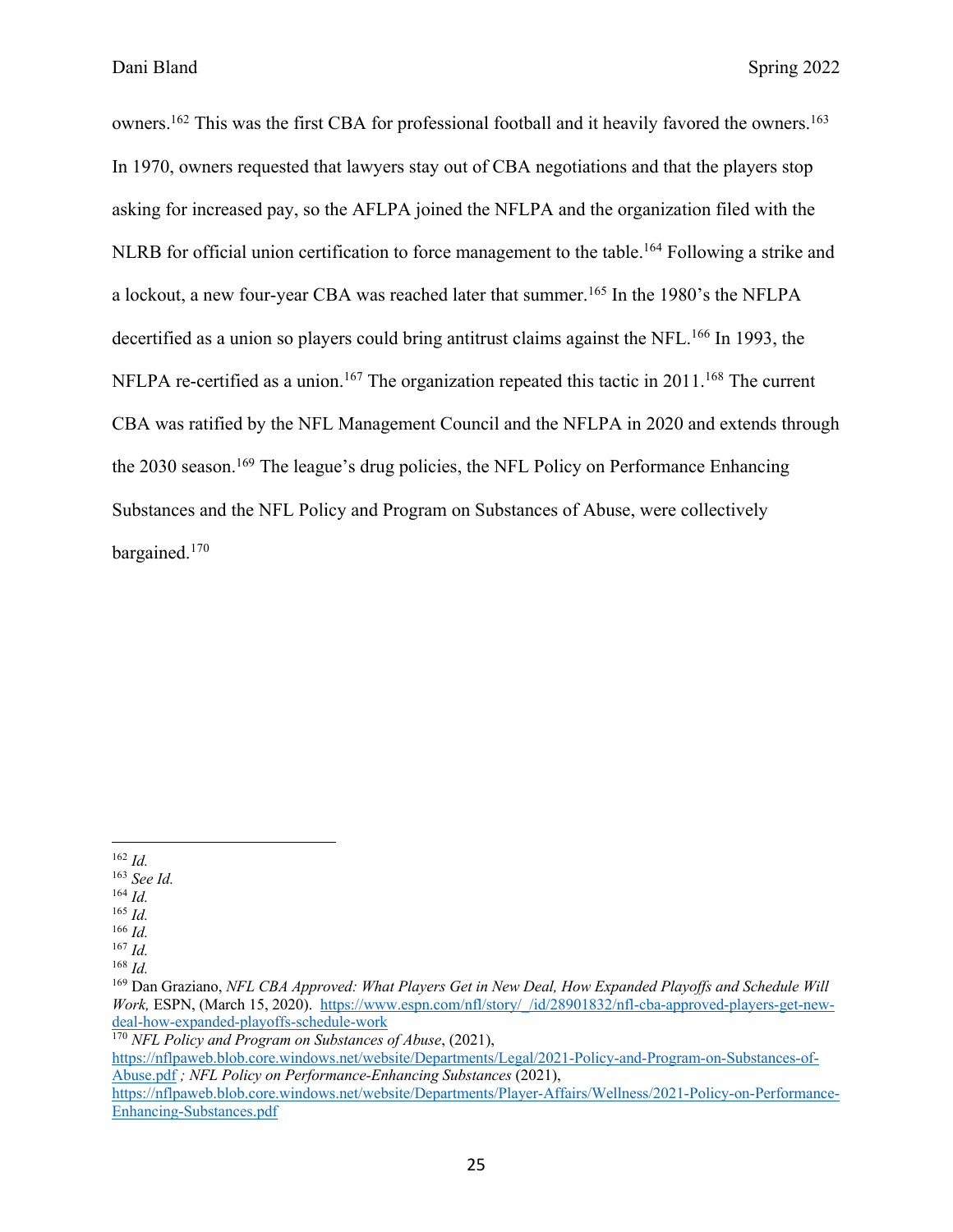#### **ii. NFL/NFLPA Drug Policy Progression**

# **1. History of the NFL's Policies on Performance Enhancing Substances and Substances of Abuse**

The NFL began testing for banned substances long before professional baseball did. The first year the NFL tested players for steroids was 1987, but only for informational purposes.<sup>171</sup> Suspensions for steroid use began in 1989, and random testing was introduced in 1990.<sup>172</sup> Pete Rozelle, NFL Commissioner at the time, stated

*We've tried to educate the players for two years and at the same time learn more about steroids. We know now that it gives a strong competitive advantage and has severe medical effects. This is not a program designed to simply try to catch people but to get them off this harmful drug.173*

Three years later the first steroid policy was written into the NFL/NFLPA CBA.<sup>174</sup> Since then, many more substances have been prohibited for players and now there are two separate and distinct policies, both of which were collectively bargained. Players are punished under the NFL Policy on Performance Enhancing Substances, but the NFL Policy and Program on Substances of Abuse is more rehabilitation oriented.

#### **2. Examining the Current NFL Policy on Performance**

#### **Enhancing Substances**

The NFL Policy on Performance Enhancing Substances ("PES Policy") was collectively bargained and agreed upon between the NFL Management Council and the NFLPA.175 It is

<sup>171</sup> Sam Farmer, *Steroids 'Rampant' in Old NFL,* LA Times (March 24, 2005), https://www.latimes.com/archives/laxpm-2005-mar-24-sp-nfl24-story.html

 $172$  *Id.* 

<sup>173</sup> Thomas George, *NFL Players Face Ban for Steroid* Use, New York Times, (1989), https://www.nytimes.com/1989/03/22/sports/nfl-players-face-ban-for-steroid-use.html

<sup>174</sup> Sam Farmer, *supra* note 171.

<sup>175</sup> *NFL Policy on Performance, supra* note 170 at §1.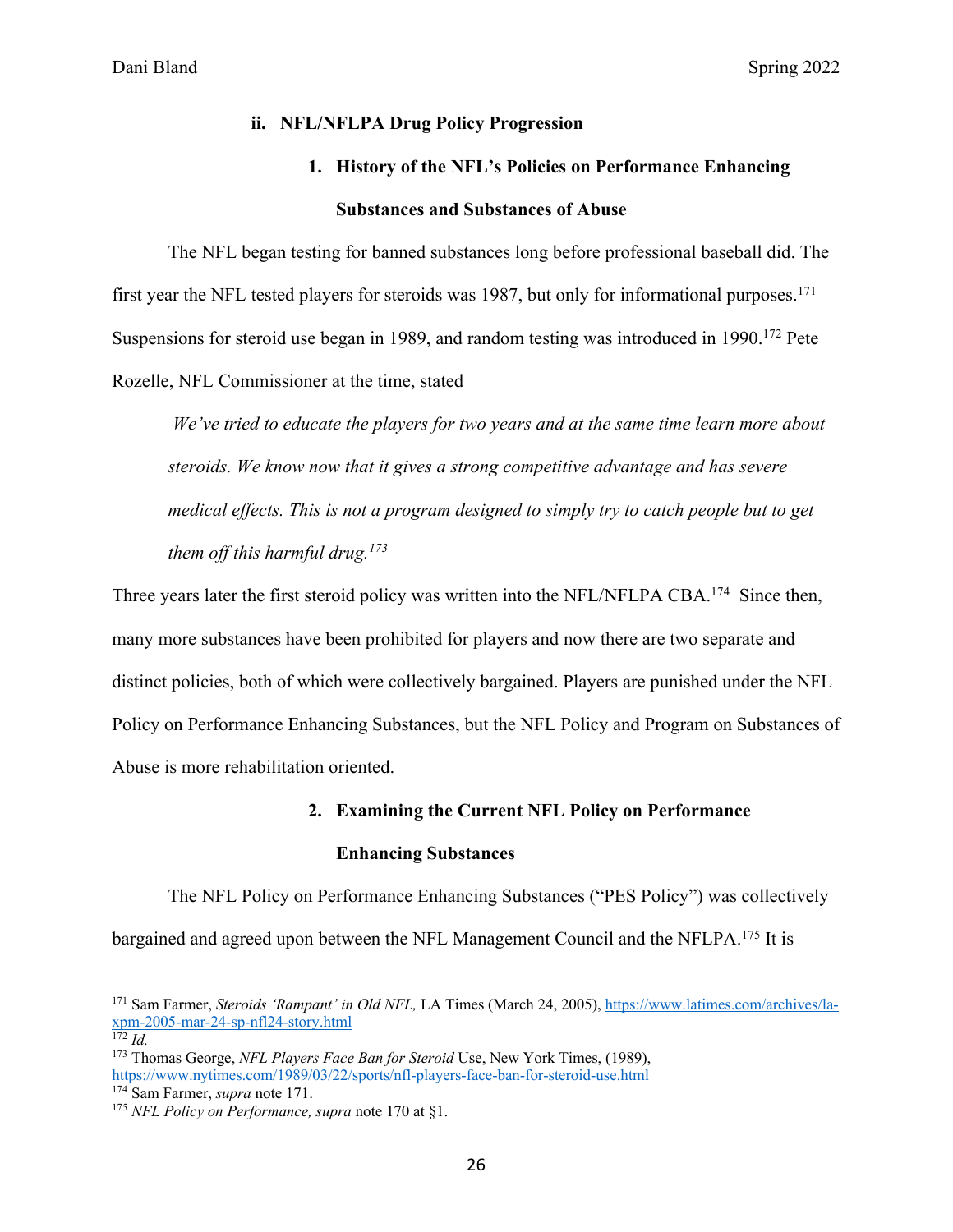incorporated into their CBA which is in effect through 2030.<sup>176</sup> The policy's purpose is to prohibit and prevent the use of anabolic/androgenic steroids (including exogenous testosterone), stimulants, growth hormones, whether natural or synthetic and related or similar substances.<sup>177</sup> There are three primary concerns with substances prohibited under the PES Policy: (1) these substances threaten fairness and integrity of athletic competition; (2) adverse health effects of using prohibited substances; and (3) use of prohibited substances sends the wrong message to young people who may be tempted to use them.<sup>178</sup> The use of prohibited substances is considered conduct detrimental to the NFL and professional football and to public confidence in the game or its players, which are both punishable acts under NFL standard player contracts.

The NFLPA leveraged its bargaining power to ensure a continued say in the administration of the PES Policy. The PES Policy's independent administrator is jointly selected by the parties who will be equally responsible for his/her salary and who will act with equal obligation to both parties<sup>179</sup>.<sup>180</sup> The independent administrator may be discharged by either party at any time by no less than one year's written notice to the other party.181 To replace an independent administrator, the parties each identify at least three candidates, the top three of whom will be interviewed.<sup>182</sup> If an agreement is not reached, each party takes turns striking a candidate and the first party to strike is determined by a coin flip.183

<sup>176</sup> *Id.*

<sup>177</sup> *NFL Policy on Performance*, *supra* note 170*.*

<sup>178</sup> *Id.*

 $179$  The term "parties" in this section refers to the NFLPA and the NFL and the term "party" in this section refers to either the NFL or the NFLPA.

<sup>180</sup> *NFL Policy on Performance, supra* note 170 at §2.1.

<sup>181</sup> *Id.*

<sup>182</sup> *Id.*

<sup>183</sup> *Id.*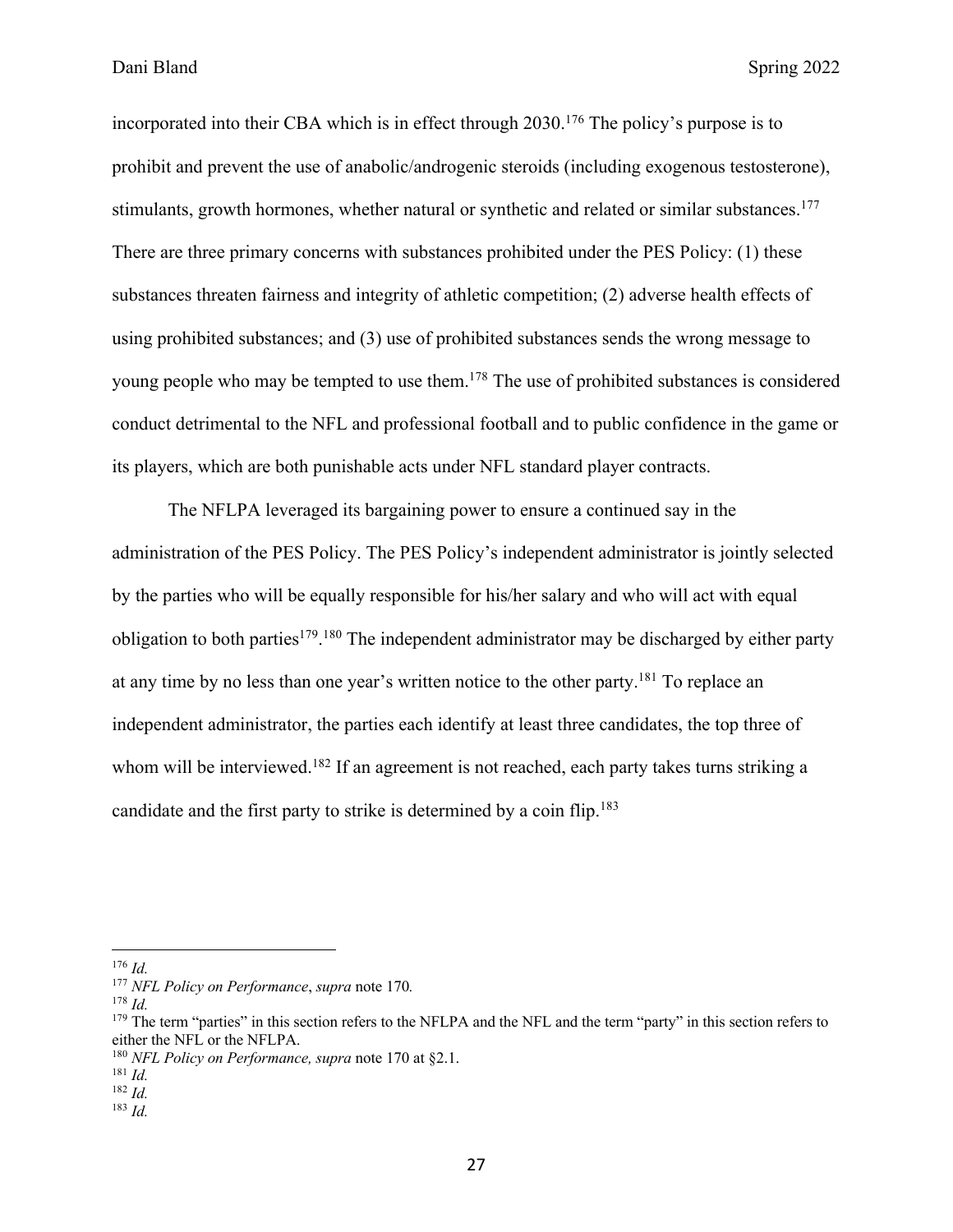A Chief Forensic Toxicologist is also jointly selected by the parties, paid equally by the parties, and has equal obligation to both parties.<sup>184</sup> The Chief Forensic Toxicologist may be discharged by either party at any time by no less than one year's written notice to the other party.185 The replacement procedure for the Chief Forensic Toxicologist is the same as that of the independent administrator.186

The parties will agree on a collection vendor for specimen collection, storage and transportation to the designated lab.187 The independent administrator determines the appropriate lab or labs but either party has the right to discharge a testing lab if they provide the other party at least six months written notice.188

The NFLPA not only had a voice in the administration of the PES Policy, but also as to which substances are prohibited under it. The prohibited list includes anabolic agents<sup>189</sup>, stimulants, masking agents, and certain prohibited methods.<sup>190</sup> The list does not refer to federal controlled substance schedules. The parties must mutually agree in order to modify the list of prohibited substances.191

The NFLPA achieved important player interests when it negotiated a maximum number of tests per year per individual player and by negotiating less testing during the offseason. Doping tests may be administered to free agents and are administered at annual scouting combines.192 All players are urine tested for prohibited substances at least once per league year at

<sup>186</sup> *Id.*

<sup>187</sup> *Id.*

<sup>188</sup> *Id.*

<sup>191</sup> *Id.* at §1.

<sup>184</sup> *Id.* at §2.2.

<sup>185</sup> *Id.*

<sup>&</sup>lt;sup>189</sup> DHEA is categorized as a performance enhancing substance.

<sup>190</sup> *NFL Policy on Performance, supra* note 170 at 18-22.

<sup>192</sup> *Id.* at §3.1.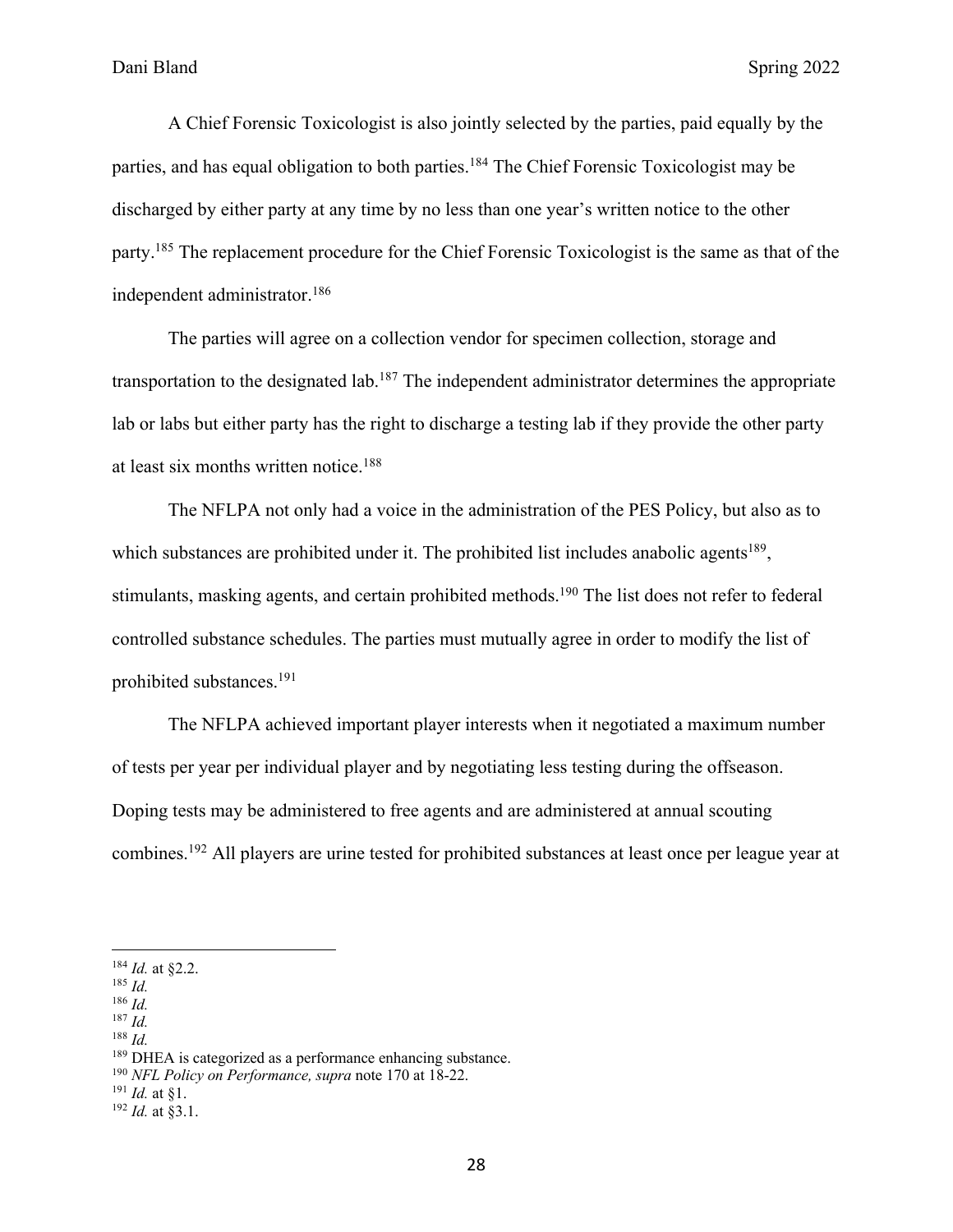training camp as part of their preseason physical.<sup>193</sup> Each week of preseason and the regular season ten players per club are randomly selected for urine testing, not including those undergoing reasonable cause testing.<sup>194</sup> This weekly randomized urine testing continues through the playoffs until the team's season ends.<sup>195</sup> During the offseason, a player may be tested a maximum of six times.196 During a calendar year, a player may be tested via urine or blood tests a combined maximum of twenty-four times.<sup>197</sup> Blood testing for growth hormones can be conducted a maximum of six times per player per year.<sup>198</sup> During the season, random blood testing for growth hormones is conducted on a fraction of the players selected randomly for that week's weekly testing.<sup>199</sup> Any player subject to reasonable cause testing may be blood tested but these reasonable cause tests count toward the twenty-four combined urine and blood test per year limit. 200

If a player tests positive for a prohibited performance enhancing substance, stimulant, masking agent, or is criminally convicted for use, possession, sale, or distribution of an illegal substance, he will be disciplined for violation of the PES Policy.<sup>201</sup> Suspension lengths vary depending on the type of substance and the player's number of prior offenses.<sup>202</sup> However, if a player tests positive for a stimulant during the offseason, the player is subject to the NFL Policy and Program on Substances of Abuse and there will be no discipline.203 The NFL Management Council can reduce suspensions by up to fifty percent prior to the end of the appeal process if a

<sup>193</sup> *Id.* at §7.

- <sup>194</sup> *Id.*
- <sup>195</sup> *Id.*
- <sup>196</sup> *Id.* <sup>197</sup> *Id.*
- <sup>198</sup> *Id.*
- <sup>199</sup> *Id.*
- <sup>200</sup> *Id.*
- <sup>201</sup> *Id.* at §6.
- <sup>202</sup> *Id.* <sup>203</sup> *Id.*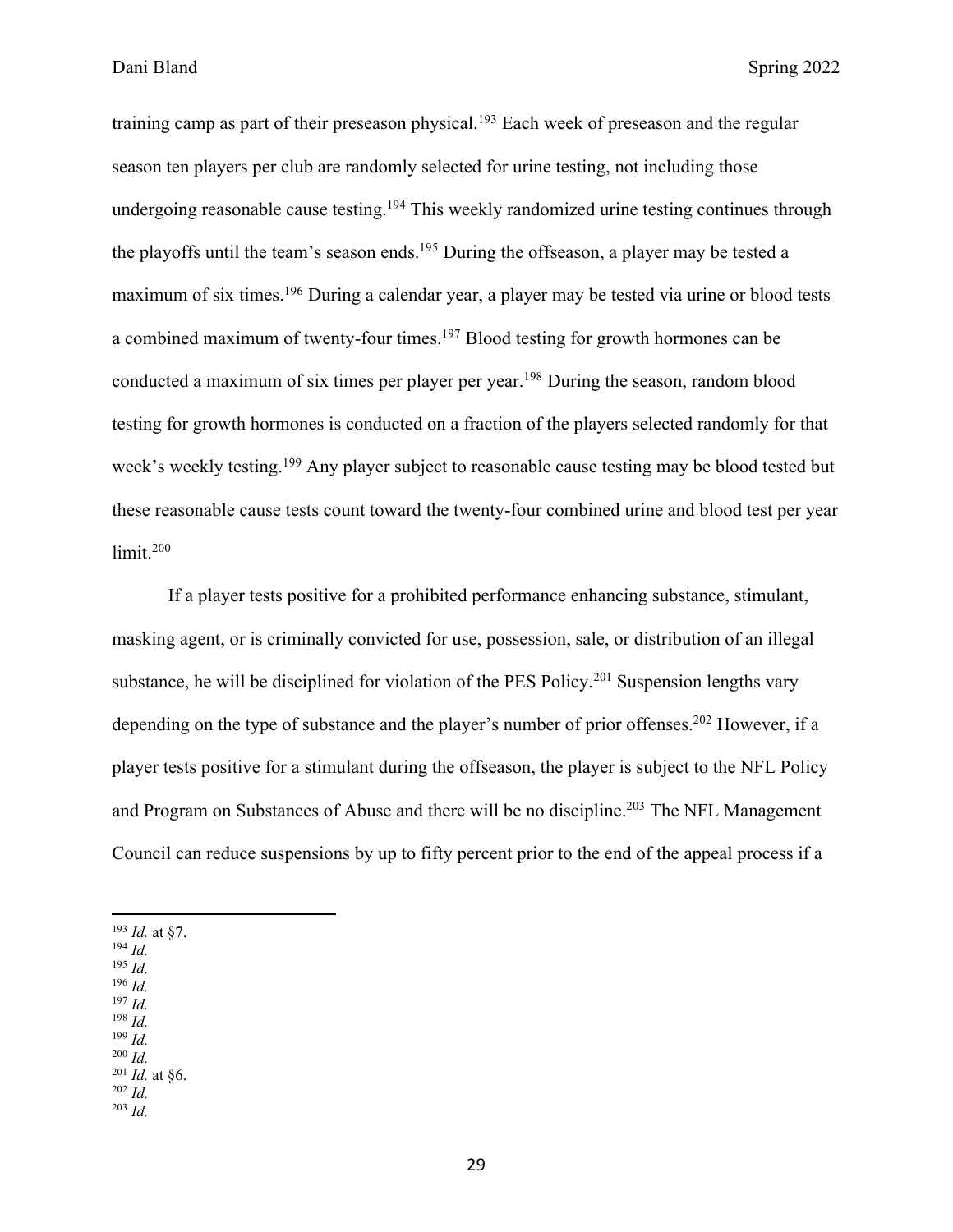player has provided full support which results in uncovering a violation by someone else subject to the PES Policy.204 Additionally, the independent administrator may require a medical exam of any player who tests positive and if medical treatment is indicated it may be offered to the player.205 Specimens that test positive are discarded thirty days after final discipline is awarded, and negative tests are discarded ninety days after analysis.206 Substances categorized as substances of abuse are handled in a separate policy.

## **3. Examining the Current NFL Policy and Program on Substances of Abuse**

The NFL and NFLPA also ratified the NFL Policy and Program on Substances of Abuse ("Substance Abuse Policy") in conjunction with their most recent CBA which is valid through 2030. The purpose of the Substance Abuse Policy is to assist players who misuse substances of abuse because they can lead to on the field injuries, alienation of the fans, diminished job performance, and to personal hardship.207

The NFLPA negotiated an equal say in hiring administrators under this policy as well. The parties jointly select the medical director and program administrator and both parties are equally responsible for the salaries of these officials.208 Each NFL team will designate one of its team physicians as the team's substance abuse physician.209 Section 1.3 of the Substance Abuse Policy lists substances designated as substance of abuse. Unlike professional baseball's policy, alcohol is included.210

<sup>204</sup> *Id.*

<sup>205</sup> *Id.* at §4.3.

<sup>206</sup> *Id.*

<sup>207</sup> *NFL Program on Substances*, *supra* note 170 at 1.

 $^{208}$  *Id.* at 81.

<sup>209</sup> *Id.*

<sup>210</sup> *Id.* at §1.3.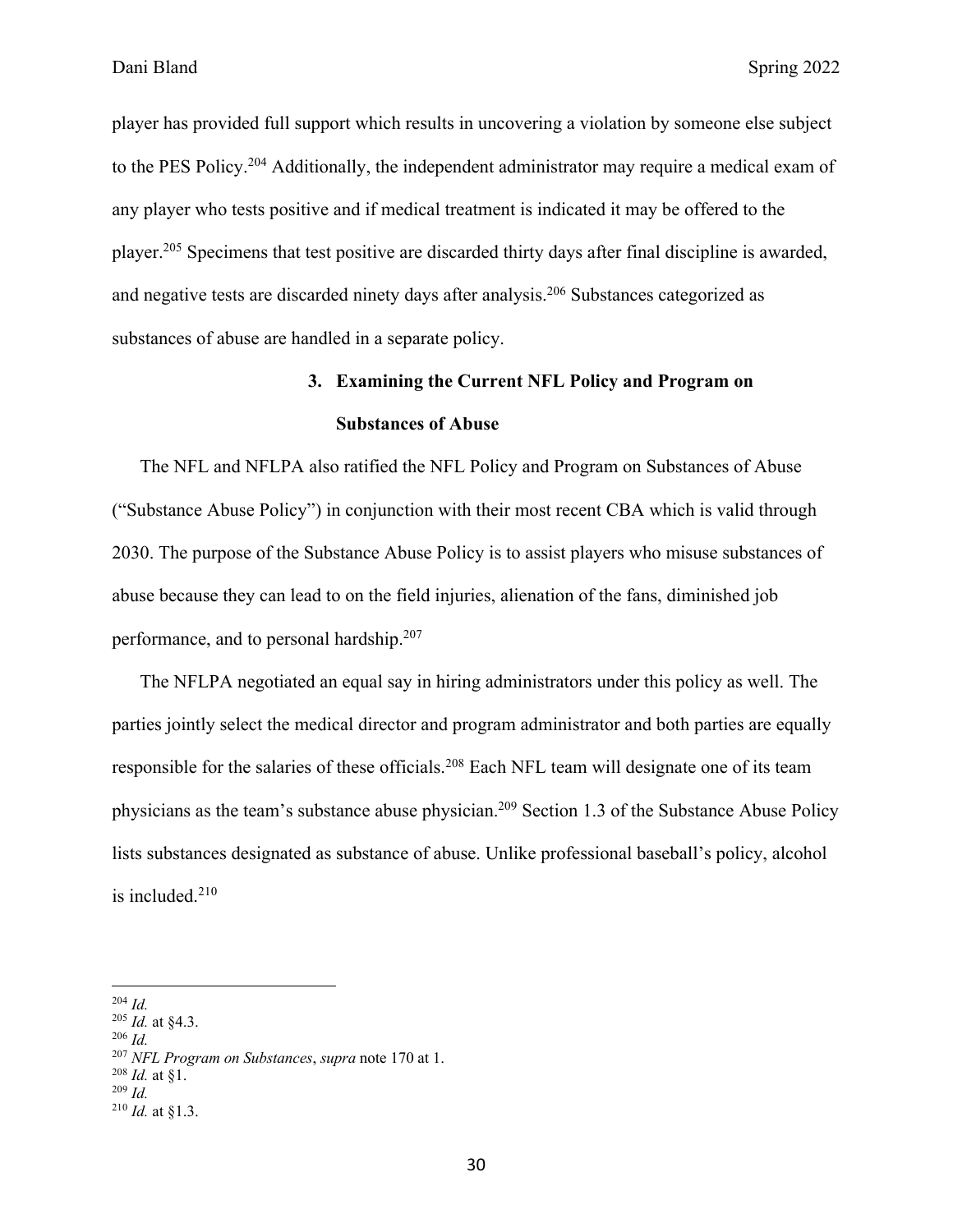The NFL and NFLPA compromised on marijuana.<sup>211</sup> All NFL players are tested for marijuana once each preseason and tests for marijuana may not be conducted outside of the preseason.212 The NFL and NFLPA set up an intervention program for players suffering with substances of abuse.<sup>213</sup> There are three ways a player can enter the intervention program.<sup>214</sup> First, a player enters the intervention program if he returns a positive test result for a substance of abuse.215 Second, a player enters the intervention program for any behavior occurring up to two seasons prior to the player's scouting combine.<sup>216</sup> Finally, a player can enter the intervention program by referring himself to the program prior to testing positive for a substance of abuse.<sup>217</sup>

Once in the program, there are two stages. In stage one the medical professional determines whether participation in the program may assist the player in preventing potential future misuse of substances of abuse.<sup>218</sup> The medical director may require the player to get tested.<sup>219</sup> Stage one shall not exceed sixty days without a formal written extension.<sup>220</sup> If a player is discharged from stage one, he is treated as if he was never in the intervention program.<sup>221</sup> If the player needs specific clinical treatment or intervention, he advances to stage two.<sup>222</sup> A player can also advance to stage two at his own request.<sup>223</sup> If a player fails to comply with stage one of the program, he is fined two-seventeenths of that season's salary and is advanced to stage two.<sup>224</sup> A self-referred player may not be fined for failure to cooperate with evaluation process or

<sup>211</sup> *Id.* <sup>212</sup> *Id.* <sup>213</sup> *Id.* at §1.4. <sup>214</sup> *Id.* <sup>215</sup> *Id.* <sup>216</sup> *Id.* <sup>217</sup> *Id.* <sup>218</sup> *Id.* at §1.5.1. <sup>219</sup> *Id.* <sup>220</sup> *Id.* <sup>221</sup> *Id.* <sup>222</sup> *Id.* <sup>223</sup> *Id.* <sup>224</sup> *Id.*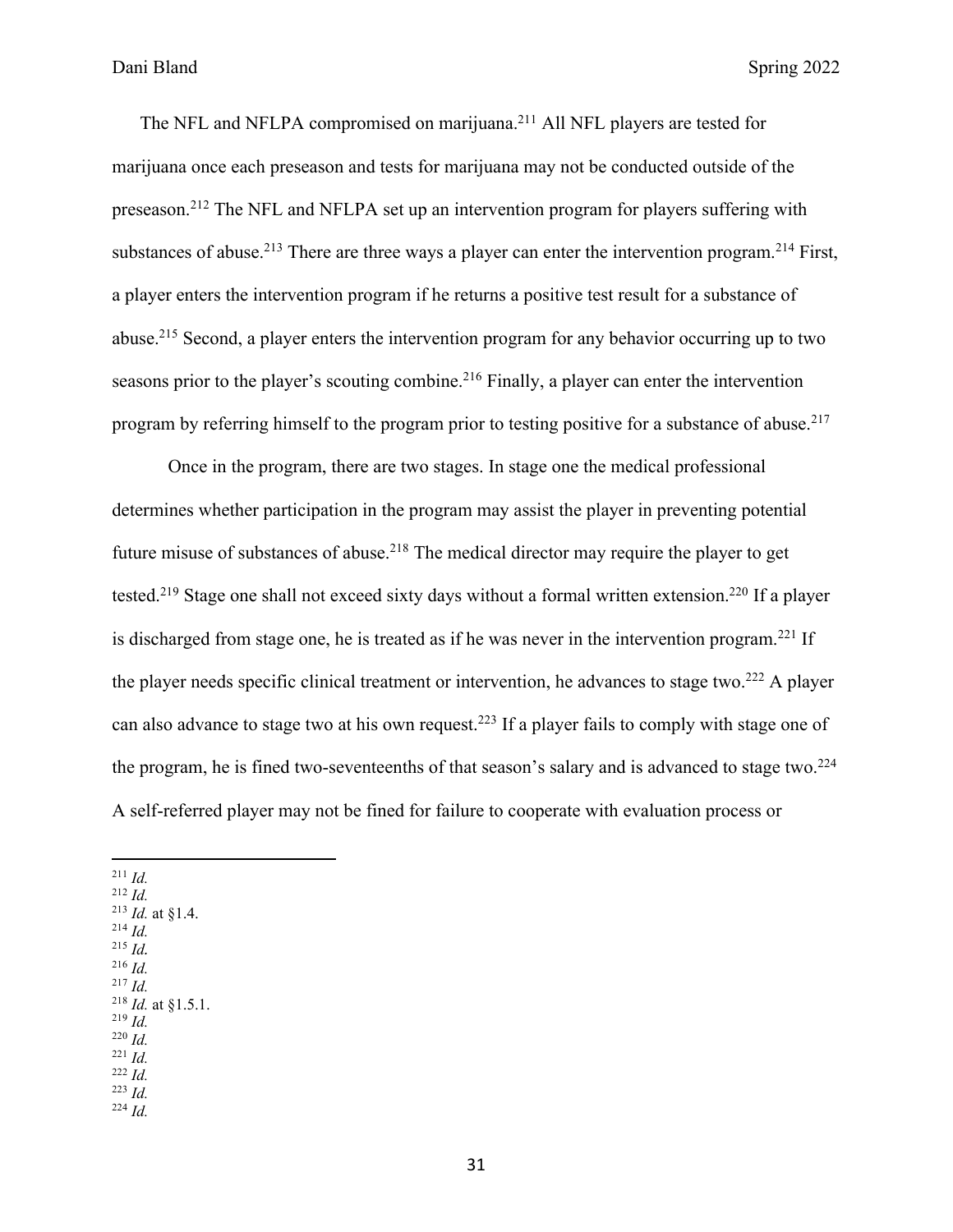compliance with the treatment plan.<sup>225</sup> The program does not want to punish players for seeking help.

During stage two a treatment plan is developed.<sup>226</sup> The player is subject to unannounced testing at the discretion of the medical advisor however the player shall not be tested more than ten times per calendar month.227 The player's progress is monitored on a month-to-month basis.228 A player in the intervention program may be disciplined for unexcused failures to appear for testing, positive test results, failure to cooperate with testing or clinical care.<sup>229</sup> Most of this discipline begins as a fine but after enough offenses can lead to suspension and eventually banishment with discretionary reinstatement.<sup>230</sup> Violations of law involving substances of abuse, however, immediately warrant suspensions and can vary in length depending on the circumstances.231 The NFLPA negotiated a Substance Abuse Policy that looks out for the health and wellbeing of the player while also acknowledging the change in society's perception of marijuana.

#### **IV. World Anti-Doping Agency ("WADA"), an Independent Doping Agency**

WADA is a private foundation established under Swiss law with the goal of unifying and regulating the global fight against doping in sport.232 Since it is a Swiss foundation, American antitrust laws and safeguards do not apply to WADA. WADA is solely an anti-doping agency.<sup>233</sup> It does not handle other matters related to any sport.234 Labor law does not apply to WADA since

- <sup>229</sup> *Id.*
- <sup>230</sup> *Id.*

<sup>225</sup> *Id.*

<sup>226</sup> *Id.* at §1.5.2

<sup>227</sup> *Id.* <sup>228</sup> *Id.*

<sup>231</sup> *Id.*

<sup>232</sup> *Who We Are,* WADA, https://www.wada-ama.org/en/who-we-are (last retrieved May 3, 2022).

<sup>233</sup> *Id.*

<sup>234</sup> *See id.*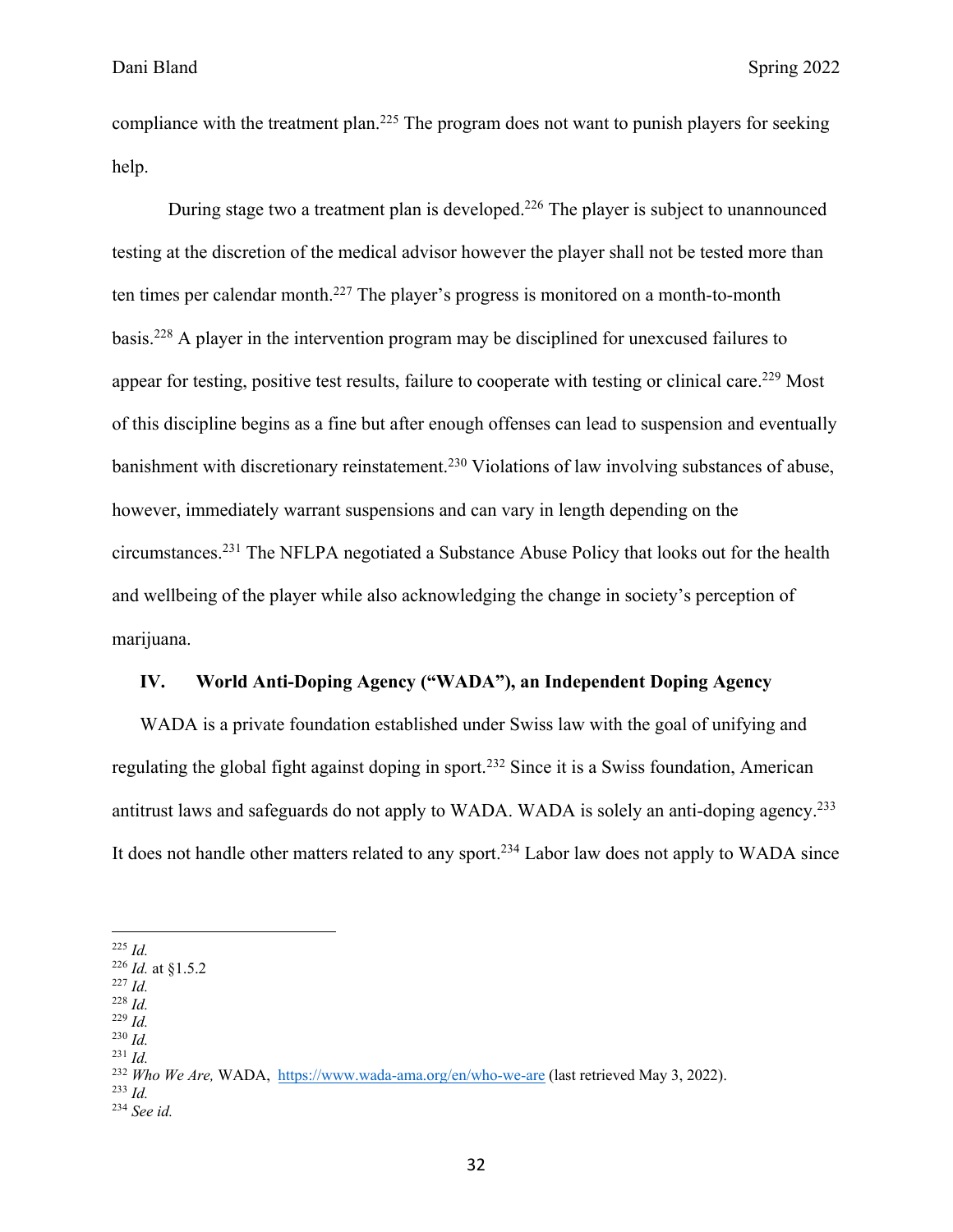the athletes it oversees are not employees of WADA. Rather, sport organizations across the globe have adopted WADA's program, particularly the World Anti-Doping Code (the "Code").<sup>235</sup> This would be like if MLB or the NFL used WADA's anti-doping program and rules instead of creating their own. Let's take a look at WADA's history, its governance structure, and some features of the Code.

#### **a. WADA History**

WADA was founded in 1999, in the aftermath of a major doping scandal in the sport of cycling.236 In February of that year, the International Olympic Committee ("IOC") held the First World Conference on Doping in Sport in Lausanne, Switzerland, bringing together parties from all over the world that were involved in the fight against doping in sport.237 At this conference, the Lausanne Declaration on Doping in Sport was drafted.<sup>238</sup> This was a document providing for the creation of an international anti-doping agency meant to be operational in time for the upcoming 2000 Olympics in Sydney, Australia.239 Thus, WADA was born. It was set up as a foundation backed by the IOC and supported by intergovernmental organizations, governments, public authorities, and other public and private bodies combatting doping in sport.240 WADA was established "to protect athletes, promote the values of clean sport, and preserve the spirit of sport internationally."<sup>241</sup> WADA continues to be composed of and funded by the sport movement and governments across the globe.<sup>242</sup>

<sup>242</sup> *Id.*

<sup>235</sup> *Id.*

<sup>236</sup> *Who We Are, supra* note 232.

<sup>237</sup> *Id.*

<sup>238</sup> *Id.*

<sup>239</sup> *Id.* <sup>240</sup> *Id.*

<sup>241</sup> *Id.*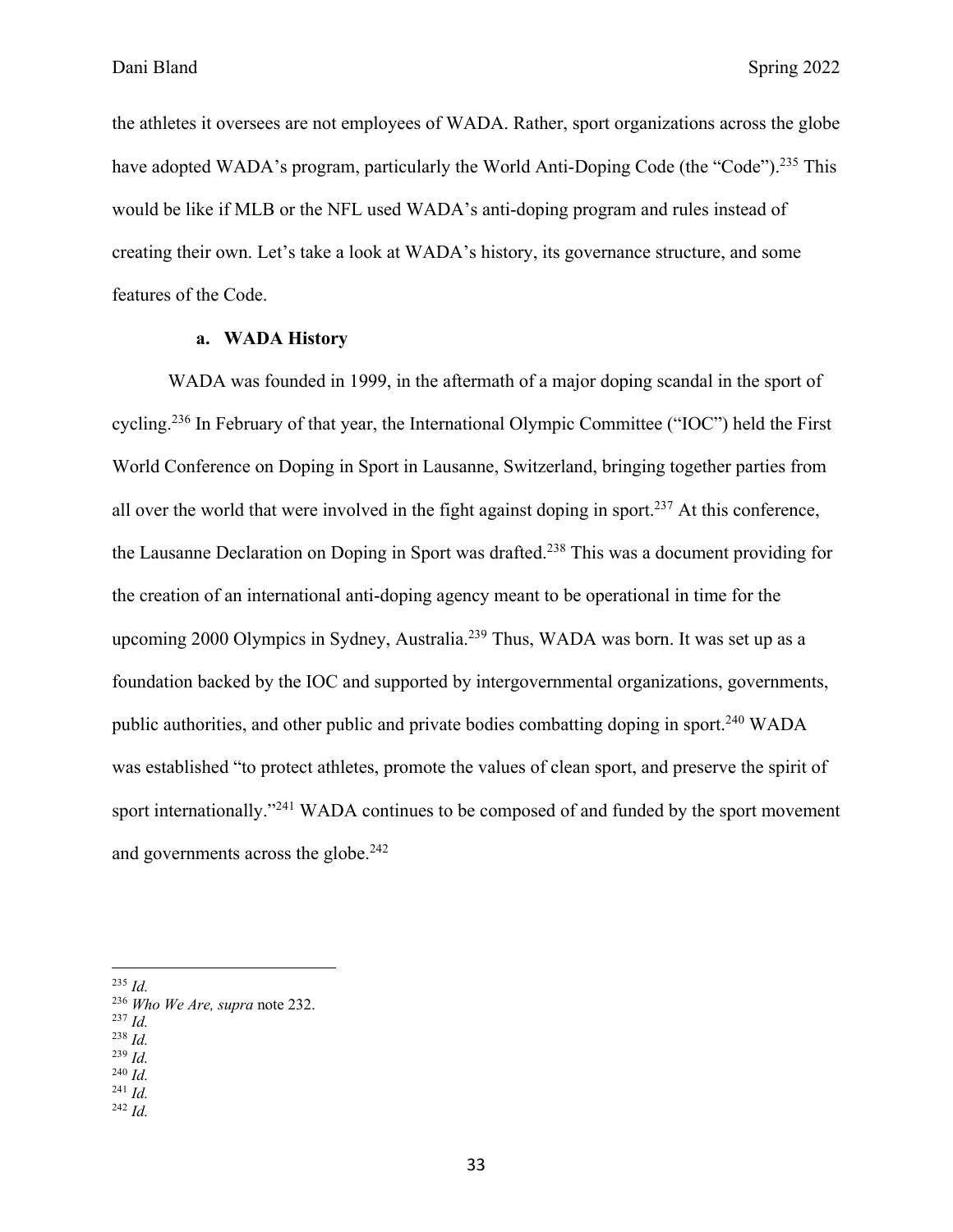#### **b. WADA's Governance Structure**

WADA's policies are not collectively bargained like those in major American professional sports leagues such as MLB and the NFL, so it is important to look at the agency's governance structure to better understand the policies and how they were formed. WADA's governance structure is made up of a Foundation Board (the "Board"), an Executive Committee, five standing committees, ten expert groups, and a Nominations Committee.<sup>243</sup>

The Foundation Board is WADA's highest policy-making body and has thirty-eight members, thirteen of which currently happen to be former athletes.<sup>244</sup> Only four seats are reserved for athletes, however.<sup>245</sup> The Board consists of an equal number of representatives from the sport movement and world governments.<sup>246</sup> Members of the sport movement are appointed by organizations such as the IOC, or the International Paralympic Committee.<sup>247</sup> The four athlete members are appointed by and represent the sport movement.<sup>248</sup>

The fourteen-member Executive Committee handles day to day operations and management of WADA.<sup>249</sup> The President and Vice President are independent.<sup>250</sup> The sport movement and the public authorities each appoint one independent member as well.<sup>251</sup> The remaining members include an equal number of representatives from the sport movement and

- <sup>246</sup> *Id.* <sup>247</sup> *Id.*
- <sup>248</sup> *Id.*
- <sup>249</sup> *Id.*
- <sup>250</sup> *Id.*
- <sup>251</sup> *Id.*

<sup>243</sup> *Who We Are: Governance*, WADA, https://www.wada-ama.org/en/who-we-are/governance (last retrieved May 1, 2022).

 $^{244}$  *Id.* 

<sup>245</sup> *Id.*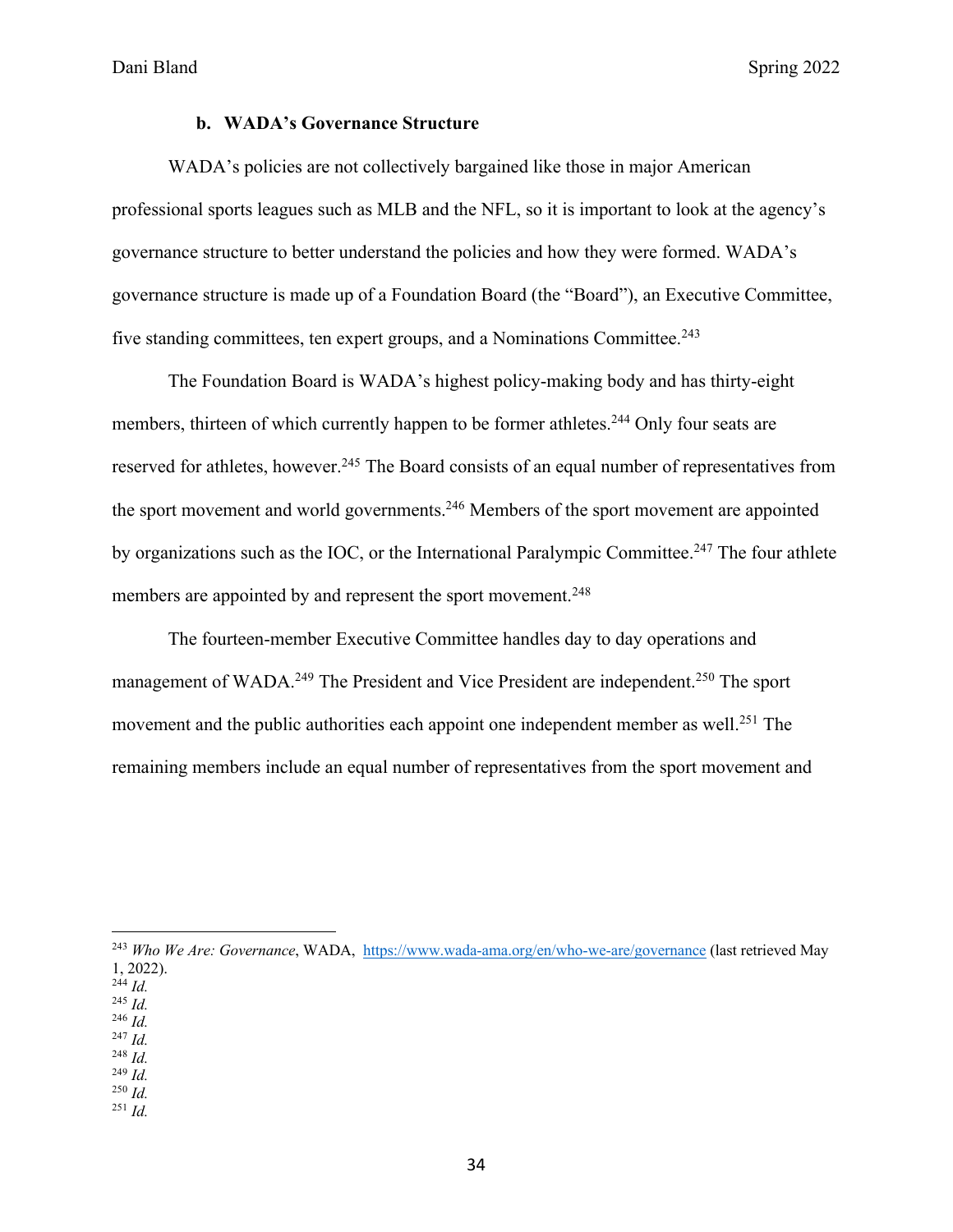world governments.<sup>252</sup> One of the sport movement's five seats is reserved for an athlete.<sup>253</sup> A third of the committee happens to be former international-level athletes.<sup>254</sup>

Five standing committees serve an advisory role and report to the Executive Committee.255 One of these committees is the Compliance Review Committee which is an independent body composed of an independent chair, two independent compliance experts, an athlete representative, and two members "nominated from their stakeholder group."256 Ten expert groups also serve advisory roles.<sup>257</sup> A nominations committee vets candidates to ensure that they are qualified and appropriately independent for the role for which they seek.<sup>258</sup> There is also an athlete committee, but this is just one of the five advisory committees.259

WADA has begun to recognize areas of its governance structure needing reform and in November of 2021, WADA's Board adopted modifications mainly related to athletes' representation.260 These reforms include adding an additional athlete to the Executive Committee.261 Additionally, more of the athletes will be appointed by fellow athletes instead of by WADA officials.262

#### **c. World Anti-Doping Code (the "Code") Progression**

The centerpiece of WADA's anti-doping program is the Code. The Code was first approved in 2003 and went into effect in 2004.263 The Code was updated in 2006, 2015, and

- <sup>253</sup> *Id.*
- <sup>254</sup> *Id.*
- <sup>255</sup> *Id.* <sup>256</sup> *Id.*
- <sup>257</sup> *Id.*
- <sup>258</sup> *Id.*
- <sup>259</sup> *Id.*

<sup>262</sup> *Id.*

<sup>252</sup> *Id.*

<sup>260</sup> *Id.* <sup>261</sup> *Id.*

<sup>263</sup> Matthew Phillip, *Sports Law: the History and Development of Anti-Doping Rules*, Shepherd and Wedderburn, (April 28, 2021) https://shepwedd.com/knowledge/sports-law-history-and-development-anti-doping-rules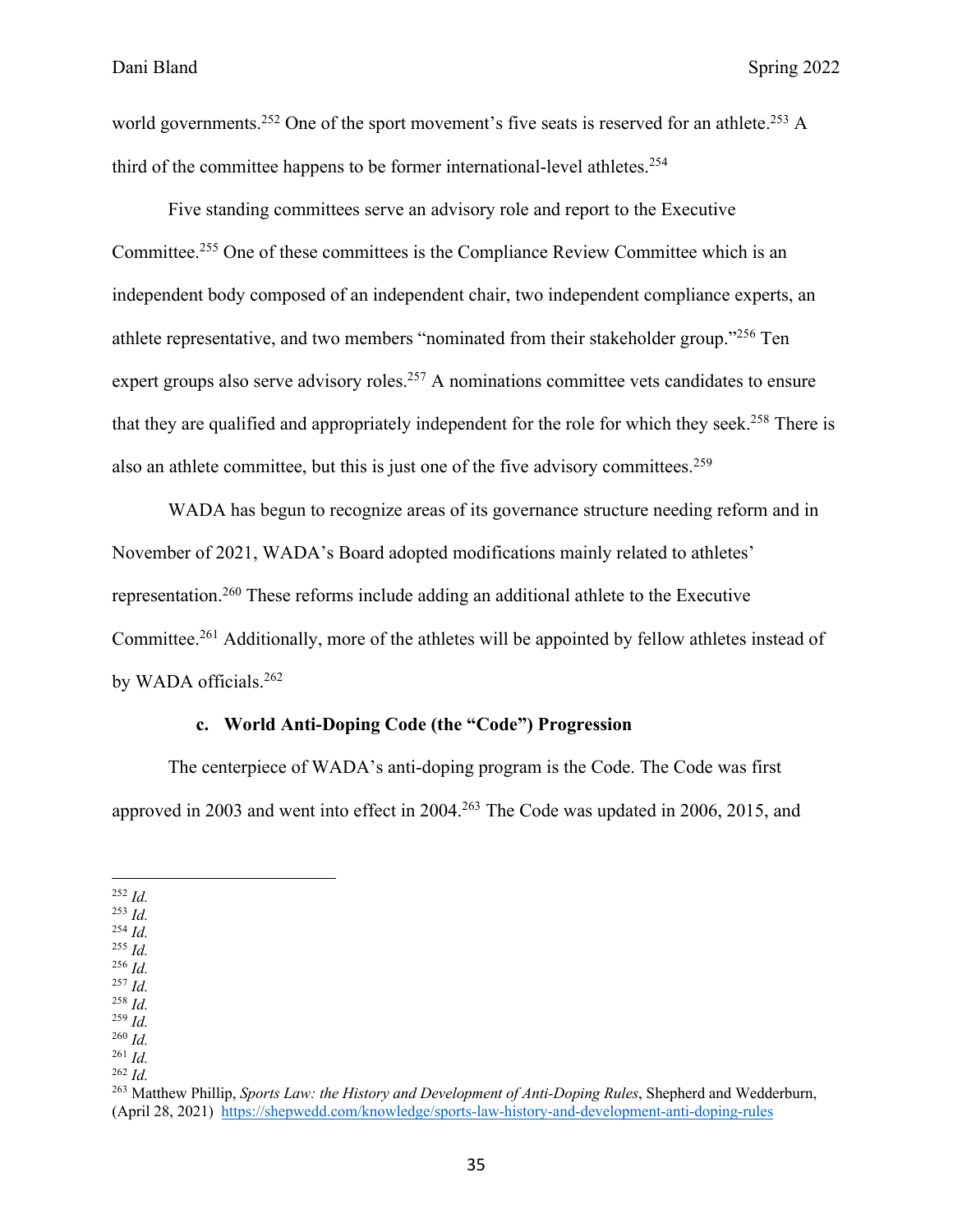most recently in 2021.<sup>264</sup> The major counterpart to the Code is WADA's International Standard on the Prohibited List (the "Prohibited List") which it has updated over the years.<sup>265</sup> WADA has also established seven other international standards including the International Standard on Testing and Investigations and the International Standard on Therapeutic Use Exemptions.266

Under the Code, presence of a prohibited substance in an athlete's sample is an antidoping rule violation.<sup>267</sup> Attempted use of a prohibited substance, evading failing or refusing to submit to a sample collection, tampering with a specimen, and possession of a prohibited substance are also violations of the Code.<sup>268</sup> Under the Code, athletes can violate the doping rules without even doping.<sup>269</sup> Athletes in a WADA registered testing pool are required to submit each quarter where their location will be for one hour every day of the next three months to facilitate random testing.<sup>270</sup> This is called "whereabouts" and athletes must ensure they are updated at all times.<sup>271</sup> If an athlete misses three tests due to not being at that location during the one hour time frame, or if the athlete fails to properly submit their whereabouts three times in one calendar year, it is a violation of the Code and he/she is subject to suspension. <sup>272</sup> It is also prohibited to associate with an individual who is serving a suspension under the Code.<sup>273</sup> Finally, athletes violate the Code if they retaliate against someone for or discourage someone from reporting anti-doping rule violations.274

<sup>264</sup> *Id.*

<sup>265</sup> *Id.*

<sup>266</sup> *Id.*

<sup>267</sup> *World Anti-Doping Code 2021,* WADA, p. 21, https://www.wada-

ama.org/sites/default/files/resources/files/2021\_wada\_code.pdf (last retrieved May 2, 2022). <sup>268</sup> *Id.* at 22.

<sup>269</sup> *Id.*

<sup>270</sup> *Id.*

<sup>271</sup> *Id.*

<sup>272</sup> *Id.*

<sup>273</sup> *Id.* at 24. <sup>274</sup> *Id.* at 25.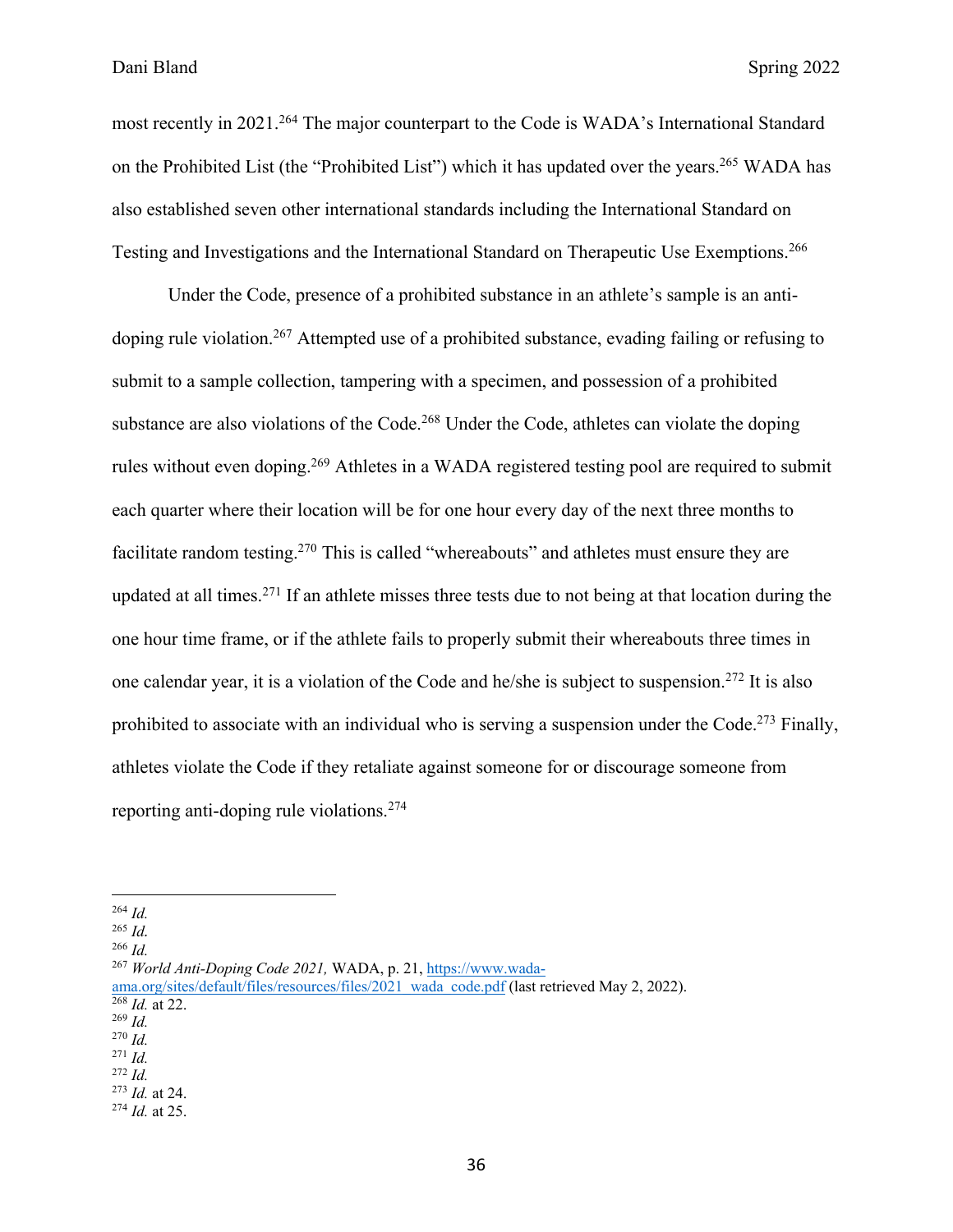Since WADA is an international anti-doping agency, it has accredited labs across the world that it sends samples to for testing.<sup>275</sup> To be added to the prohibited substance list, a substance must meet at least two of the following three criteria: (1) medical or other scientific evidence that the substance has the potential to enhance or enhances sport performance; (2) medical or other scientific evidence that the substance represents an actual or potential health risk to athletes; or (3) WADA has determined that using the substance violates the "spirit of the sport."<sup>276</sup> Alternatively, substances that can mask the detection of another prohibited substance are prohibited.277 Prohibited substances are classified as specified or non-specified based on whether they are more or less likely for an athlete to have used for a purpose other than enhancement of sport performance.278 Substances of abuse are substances that are frequently abused in society outside the context of sport. $279$ 

There are hardly any limitations to testing athletes for prohibited substances under the Code. "Any athlete may be required to submit to a doping test at any time and at any place by any Anti-Doping Organization with Testing authority over him or her".280 There is no need for reasonable cause since there is no limit to the frequency of tests or reasoning for testing. The only limitation is that if an athlete is being tested at a competition, they may wait until immediately after finishing competing to submit their sample.<sup>281</sup> Athletes may be tested while they are serving a suspension.<sup>282</sup> Athletes coming out of retirement must give WADA six months advanced notice so they may be available for testing prior to their return.<sup>283</sup>

- <sup>277</sup> *Id.*
- <sup>278</sup> *Id.* at 32.
- <sup>279</sup> *Id.* at 33. <sup>280</sup> *Id.* at 41.
- <sup>281</sup> *Id.*
- <sup>282</sup> *Id.* at 42.
- <sup>283</sup> *Id.* at 46.

<sup>275</sup> *Id.* at 28.

<sup>276</sup> *Id.* at 33-34*.* The phrase "spirit of the sport" is not clearly defined in the Code.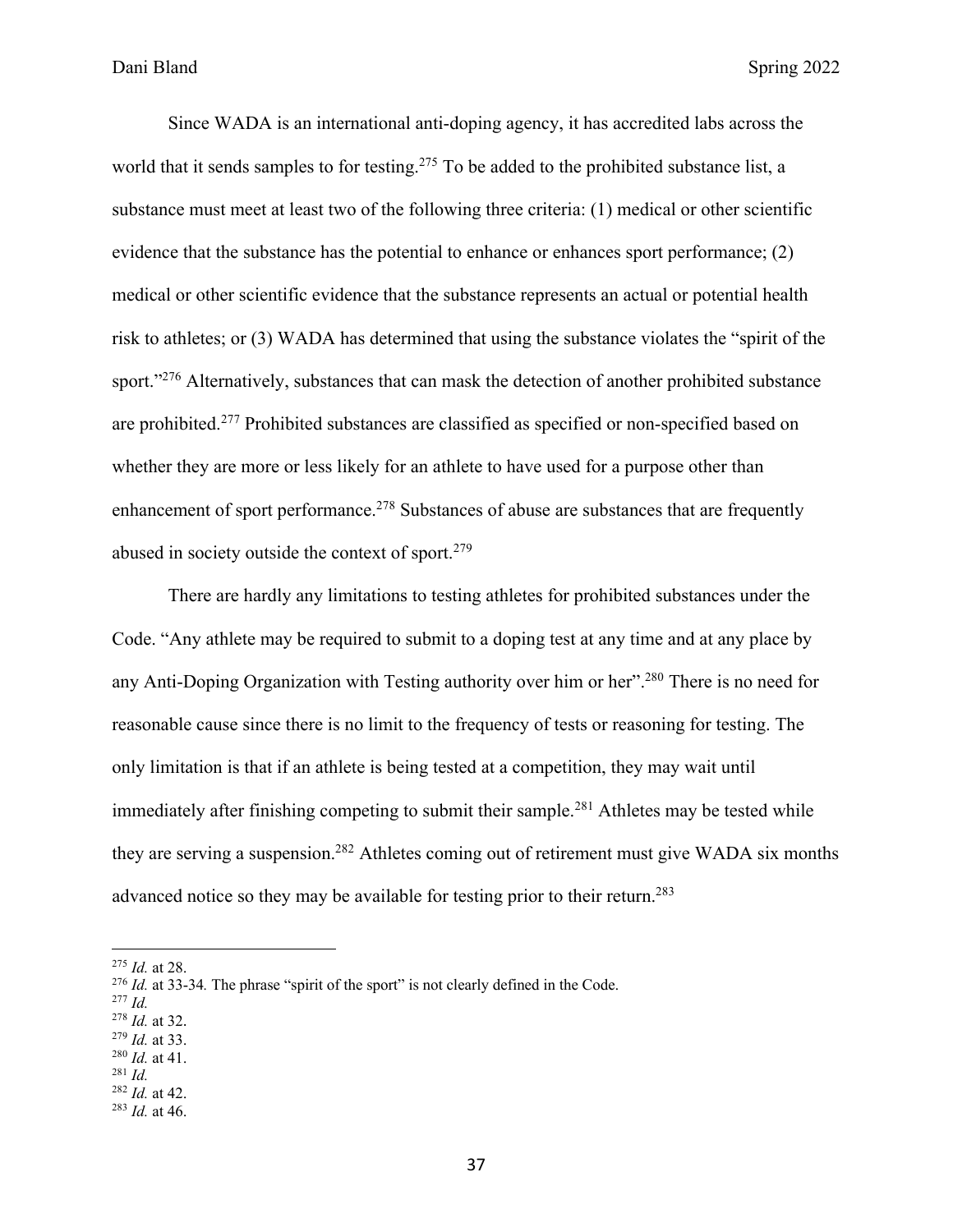If an athlete tests positive for a banned substance which is unlikely to have been used for purposes other than doping, then the athlete shall be subject to a provisional suspension while their legal case plays out.<sup>284</sup> The athlete can eliminate a mandatory provisional suspension by demonstrating to a hearing panel that the violation (1) is likely to have involved a contaminated product, or (2) the violation involves a substance of abuse and the athlete establishes entitlement to reduced suspension length because they used it for reasons unrelated to sport performance.<sup>285</sup> Heroin and THC (the chemical compound in marijuana) are the only substances of abuse under the Code.286

Athletes alleged to have committed an anti-doping rule violation are entitled to a fair hearing within a reasonable time by an impartial and independent panel in compliance with WADA standards.<sup>287</sup> If an athlete is found to have violated the Code at a competition, his/her competition results will be disqualified, and any medals, points, or prize money must be forfeited.288

Suspensions for positive tests are four years for the most performing enhancing substances, subject to reduction for establishing that the violation was unintentional, and for intentional use of substances categorized as less likely to be used for performance enhancement.289 For unintentional use of substances less likely to be used for performance enhancement, suspensions are for two years.<sup>290</sup> Suspension lengths can vary within a specified range depending on the circumstances.<sup>291</sup> If an athlete tests positive for a substance of abuse and

<sup>284</sup> *Id.* at 56-57.

<sup>285</sup> *Id.*

<sup>&</sup>lt;sup>286</sup> The Prohibited List, WADA, https://www.wada-ama.org/sites/default/files/2022-01/2022list\_final\_en\_0.pdf 16-17. (last retrieved May 3, 2022).

<sup>287</sup> *Id.* at 61.

<sup>288</sup> *Id.* at 63.

<sup>289</sup> *Id.* at 65.

<sup>290</sup> *Id.*

<sup>291</sup> *Id.* at 69.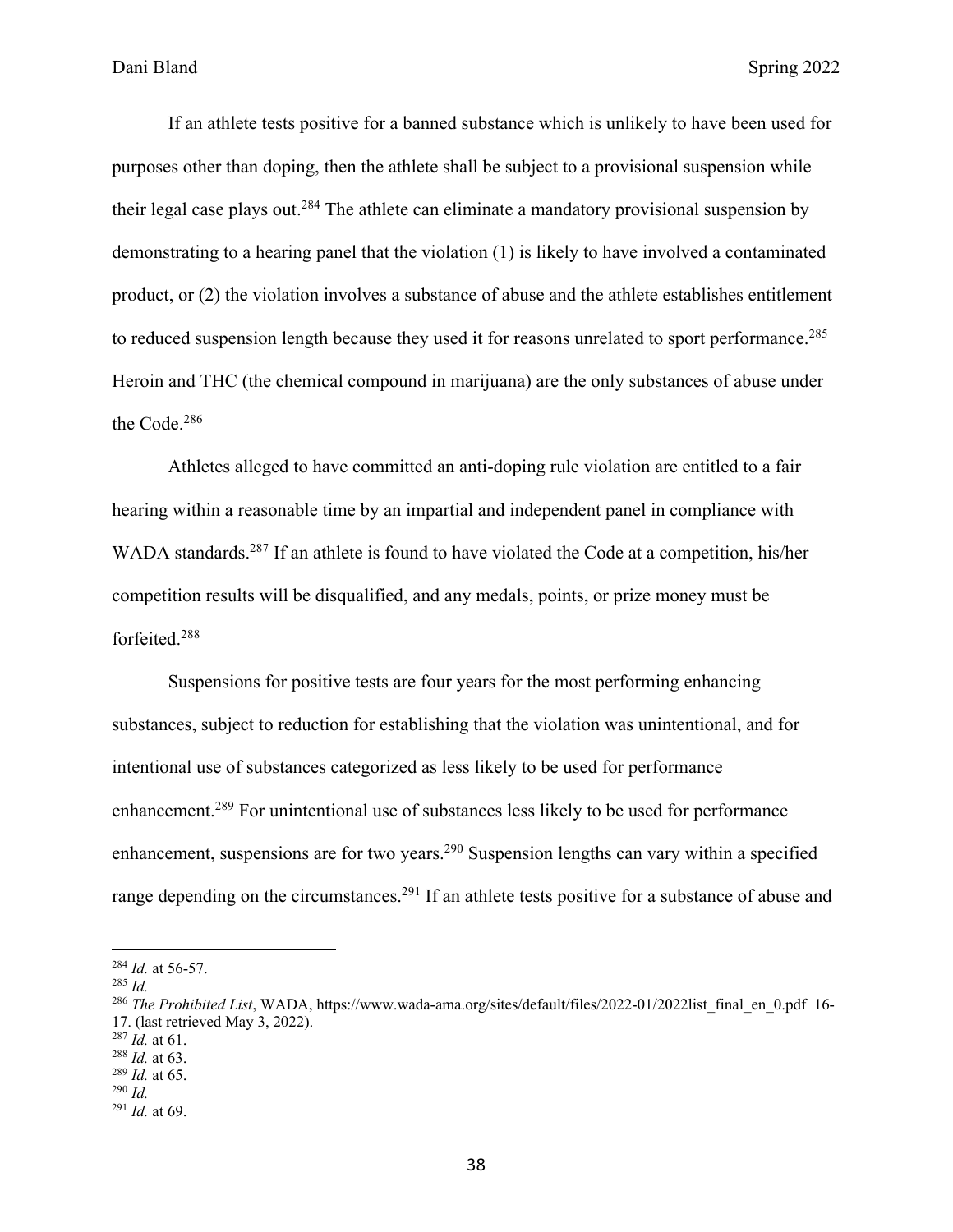they can establish that such use occurred out of competition and was unrelated to sport performance, then their suspension will be three months, but may be reduced to one month if the athlete completes a substance of abuse treatment program.292 If a hearing panel determines that the violation occurred due to no fault or negligence of the athlete, then the athlete will not be suspended.<sup>293</sup> If fault or negligence that led to the violation was not significant, the suspension length may be reduced.<sup>294</sup> Individuals under the age of seventeen are subject to less severe suspensions than their older counterparts.<sup>295</sup> Suspensions are longer for prior offenders.<sup>296</sup> Suspended athletes may not participate in any activity, except for anti-doping education, authorized or organized by a signatory to WADA during his/her suspension. <sup>297</sup> Financial support of an athlete by a WADA signatory shall also be withheld during an athlete's suspension.298 For team sports, if multiple teammates violate the Code during a competition event, then the team may be disqualified from competition.299

If an athlete's sporting organization is a WADA signatory, the athlete has no bargaining power. There is no set number of tests that WADA conducts, no limit on how many tests an athlete can be subjected to in any given timeframe, and an athlete may be tested at any time. Testing positive for substances of abuse results in suspension. Additionally, WADA does not run its own treatment program(s) for substances of abuse. Nor do athletes have a say in which substances are prohibited.

- <sup>294</sup> *Id.* at 72.
- <sup>295</sup> *Id.* <sup>296</sup> *Id.*
- <sup>297</sup> *Id.* at 86.

<sup>299</sup> *Id.*

<sup>292</sup> *Id.* at 66.

<sup>293</sup> *Id.* at 69.

<sup>298</sup> *Id.* at 88-89.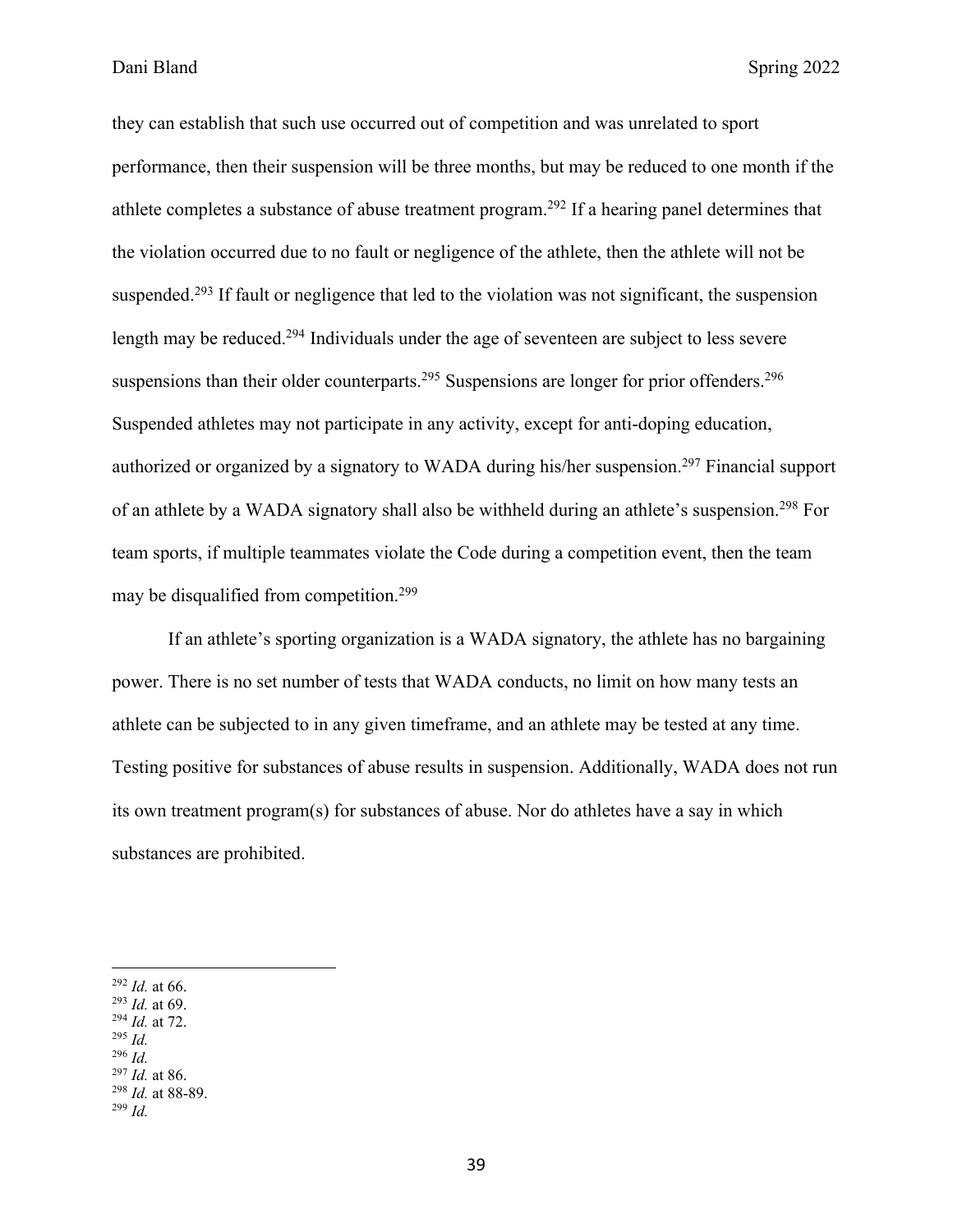# **V. Comparing American Collectively Bargained Drug Policies with an Independent International Anti-Doping Agency's Policies**

#### **a. Comparison**

The balance of power between players and management is evident not only from drug policy rules but also from their administration. Athletes have equal bargaining power in collectively bargained policies due to the nature of collective bargaining and the corresponding antitrust and labor laws. NFL and MLB athletes used this bargaining power and their collective voices via their player associations to negotiate testing parameters, which substances are prohibited, suspension lengths and drug treatment programs. They have additionally ensured that they will maintain a continued voice in the administration of the policy by negotiating the ability to jointly select administrators and the unilateral ability to discharge administrators, labs, etc. as long as they provide advance notice to their league. The NFLPA negotiated a maximum number of tests per player per offseason and calendar year, and the MLBPA negotiated a set number of tests per year for the overall league. The MLB and NFL have comprehensive rehabilitation programs to treat players struggling with substance abuse. Collective bargaining empowered players to advocate for their rights and interests while committing to a policy to promote clean sport. WADA is an independent Swiss agency set up differently than American sports leagues, however many lessons can be taken from collectively bargained drug policies to ensure athletes' collective voice is represented in drug policymaking and their rights are assured while striving for clean sport.

#### **b. Solutions**

First, athletes' voice can be empowered by more representation within WADA's governance structure. WADA boasts that a third of its Board happens to be athletes but that is only thirty-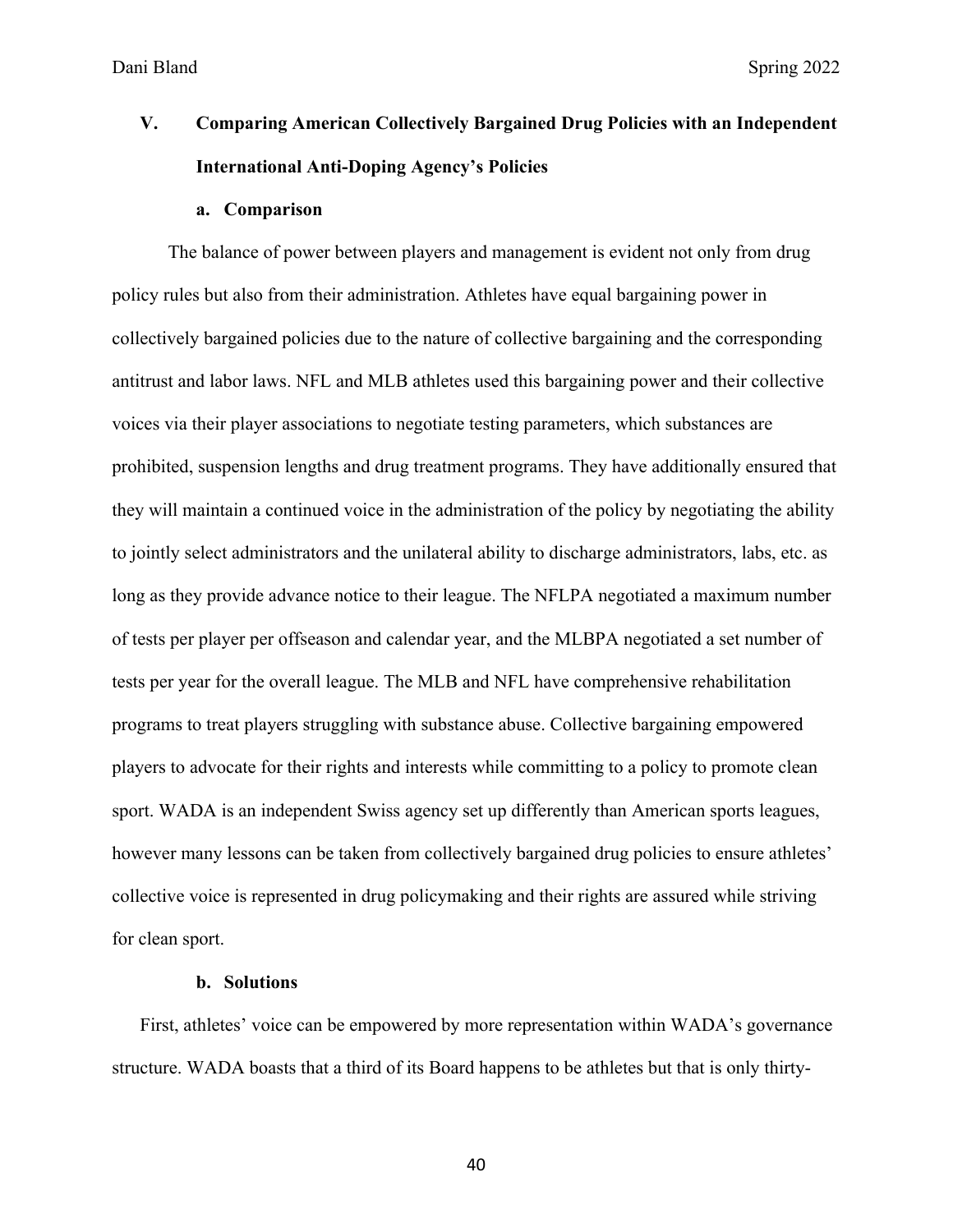three percent whereas athletes have fifty percent of a say in collectively bargained policies. Further, there is a stark difference between happening to be an athlete and one's job being to represent athletes. A former international-level athlete is not necessarily in a position focused on representing athletes. Only four out of thirty-eight Board seats are reserved for athletes and these athletes are chosen by their sport movement as opposed to by other athletes. Collective bargaining in American professional sports shows that a sports organization and its athletes often have different and even competing interests. Having athletes appointed by their sport organization does not provide athletes an unfettered voice. WADA's governance structure focuses on balancing government and sport organization representation but it barely provides athletes, the main individuals subject to the policy, a seat at the table. WADA does not provide athletes enough seats at the table for a meaningful say in policy. This lack of athlete representation is illuminated by the Code.

Unlike the American professional sports league policies from this paper's case studies, the Code has no limit on the number of times an athlete may be tested, nor does WADA need any cause to test for any prohibited substance, and substances of abuse are tested for in every sample collection. Athletes are tested just as much out of season as they are in season and their whereabouts must be updated at all times. While the NFL and MLB require some whereaboutlike information, only the Code suspends athletes for missed tests and whereabouts mis-filings, and it does so even when these violations are unintentional.

Not only does the Code test for substances of abuse at all times, but the only substances it recognizes as substances of abuse are heroin and THC. Collectively bargained policies show that athletes and society generally, abuse far more substances than these two. The Code is far more punishment focused than the collectively bargained policies and offers little in the way of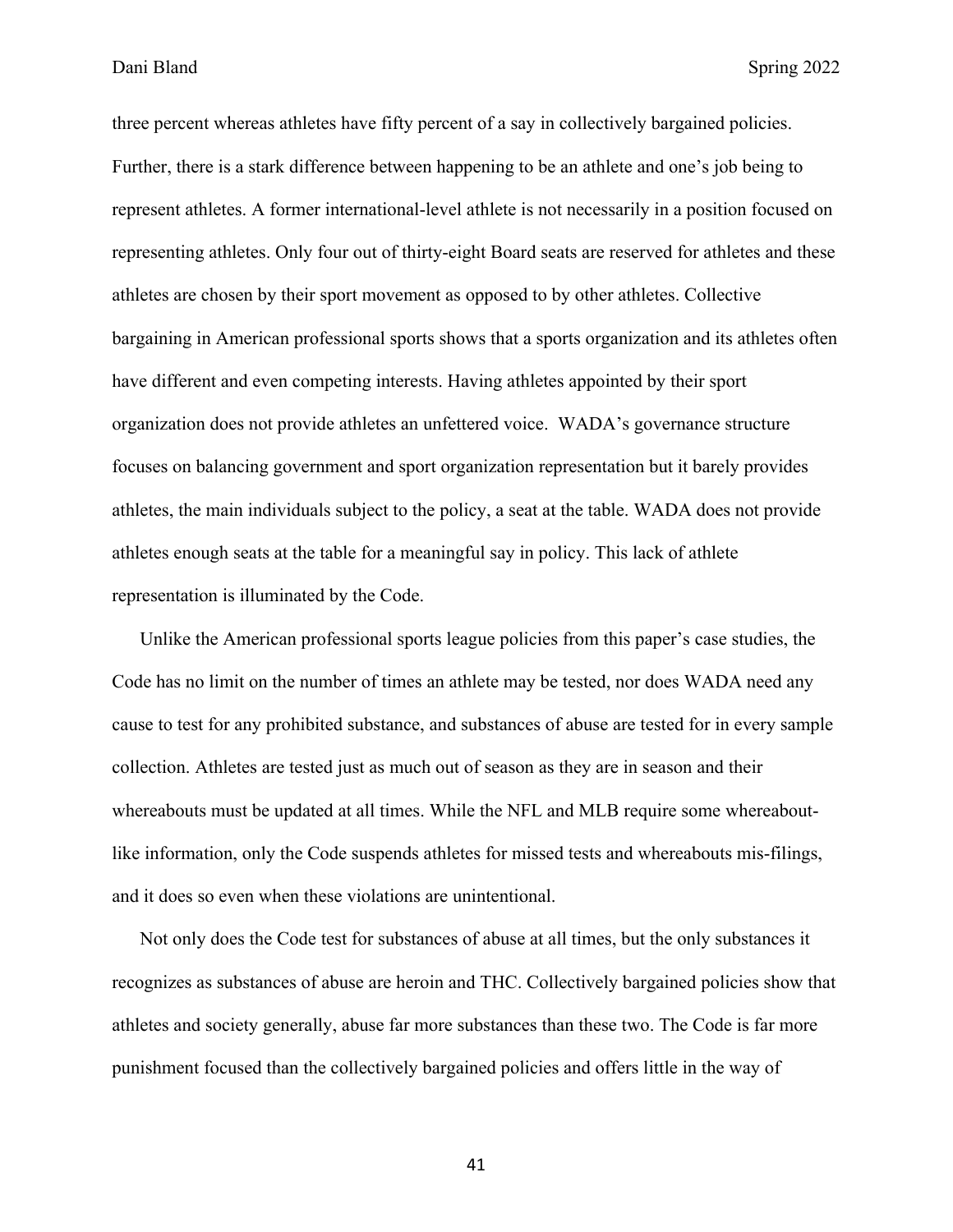rehabilitation. The Code offers no treatment plan of its own, rather it refers treatment out. As a practical matter, it may be unfeasible to offer a comprehensive treatment program across the globe since WADA is an international agency, but the emphasis on punishment over rehabilitation and the extremely minimal list of substances of abuse is not in the best interest of athletes' physical and mental health and wellbeing and it is unlikely that athletes would agree with this list if they had an equal say in the matter.

The prohibited list is imposed, not bargained. While the first two elements that can lead to a substance being prohibited are reasonable, the third, a substance that "violates the spirit of the sport" is vague and appears to be used as a catch all. Furthermore, WADA does not publicize which elements were met that made a substance prohibited, unless a substance is a masking substance.

#### **VI. Conclusion**

Clean sport is a noble and necessary undertaking and the creation of an independent international agency to create uniformity in this space is a workable way to achieve this goal. The execution, however, leaves much to be desired. WADA can fight for and promote clean sport without eroding athletes' rights and interests entirely. A maximum number of tests an athlete can be subjected to during a given timeframe does not inherently make the sport less clean. Neither does caging athletes' voices and providing them only token representation in policies that significantly impact them and their wellbeing. As collective bargaining in American professional sports illustrates, athletes can be empowered through increased representation and involvement in policymaking and policy administration. It is time for WADA to let the caged bird sing by giving athletes equal bargaining power in anti-doping policy discussions. Athletes